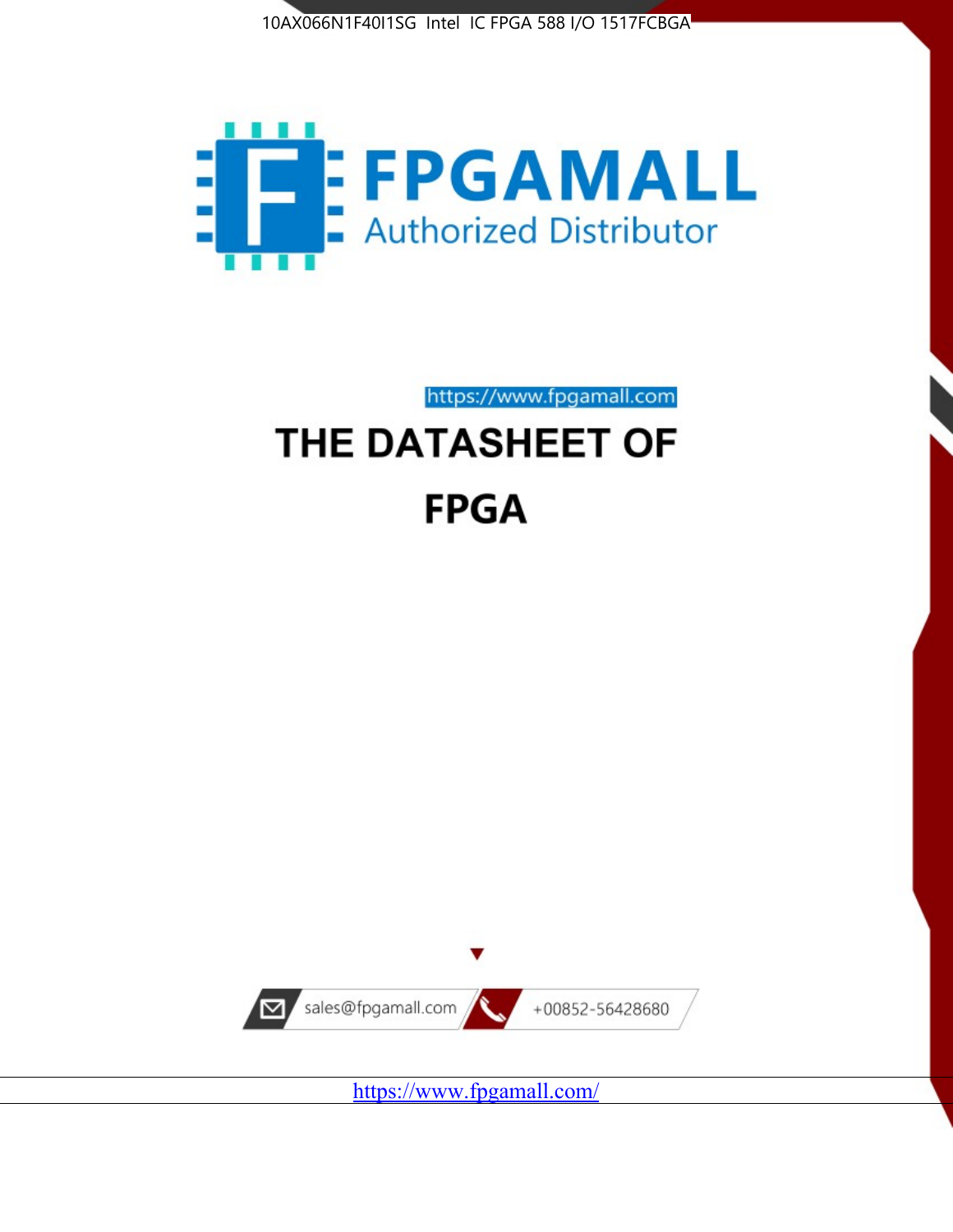10AX066N1F40I1SG Intel IC FPGA 588 I/O 1517FCBGA



## **Intel® Arria® 10 Device Overview**



**A10-OVERVIEW | 2018.12.06** Latest document on the web: **[PDF](https://www.intel.com/content/dam/www/programmable/us/en/pdfs/literature/hb/arria-10/a10_overview.pdf)** | **[HTML](https://www.intel.com/content/www/us/en/programmable/documentation/sam1403480274650.html)**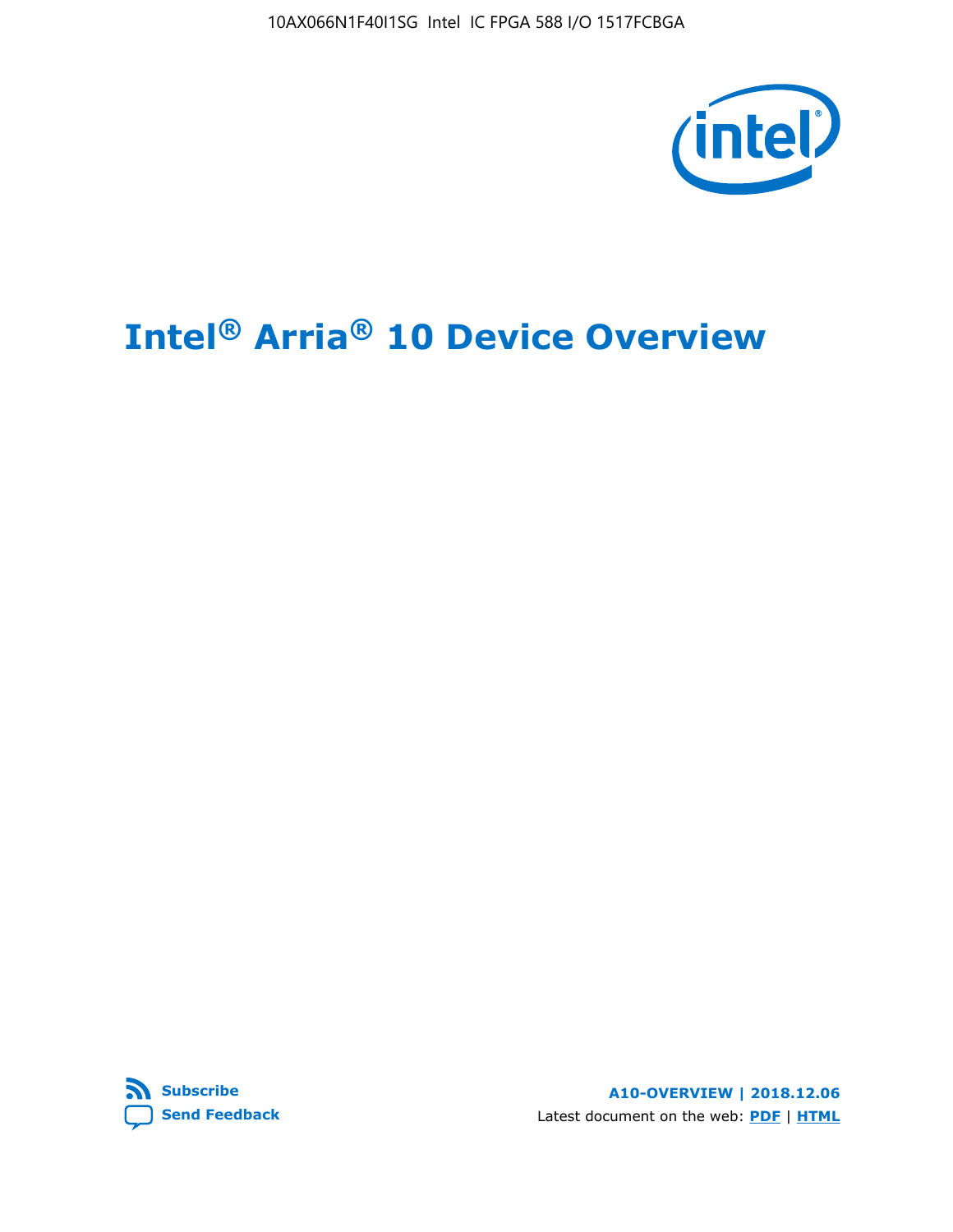

**Contents** 

## **Contents**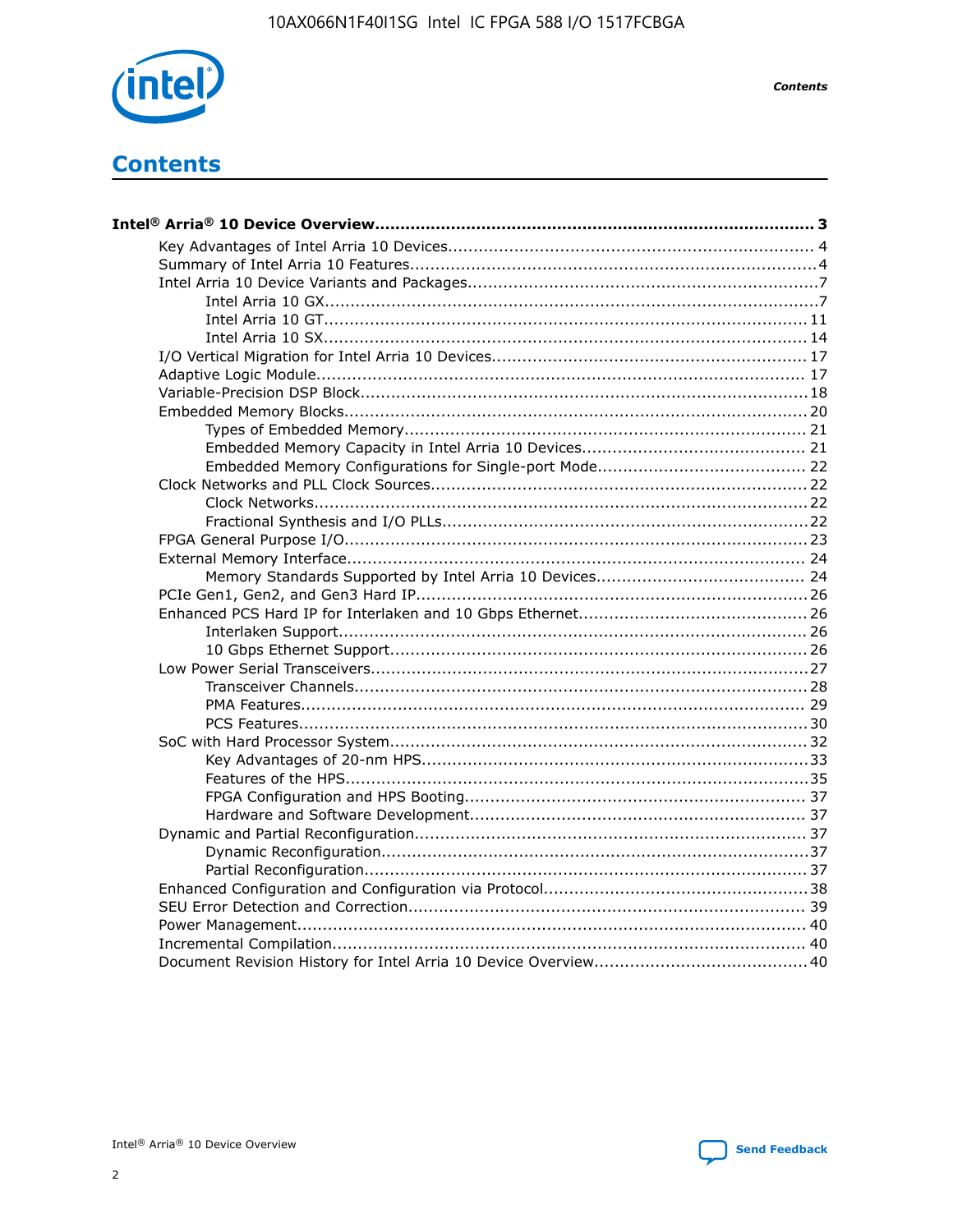**A10-OVERVIEW | 2018.12.06**

**[Send Feedback](mailto:FPGAtechdocfeedback@intel.com?subject=Feedback%20on%20Intel%20Arria%2010%20Device%20Overview%20(A10-OVERVIEW%202018.12.06)&body=We%20appreciate%20your%20feedback.%20In%20your%20comments,%20also%20specify%20the%20page%20number%20or%20paragraph.%20Thank%20you.)**



## **Intel® Arria® 10 Device Overview**

The Intel<sup>®</sup> Arria<sup>®</sup> 10 device family consists of high-performance and power-efficient 20 nm mid-range FPGAs and SoCs.

Intel Arria 10 device family delivers:

- Higher performance than the previous generation of mid-range and high-end FPGAs.
- Power efficiency attained through a comprehensive set of power-saving technologies.

The Intel Arria 10 devices are ideal for high performance, power-sensitive, midrange applications in diverse markets.

| <b>Market</b>         | <b>Applications</b>                                                                                               |
|-----------------------|-------------------------------------------------------------------------------------------------------------------|
| Wireless              | Channel and switch cards in remote radio heads<br>٠<br>Mobile backhaul<br>٠                                       |
| Wireline              | 40G/100G muxponders and transponders<br>٠<br>100G line cards<br>٠<br><b>Bridging</b><br>٠<br>Aggregation<br>٠     |
| <b>Broadcast</b>      | Studio switches<br>٠<br>Servers and transport<br>٠<br>Videoconferencing<br>٠<br>Professional audio and video<br>٠ |
| Computing and Storage | Flash cache<br>٠<br>Cloud computing servers<br>٠<br>Server acceleration<br>٠                                      |
| Medical               | Diagnostic scanners<br>٠<br>Diagnostic imaging<br>٠                                                               |
| Military              | Missile guidance and control<br>٠<br>Radar<br>٠<br>Electronic warfare<br>٠<br>Secure communications<br>٠          |

#### **Table 1. Sample Markets and Ideal Applications for Intel Arria 10 Devices**

#### **Related Information**

- [Intel Arria 10 Device Handbook: Known Issues](http://www.altera.com/support/kdb/solutions/rd07302013_646.html) Lists the planned updates to the *Intel Arria 10 Device Handbook* chapters.
- [Intel Arria 10 GX/GT Device Errata and Design Recommendations](https://www.intel.com/content/www/us/en/programmable/documentation/agz1493851706374.html#yqz1494433888646)
- [Intel Arria 10 SX Device Errata and Design Recommendations](https://www.intel.com/content/www/us/en/programmable/documentation/cru1462832385668.html#cru1462832558642)

Intel Corporation. All rights reserved. Intel, the Intel logo, Altera, Arria, Cyclone, Enpirion, MAX, Nios, Quartus and Stratix words and logos are trademarks of Intel Corporation or its subsidiaries in the U.S. and/or other countries. Intel warrants performance of its FPGA and semiconductor products to current specifications in accordance with Intel's standard warranty, but reserves the right to make changes to any products and services at any time without notice. Intel assumes no responsibility or liability arising out of the application or use of any information, product, or service described herein except as expressly agreed to in writing by Intel. Intel customers are advised to obtain the latest version of device specifications before relying on any published information and before placing orders for products or services. \*Other names and brands may be claimed as the property of others.

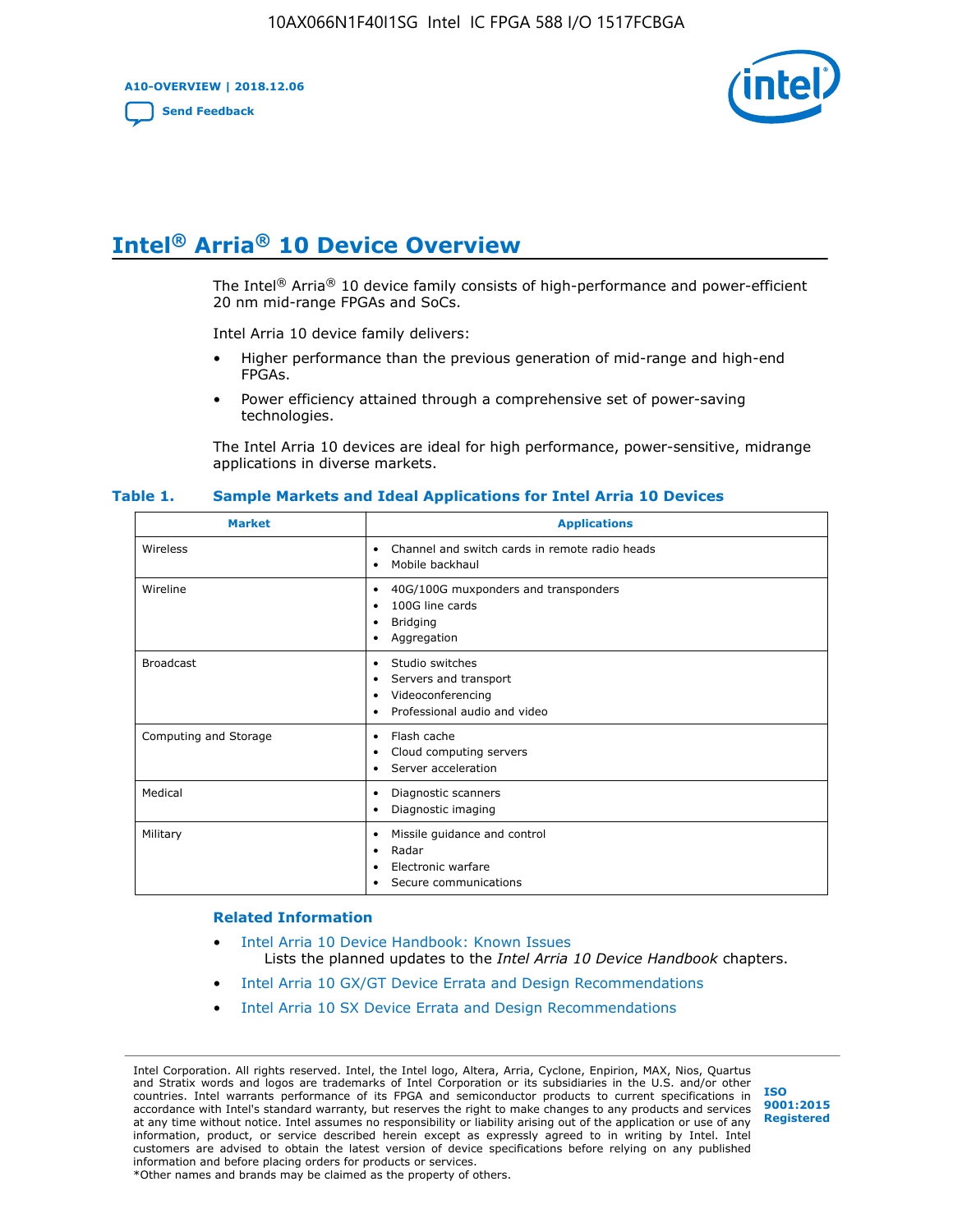

## **Key Advantages of Intel Arria 10 Devices**

#### **Table 2. Key Advantages of the Intel Arria 10 Device Family**

| <b>Advantage</b>                                                                                          | <b>Supporting Feature</b>                                                                                                                                                                                                                                                                                                |
|-----------------------------------------------------------------------------------------------------------|--------------------------------------------------------------------------------------------------------------------------------------------------------------------------------------------------------------------------------------------------------------------------------------------------------------------------|
| Enhanced core architecture                                                                                | Built on TSMC's 20 nm process technology<br>٠<br>60% higher performance than the previous generation of mid-range FPGAs<br>٠<br>15% higher performance than the fastest previous-generation FPGA<br>٠                                                                                                                    |
| High-bandwidth integrated<br>transceivers                                                                 | Short-reach rates up to 25.8 Gigabits per second (Gbps)<br>٠<br>Backplane capability up to 12.5 Gbps<br>٠<br>Integrated 10GBASE-KR and 40GBASE-KR4 Forward Error Correction (FEC)<br>٠                                                                                                                                   |
| Improved logic integration and<br>hard IP blocks                                                          | 8-input adaptive logic module (ALM)<br>٠<br>Up to 65.6 megabits (Mb) of embedded memory<br>٠<br>Variable-precision digital signal processing (DSP) blocks<br>Fractional synthesis phase-locked loops (PLLs)<br>Hard PCI Express Gen3 IP blocks<br>Hard memory controllers and PHY up to 2,400 Megabits per second (Mbps) |
| Second generation hard<br>processor system (HPS) with<br>integrated ARM* Cortex*-A9*<br>MPCore* processor | Tight integration of a dual-core ARM Cortex-A9 MPCore processor, hard IP, and an<br>٠<br>FPGA in a single Intel Arria 10 system-on-a-chip (SoC)<br>Supports over 128 Gbps peak bandwidth with integrated data coherency between<br>$\bullet$<br>the processor and the FPGA fabric                                        |
| Advanced power savings                                                                                    | Comprehensive set of advanced power saving features<br>٠<br>Power-optimized MultiTrack routing and core architecture<br>٠<br>Up to 40% lower power compared to previous generation of mid-range FPGAs<br>Up to 60% lower power compared to previous generation of high-end FPGAs                                         |

## **Summary of Intel Arria 10 Features**

#### **Table 3. Summary of Features for Intel Arria 10 Devices**

| <b>Feature</b>                  | <b>Description</b>                                                                                                                                                                                                                                                                                                                                                                                           |
|---------------------------------|--------------------------------------------------------------------------------------------------------------------------------------------------------------------------------------------------------------------------------------------------------------------------------------------------------------------------------------------------------------------------------------------------------------|
| Technology                      | TSMC's 20-nm SoC process technology<br>Allows operation at a lower $V_{\text{CC}}$ level of 0.82 V instead of the 0.9 V standard $V_{\text{CC}}$ core voltage                                                                                                                                                                                                                                                |
| Packaging                       | 1.0 mm ball-pitch Fineline BGA packaging<br>٠<br>0.8 mm ball-pitch Ultra Fineline BGA packaging<br>Multiple devices with identical package footprints for seamless migration between different<br><b>FPGA</b> densities<br>Devices with compatible package footprints allow migration to next generation high-end<br>Stratix <sup>®</sup> 10 devices<br>RoHS, leaded $(1)$ , and lead-free (Pb-free) options |
| High-performance<br>FPGA fabric | Enhanced 8-input ALM with four registers<br>Improved multi-track routing architecture to reduce congestion and improve compilation time<br>Hierarchical core clocking architecture<br>Fine-grained partial reconfiguration                                                                                                                                                                                   |
| Internal memory<br>blocks       | M20K-20-Kb memory blocks with hard error correction code (ECC)<br>Memory logic array block (MLAB)-640-bit memory                                                                                                                                                                                                                                                                                             |
|                                 | continued                                                                                                                                                                                                                                                                                                                                                                                                    |



<sup>(1)</sup> Contact Intel for availability.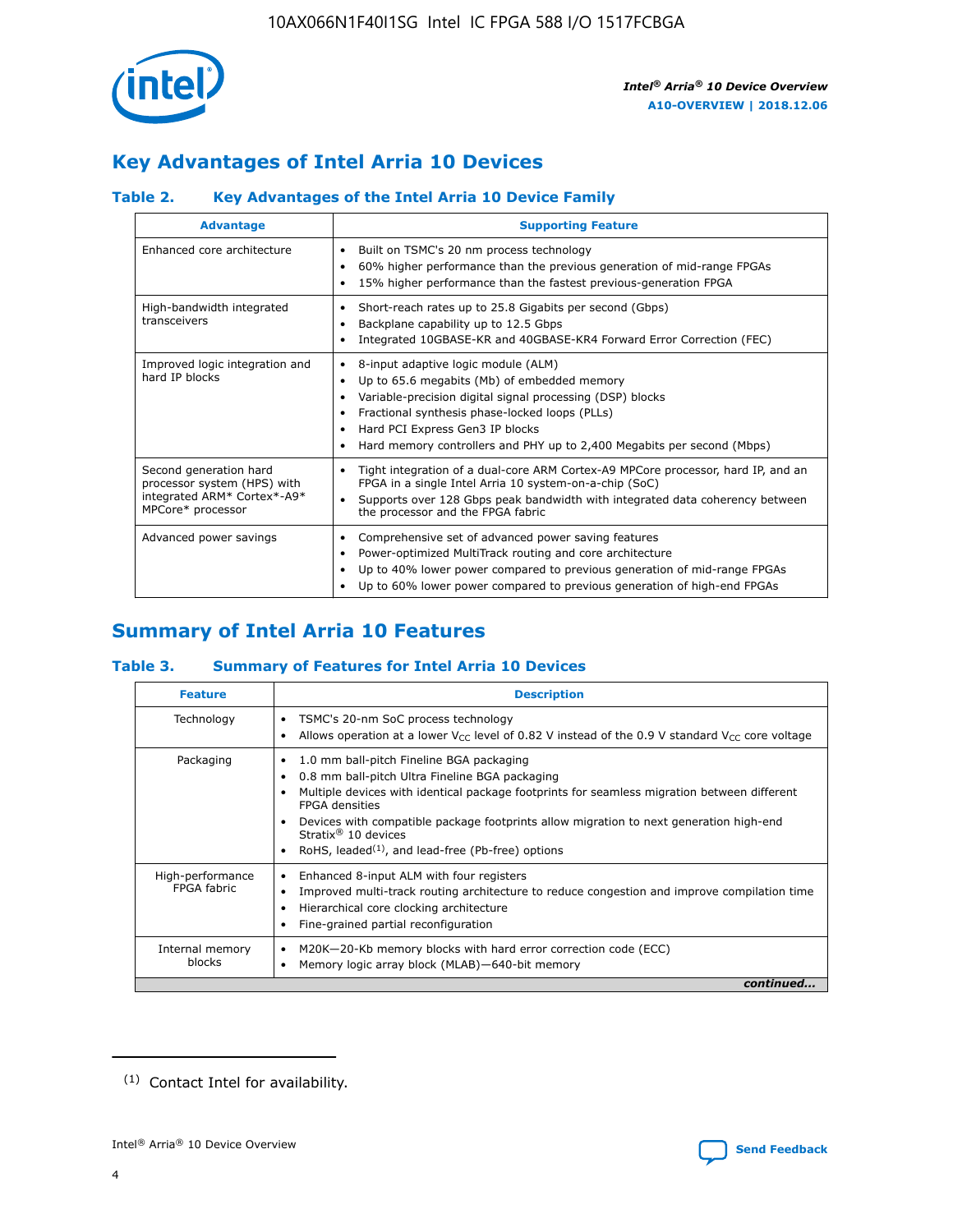r



| <b>Feature</b>                         | <b>Description</b>                                                                                             |                                                                                                                                                                                                                                                                                                                                                                                                                                                                                                                                                                                                                                                                                                                                                                                                                                        |  |  |  |  |  |
|----------------------------------------|----------------------------------------------------------------------------------------------------------------|----------------------------------------------------------------------------------------------------------------------------------------------------------------------------------------------------------------------------------------------------------------------------------------------------------------------------------------------------------------------------------------------------------------------------------------------------------------------------------------------------------------------------------------------------------------------------------------------------------------------------------------------------------------------------------------------------------------------------------------------------------------------------------------------------------------------------------------|--|--|--|--|--|
| Embedded Hard IP<br>blocks             | Variable-precision DSP                                                                                         | Native support for signal processing precision levels from $18 \times 19$ to<br>54 x 54<br>Native support for 27 x 27 multiplier mode<br>64-bit accumulator and cascade for systolic finite impulse responses<br>(FIRs)<br>Internal coefficient memory banks<br>$\bullet$<br>Preadder/subtractor for improved efficiency<br>Additional pipeline register to increase performance and reduce<br>power<br>Supports floating point arithmetic:<br>- Perform multiplication, addition, subtraction, multiply-add,<br>multiply-subtract, and complex multiplication.<br>- Supports multiplication with accumulation capability, cascade<br>summation, and cascade subtraction capability.<br>- Dynamic accumulator reset control.<br>- Support direct vector dot and complex multiplication chaining<br>multiply floating point DSP blocks. |  |  |  |  |  |
|                                        | Memory controller                                                                                              | DDR4, DDR3, and DDR3L                                                                                                                                                                                                                                                                                                                                                                                                                                                                                                                                                                                                                                                                                                                                                                                                                  |  |  |  |  |  |
|                                        | PCI Express*                                                                                                   | PCI Express (PCIe*) Gen3 (x1, x2, x4, or x8), Gen2 (x1, x2, x4, or x8)<br>and Gen1 (x1, x2, x4, or x8) hard IP with complete protocol stack,<br>endpoint, and root port                                                                                                                                                                                                                                                                                                                                                                                                                                                                                                                                                                                                                                                                |  |  |  |  |  |
|                                        | Transceiver I/O                                                                                                | 10GBASE-KR/40GBASE-KR4 Forward Error Correction (FEC)<br>PCS hard IPs that support:<br>$\bullet$<br>- 10-Gbps Ethernet (10GbE)<br>- PCIe PIPE interface<br>$-$ Interlaken<br>- Gbps Ethernet (GbE)<br>- Common Public Radio Interface (CPRI) with deterministic latency<br>support<br>- Gigabit-capable passive optical network (GPON) with fast lock-<br>time support<br>13.5G JESD204b<br>$\bullet$<br>8B/10B, 64B/66B, 64B/67B encoders and decoders<br>Custom mode support for proprietary protocols                                                                                                                                                                                                                                                                                                                               |  |  |  |  |  |
| Core clock networks                    | $\bullet$<br>$\bullet$                                                                                         | Up to 800 MHz fabric clocking, depending on the application:<br>- 667 MHz external memory interface clocking with 2,400 Mbps DDR4 interface<br>- 800 MHz LVDS interface clocking with 1,600 Mbps LVDS interface<br>Global, regional, and peripheral clock networks<br>Clock networks that are not used can be gated to reduce dynamic power                                                                                                                                                                                                                                                                                                                                                                                                                                                                                            |  |  |  |  |  |
| Phase-locked loops<br>(PLLs)           | High-resolution fractional synthesis PLLs:<br>$\bullet$<br>Integer PLLs:<br>- Adjacent to general purpose I/Os | - Precision clock synthesis, clock delay compensation, and zero delay buffering (ZDB)<br>- Support integer mode and fractional mode<br>- Fractional mode support with third-order delta-sigma modulation<br>- Support external memory and LVDS interfaces                                                                                                                                                                                                                                                                                                                                                                                                                                                                                                                                                                              |  |  |  |  |  |
| FPGA General-purpose<br>$I/Os$ (GPIOs) | On-chip termination (OCT)                                                                                      | 1.6 Gbps LVDS-every pair can be configured as receiver or transmitter<br>1.2 V to 3.0 V single-ended LVTTL/LVCMOS interfacing                                                                                                                                                                                                                                                                                                                                                                                                                                                                                                                                                                                                                                                                                                          |  |  |  |  |  |
| <b>External Memory</b><br>Interface    |                                                                                                                | Hard memory controller- DDR4, DDR3, and DDR3L support<br>$-$ DDR4 $-$ speeds up to 1,200 MHz/2,400 Mbps<br>- DDR3-speeds up to 1,067 MHz/2,133 Mbps<br>Soft memory controller—provides support for RLDRAM $3^{(2)}$ , QDR IV $^{(2)}$ , and QDR II+<br>continued                                                                                                                                                                                                                                                                                                                                                                                                                                                                                                                                                                       |  |  |  |  |  |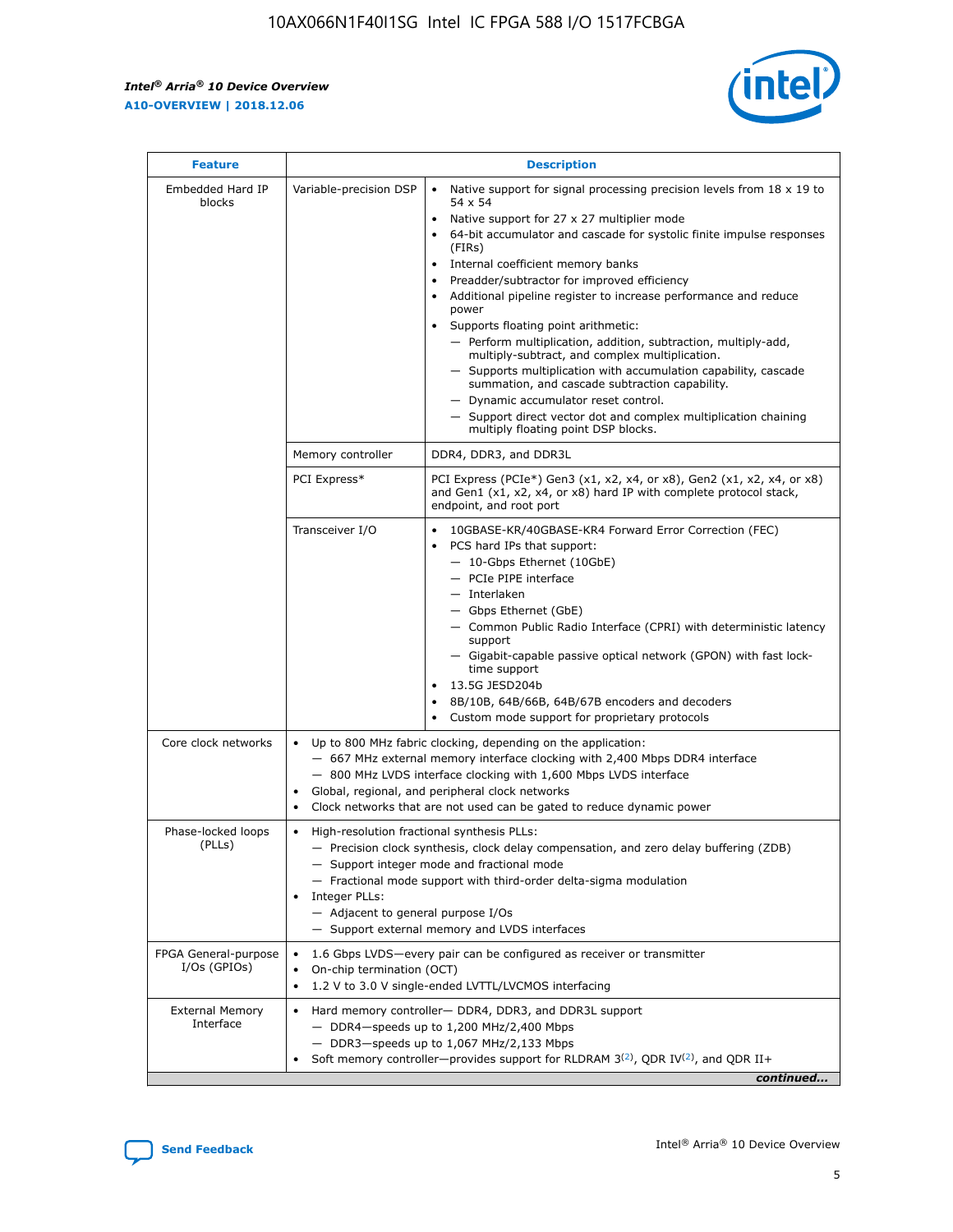

| <b>Feature</b>                                    | <b>Description</b>                                                                                                                                                                                                                                                                                                                                                                                                                                                                                                                                                                                                                                      |
|---------------------------------------------------|---------------------------------------------------------------------------------------------------------------------------------------------------------------------------------------------------------------------------------------------------------------------------------------------------------------------------------------------------------------------------------------------------------------------------------------------------------------------------------------------------------------------------------------------------------------------------------------------------------------------------------------------------------|
| Low-power serial<br>transceivers                  | • Continuous operating range:<br>- Intel Arria 10 GX-1 Gbps to 17.4 Gbps<br>- Intel Arria 10 GT-1 Gbps to 25.8 Gbps<br>Backplane support:<br>$-$ Intel Arria 10 GX-up to 12.5<br>- Intel Arria 10 GT-up to 12.5<br>Extended range down to 125 Mbps with oversampling<br>ATX transmit PLLs with user-configurable fractional synthesis capability<br>• Electronic Dispersion Compensation (EDC) support for XFP, SFP+, QSFP, and CFP optical<br>module<br>Adaptive linear and decision feedback equalization<br>$\bullet$<br>Transmitter pre-emphasis and de-emphasis<br>$\bullet$<br>Dynamic partial reconfiguration of individual transceiver channels |
| <b>HPS</b><br>(Intel Arria 10 SX<br>devices only) | Processor and system<br>Dual-core ARM Cortex-A9 MPCore processor-1.2 GHz CPU with<br>$\bullet$<br>1.5 GHz overdrive capability<br>• 256 KB on-chip RAM and 64 KB on-chip ROM<br>System peripherals-general-purpose timers, watchdog timers, direct<br>memory access (DMA) controller, FPGA configuration manager, and<br>clock and reset managers<br>• Security features—anti-tamper, secure boot, Advanced Encryption<br>Standard (AES) and authentication (SHA)<br>ARM CoreSight* JTAG debug access port, trace port, and on-chip<br>trace storage                                                                                                    |
|                                                   | <b>External interfaces</b><br>Hard memory interface—Hard memory controller (2,400 Mbps DDR4,<br>$\bullet$<br>and 2,133 Mbps DDR3), Quad serial peripheral interface (QSPI) flash<br>controller, NAND flash controller, direct memory access (DMA)<br>controller, Secure Digital/MultiMediaCard (SD/MMC) controller<br>Communication interface-10/100/1000 Ethernet media access<br>control (MAC), USB On-The-GO (OTG) controllers, I <sup>2</sup> C controllers,<br>UART 16550, serial peripheral interface (SPI), and up to 62<br>HPS GPIO interfaces (48 direct-share I/Os)                                                                           |
|                                                   | High-performance ARM AMBA* AXI bus bridges that support<br>Interconnects to core<br>$\bullet$<br>simultaneous read and write<br>HPS-FPGA bridges—include the FPGA-to-HPS, HPS-to-FPGA, and<br>lightweight HPS-to-FPGA bridges that allow the FPGA fabric to issue<br>transactions to slaves in the HPS, and vice versa<br>Configuration bridge that allows HPS configuration manager to<br>configure the core logic via dedicated 32-bit configuration port<br>FPGA-to-HPS SDRAM controller bridge-provides configuration<br>interfaces for the multiport front end (MPFE) of the HPS SDRAM<br>controller                                               |
| Configuration                                     | Tamper protection—comprehensive design protection to protect your valuable IP investments<br>Enhanced 256-bit advanced encryption standard (AES) design security with authentication<br>٠<br>Configuration via protocol (CvP) using PCIe Gen1, Gen2, or Gen3<br>continued                                                                                                                                                                                                                                                                                                                                                                               |

<sup>(2)</sup> Intel Arria 10 devices support this external memory interface using hard PHY with soft memory controller.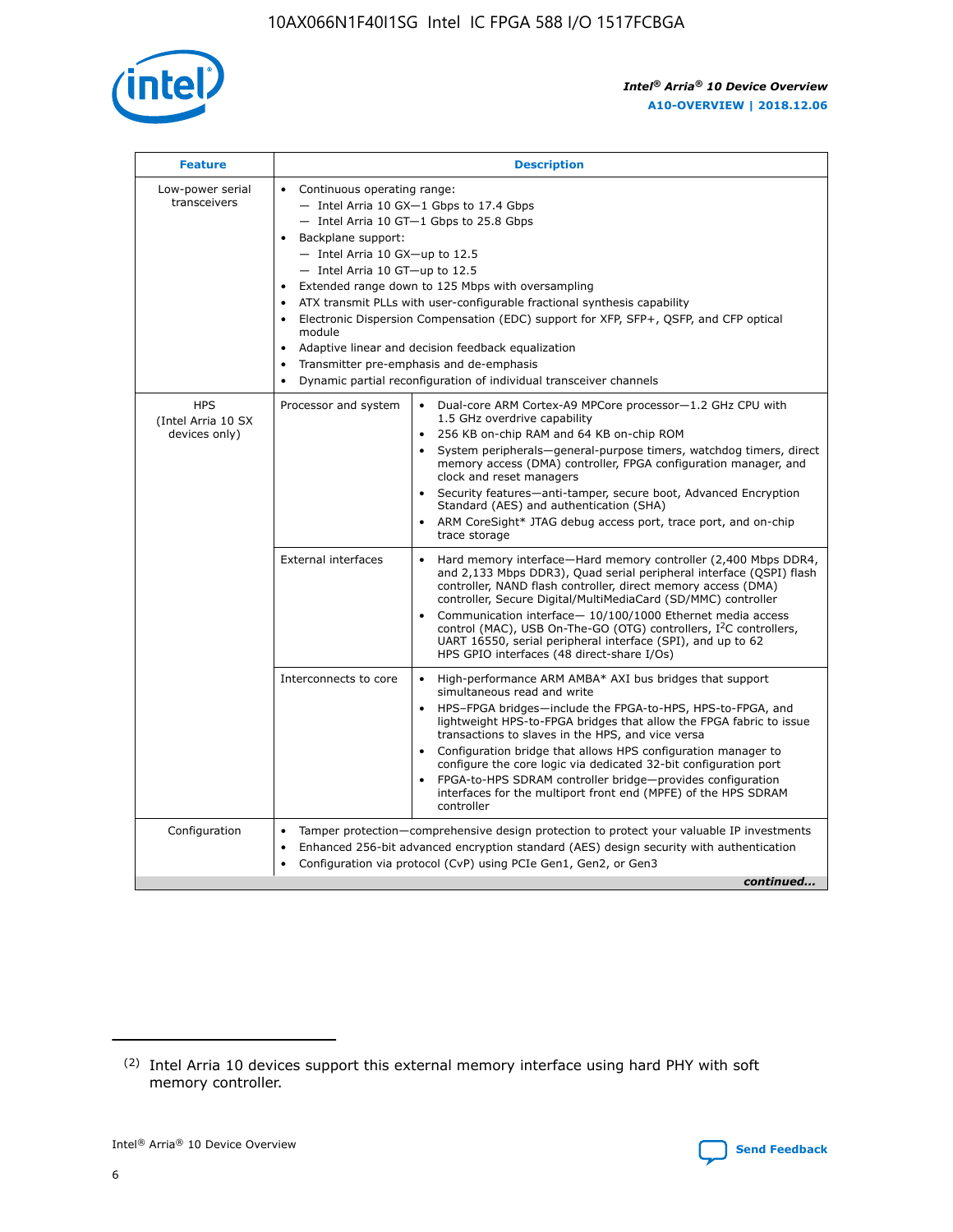

| <b>Feature</b>     | <b>Description</b>                                                                                                                                                                                                    |
|--------------------|-----------------------------------------------------------------------------------------------------------------------------------------------------------------------------------------------------------------------|
|                    | Dynamic reconfiguration of the transceivers and PLLs<br>Fine-grained partial reconfiguration of the core fabric<br>Active Serial x4 Interface                                                                         |
| Power management   | SmartVID<br>Low static power device options<br>Programmable Power Technology<br>Intel Quartus <sup>®</sup> Prime integrated power analysis                                                                            |
| Software and tools | Intel Quartus Prime design suite<br>Transceiver toolkit<br>٠<br>Platform Designer system integration tool<br>DSP Builder for Intel FPGAs<br>OpenCL <sup>™</sup> support<br>Intel SoC FPGA Embedded Design Suite (EDS) |

#### **Related Information**

[Intel Arria 10 Transceiver PHY Overview](https://www.intel.com/content/www/us/en/programmable/documentation/nik1398707230472.html#nik1398706768037) Provides details on Intel Arria 10 transceivers.

## **Intel Arria 10 Device Variants and Packages**

#### **Table 4. Device Variants for the Intel Arria 10 Device Family**

| <b>Variant</b>    | <b>Description</b>                                                                                                                                                                                                     |
|-------------------|------------------------------------------------------------------------------------------------------------------------------------------------------------------------------------------------------------------------|
| Intel Arria 10 GX | FPGA featuring 17.4 Gbps transceivers for short reach applications with 12.5 backplane driving<br>capability.                                                                                                          |
| Intel Arria 10 GT | FPGA featuring:<br>17.4 Gbps transceivers for short reach applications with 12.5 backplane driving capability.<br>25.8 Gbps transceivers for supporting CAUI-4 and CEI-25G applications with CFP2 and CFP4<br>modules. |
| Intel Arria 10 SX | SoC integrating ARM-based HPS and FPGA featuring 17.4 Gbps transceivers for short reach<br>applications with 12.5 backplane driving capability.                                                                        |

### **Intel Arria 10 GX**

This section provides the available options, maximum resource counts, and package plan for the Intel Arria 10 GX devices.

The information in this section is correct at the time of publication. For the latest information and to get more details, refer to the Intel FPGA Product Selector.

#### **Related Information**

#### [Intel FPGA Product Selector](http://www.altera.com/products/selector/psg-selector.html) Provides the latest information on Intel products.

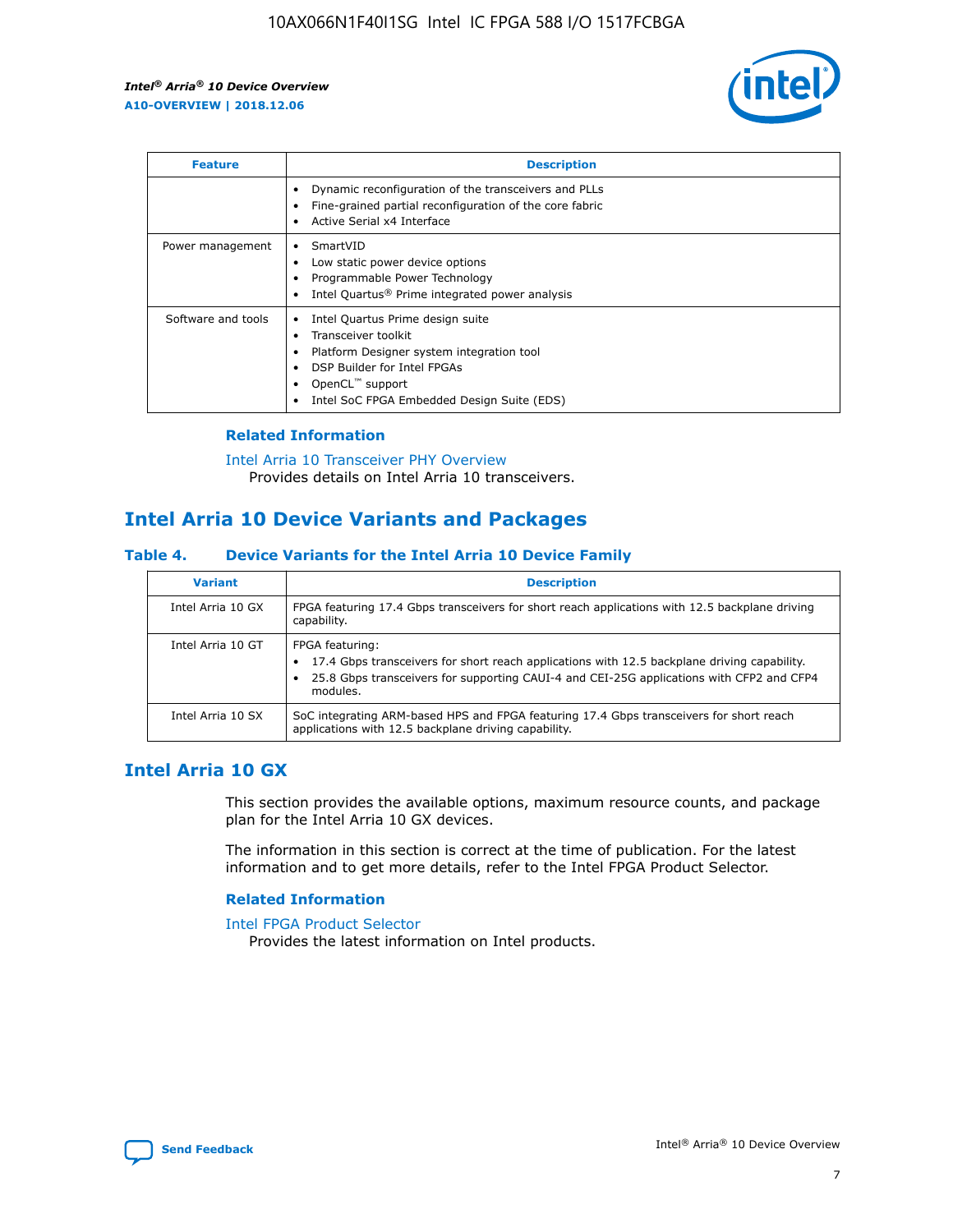

#### **Available Options**





#### **Related Information**

[Transceiver Performance for Intel Arria 10 GX/SX Devices](https://www.intel.com/content/www/us/en/programmable/documentation/mcn1413182292568.html#mcn1413213965502) Provides more information about the transceiver speed grade.

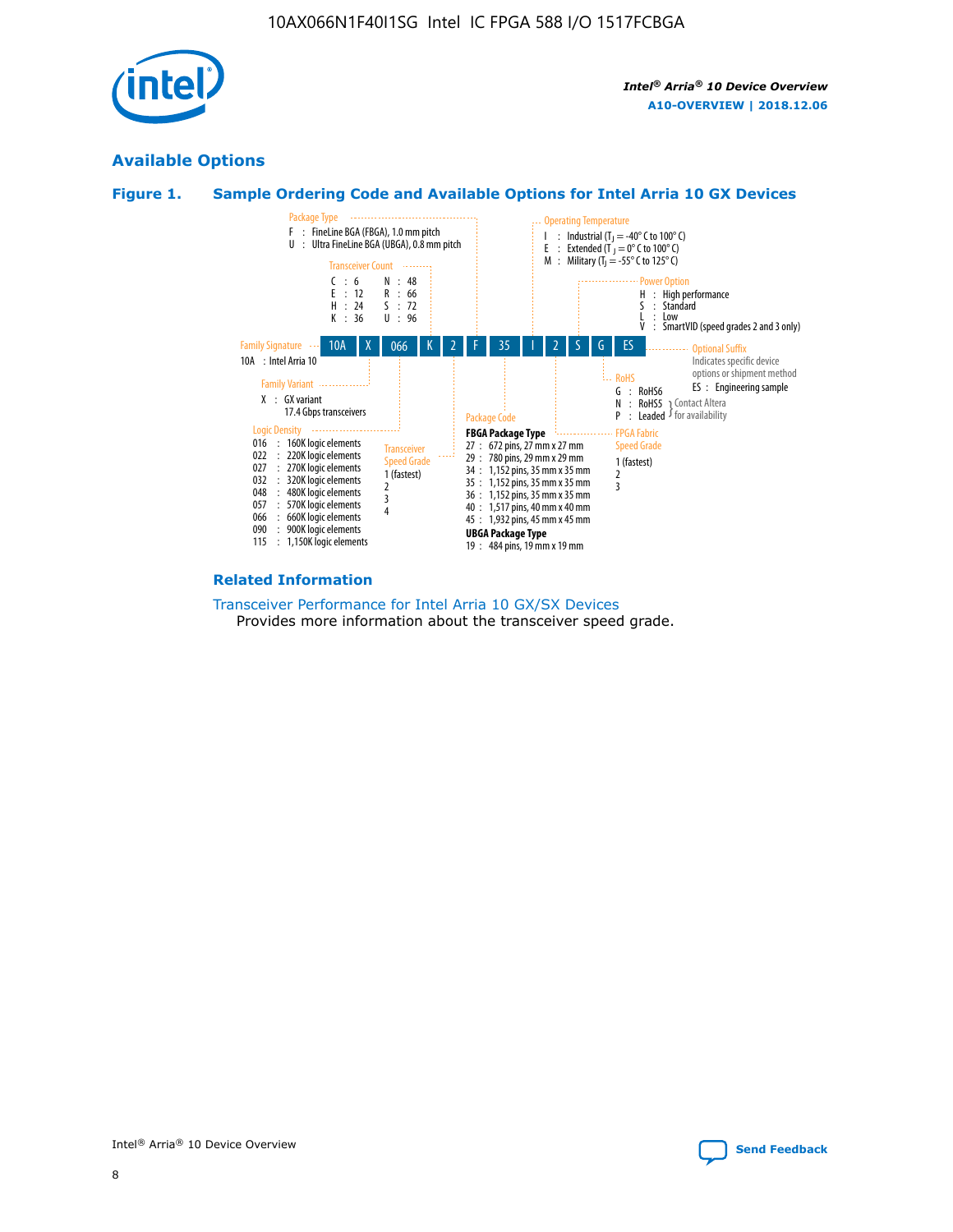

#### **Maximum Resources**

#### **Table 5. Maximum Resource Counts for Intel Arria 10 GX Devices (GX 160, GX 220, GX 270, GX 320, and GX 480)**

| <b>Resource</b>              |                          | <b>Product Line</b> |                                |                |                |                |  |  |  |
|------------------------------|--------------------------|---------------------|--------------------------------|----------------|----------------|----------------|--|--|--|
|                              |                          | <b>GX 160</b>       | <b>GX 220</b><br><b>GX 270</b> |                | <b>GX 320</b>  | <b>GX 480</b>  |  |  |  |
| Logic Elements (LE) (K)      |                          | 160                 | 220                            | 270            | 320            | 480            |  |  |  |
| <b>ALM</b>                   |                          | 61,510              | 80,330                         | 101,620        | 119,900        | 183,590        |  |  |  |
| Register                     |                          | 246,040             | 321,320                        | 406,480        | 479,600        | 734,360        |  |  |  |
| Memory (Kb)                  | M <sub>20</sub> K        | 8,800               | 11,740                         | 15,000         | 17,820         | 28,620         |  |  |  |
| <b>MLAB</b>                  |                          | 1,050               | 1,690                          | 2,452          | 2,727          | 4,164          |  |  |  |
| Variable-precision DSP Block | 192<br>830<br>985<br>156 |                     |                                |                | 1,368          |                |  |  |  |
| 18 x 19 Multiplier           |                          | 312                 | 384                            | 1,660          | 1,970          | 2,736          |  |  |  |
| PLL                          | Fractional<br>Synthesis  | 6                   | 6                              | 8              | 8              | 12             |  |  |  |
|                              | I/O                      | 6                   | 6                              | 8              | 8              | 12             |  |  |  |
| 17.4 Gbps Transceiver        |                          | 12                  | 12                             | 24             | 24             |                |  |  |  |
| GPIO <sup>(3)</sup>          |                          | 288                 | 288                            | 384<br>384     |                | 492            |  |  |  |
| LVDS Pair $(4)$              |                          | 120                 | 120                            | 168            | 168            | 222            |  |  |  |
| PCIe Hard IP Block           |                          | $\mathbf{1}$        | 1                              | $\overline{2}$ | $\overline{2}$ | $\overline{2}$ |  |  |  |
| Hard Memory Controller       |                          | 6                   | 6                              | 8              | 8              | 12             |  |  |  |

<sup>(4)</sup> Each LVDS I/O pair can be used as differential input or output.



<sup>(3)</sup> The number of GPIOs does not include transceiver I/Os. In the Intel Quartus Prime software, the number of user I/Os includes transceiver I/Os.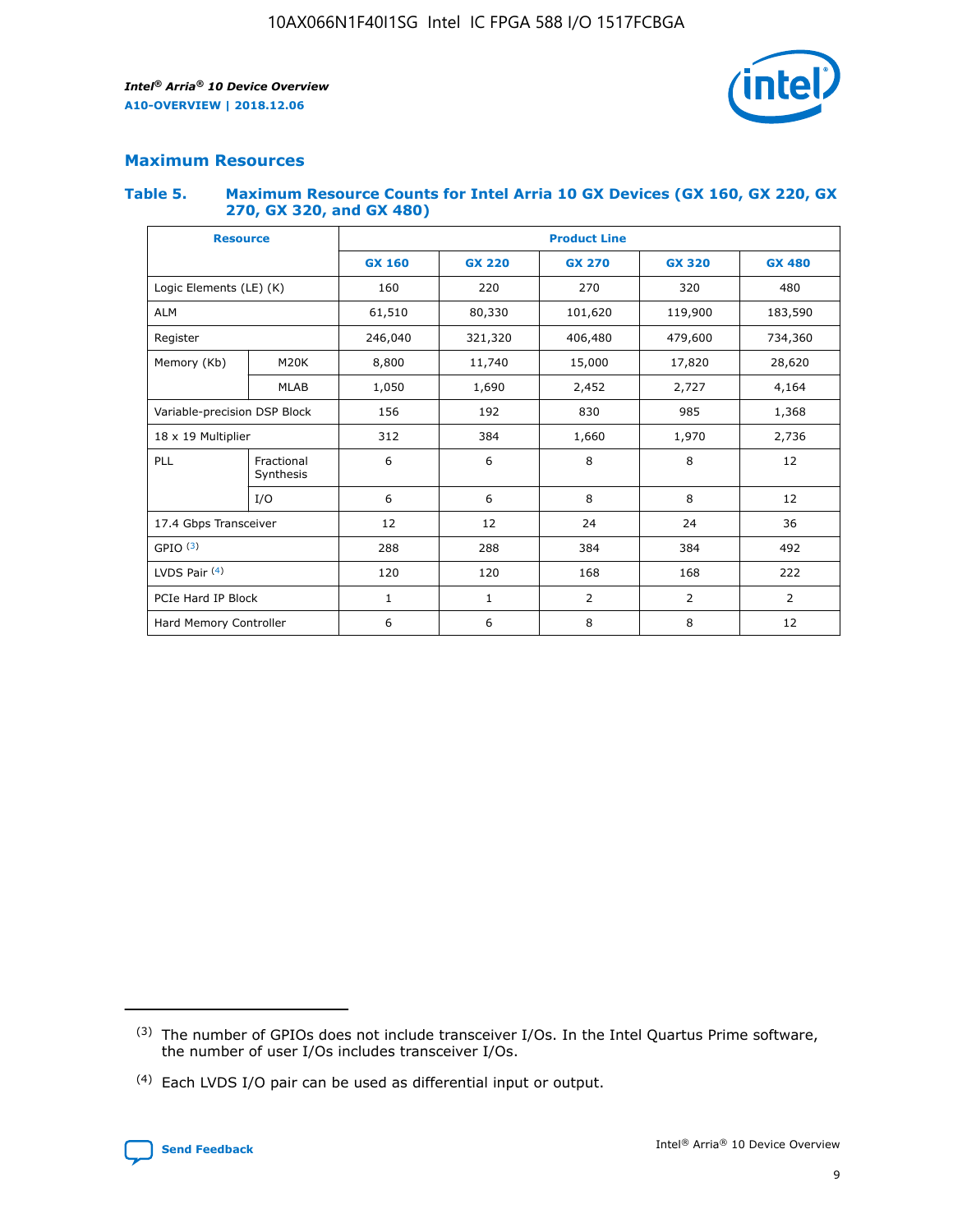

#### **Table 6. Maximum Resource Counts for Intel Arria 10 GX Devices (GX 570, GX 660, GX 900, and GX 1150)**

|                              | <b>Resource</b>         | <b>Product Line</b> |                |                |                |  |  |  |
|------------------------------|-------------------------|---------------------|----------------|----------------|----------------|--|--|--|
|                              |                         | <b>GX 570</b>       | <b>GX 660</b>  |                | <b>GX 1150</b> |  |  |  |
| Logic Elements (LE) (K)      |                         | 570                 | 660            | 900            | 1,150          |  |  |  |
| <b>ALM</b>                   |                         | 217,080             | 251,680        | 339,620        | 427,200        |  |  |  |
| Register                     |                         | 868,320             | 1,006,720      | 1,358,480      | 1,708,800      |  |  |  |
| Memory (Kb)                  | <b>M20K</b>             | 36,000              | 42,620         | 48,460         | 54,260         |  |  |  |
|                              | <b>MLAB</b>             | 5,096               | 5,788          | 9,386          | 12,984         |  |  |  |
| Variable-precision DSP Block |                         | 1,523               | 1,687          | 1,518          | 1,518          |  |  |  |
| $18 \times 19$ Multiplier    |                         | 3,046               | 3,374          | 3,036          | 3,036          |  |  |  |
| PLL                          | Fractional<br>Synthesis | 16                  | 16             | 32             | 32             |  |  |  |
|                              | I/O                     | 16                  | 16             | 16             | 16             |  |  |  |
| 17.4 Gbps Transceiver        |                         | 48                  | 48             |                | 96             |  |  |  |
| GPIO <sup>(3)</sup>          |                         | 696                 | 696            | 768            | 768            |  |  |  |
| LVDS Pair $(4)$              |                         | 324                 | 324            | 384            | 384            |  |  |  |
| PCIe Hard IP Block           |                         | 2                   | $\overline{2}$ | $\overline{4}$ | 4              |  |  |  |
| Hard Memory Controller       |                         | 16                  | 16             | 16             | 16             |  |  |  |

## **Package Plan**

#### **Table 7. Package Plan for Intel Arria 10 GX Devices (U19, F27, and F29)**

Refer to I/O and High Speed I/O in Intel Arria 10 Devices chapter for the number of 3 V I/O, LVDS I/O, and LVDS channels in each device package.

| <b>Product Line</b> | U <sub>19</sub><br>$(19 \text{ mm} \times 19 \text{ mm})$<br>484-pin UBGA) |          |             |         | <b>F27</b><br>(27 mm × 27 mm,<br>672-pin FBGA) |             | <b>F29</b><br>(29 mm × 29 mm,<br>780-pin FBGA) |          |             |  |
|---------------------|----------------------------------------------------------------------------|----------|-------------|---------|------------------------------------------------|-------------|------------------------------------------------|----------|-------------|--|
|                     | 3 V I/O                                                                    | LVDS I/O | <b>XCVR</b> | 3 V I/O | <b>LVDS I/O</b>                                | <b>XCVR</b> | 3 V I/O                                        | LVDS I/O | <b>XCVR</b> |  |
| GX 160              | 48                                                                         | 192      | 6           | 48      | 192                                            | 12          | 48                                             | 240      | 12          |  |
| GX 220              | 48                                                                         | 192      | 6           | 48      | 192                                            | 12          | 48                                             | 240      | 12          |  |
| GX 270              |                                                                            |          |             | 48      | 192                                            | 12          | 48                                             | 312      | 12          |  |
| GX 320              |                                                                            |          |             | 48      | 192                                            | 12          | 48                                             | 312      | 12          |  |
| GX 480              |                                                                            |          |             |         |                                                |             | 48                                             | 312      | 12          |  |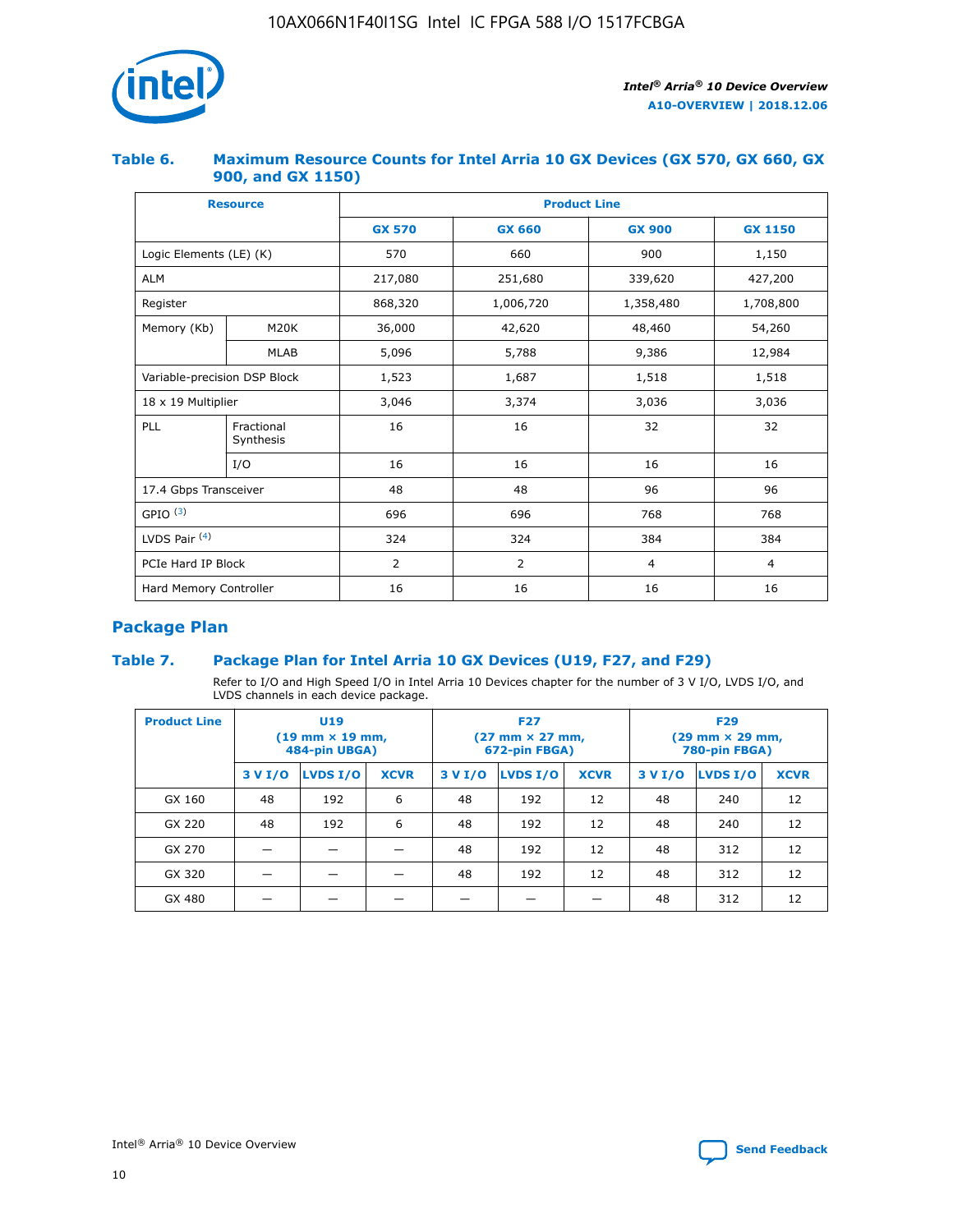

#### **Table 8. Package Plan for Intel Arria 10 GX Devices (F34, F35, NF40, and KF40)**

Refer to I/O and High Speed I/O in Intel Arria 10 Devices chapter for the number of 3 V I/O, LVDS I/O, and LVDS channels in each device package.

| <b>Product Line</b> | <b>F34</b><br>$(35 \text{ mm} \times 35 \text{ mm})$<br>1152-pin FBGA) |                    | <b>F35</b><br>$(35 \text{ mm} \times 35 \text{ mm})$<br><b>1152-pin FBGA)</b> |           | <b>KF40</b><br>$(40$ mm $\times$ 40 mm,<br>1517-pin FBGA) |             |           | <b>NF40</b><br>$(40$ mm $\times$ 40 mm,<br><b>1517-pin FBGA)</b> |             |            |                    |             |
|---------------------|------------------------------------------------------------------------|--------------------|-------------------------------------------------------------------------------|-----------|-----------------------------------------------------------|-------------|-----------|------------------------------------------------------------------|-------------|------------|--------------------|-------------|
|                     | 3V<br>I/O                                                              | <b>LVDS</b><br>I/O | <b>XCVR</b>                                                                   | 3V<br>I/O | <b>LVDS</b><br>I/O                                        | <b>XCVR</b> | 3V<br>I/O | <b>LVDS</b><br>I/O                                               | <b>XCVR</b> | 3 V<br>I/O | <b>LVDS</b><br>I/O | <b>XCVR</b> |
| GX 270              | 48                                                                     | 336                | 24                                                                            | 48        | 336                                                       | 24          |           |                                                                  |             |            |                    |             |
| GX 320              | 48                                                                     | 336                | 24                                                                            | 48        | 336                                                       | 24          |           |                                                                  |             |            |                    |             |
| GX 480              | 48                                                                     | 444                | 24                                                                            | 48        | 348                                                       | 36          |           |                                                                  |             |            |                    |             |
| GX 570              | 48                                                                     | 444                | 24                                                                            | 48        | 348                                                       | 36          | 96        | 600                                                              | 36          | 48         | 540                | 48          |
| GX 660              | 48                                                                     | 444                | 24                                                                            | 48        | 348                                                       | 36          | 96        | 600                                                              | 36          | 48         | 540                | 48          |
| GX 900              |                                                                        | 504                | 24                                                                            | -         |                                                           |             |           |                                                                  |             |            | 600                | 48          |
| GX 1150             |                                                                        | 504                | 24                                                                            |           |                                                           |             |           |                                                                  |             |            | 600                | 48          |

#### **Table 9. Package Plan for Intel Arria 10 GX Devices (RF40, NF45, SF45, and UF45)**

Refer to I/O and High Speed I/O in Intel Arria 10 Devices chapter for the number of 3 V I/O, LVDS I/O, and LVDS channels in each device package.

| <b>Product Line</b> | <b>RF40</b><br>$(40$ mm $\times$ 40 mm,<br>1517-pin FBGA) |                    | <b>NF45</b><br>$(45 \text{ mm} \times 45 \text{ mm})$<br><b>1932-pin FBGA)</b> |            |                    | <b>SF45</b><br>$(45 \text{ mm} \times 45 \text{ mm})$<br><b>1932-pin FBGA)</b> |            |                    | <b>UF45</b><br>$(45 \text{ mm} \times 45 \text{ mm})$<br><b>1932-pin FBGA)</b> |           |                    |             |
|---------------------|-----------------------------------------------------------|--------------------|--------------------------------------------------------------------------------|------------|--------------------|--------------------------------------------------------------------------------|------------|--------------------|--------------------------------------------------------------------------------|-----------|--------------------|-------------|
|                     | 3V<br>I/O                                                 | <b>LVDS</b><br>I/O | <b>XCVR</b>                                                                    | 3 V<br>I/O | <b>LVDS</b><br>I/O | <b>XCVR</b>                                                                    | 3 V<br>I/O | <b>LVDS</b><br>I/O | <b>XCVR</b>                                                                    | 3V<br>I/O | <b>LVDS</b><br>I/O | <b>XCVR</b> |
| GX 900              |                                                           | 342                | 66                                                                             | _          | 768                | 48                                                                             |            | 624                | 72                                                                             |           | 480                | 96          |
| GX 1150             |                                                           | 342                | 66                                                                             | _          | 768                | 48                                                                             |            | 624                | 72                                                                             |           | 480                | 96          |

#### **Related Information**

[I/O and High-Speed Differential I/O Interfaces in Intel Arria 10 Devices chapter, Intel](https://www.intel.com/content/www/us/en/programmable/documentation/sam1403482614086.html#sam1403482030321) [Arria 10 Device Handbook](https://www.intel.com/content/www/us/en/programmable/documentation/sam1403482614086.html#sam1403482030321)

Provides the number of 3 V and LVDS I/Os, and LVDS channels for each Intel Arria 10 device package.

## **Intel Arria 10 GT**

This section provides the available options, maximum resource counts, and package plan for the Intel Arria 10 GT devices.

The information in this section is correct at the time of publication. For the latest information and to get more details, refer to the Intel FPGA Product Selector.

#### **Related Information**

#### [Intel FPGA Product Selector](http://www.altera.com/products/selector/psg-selector.html)

Provides the latest information on Intel products.

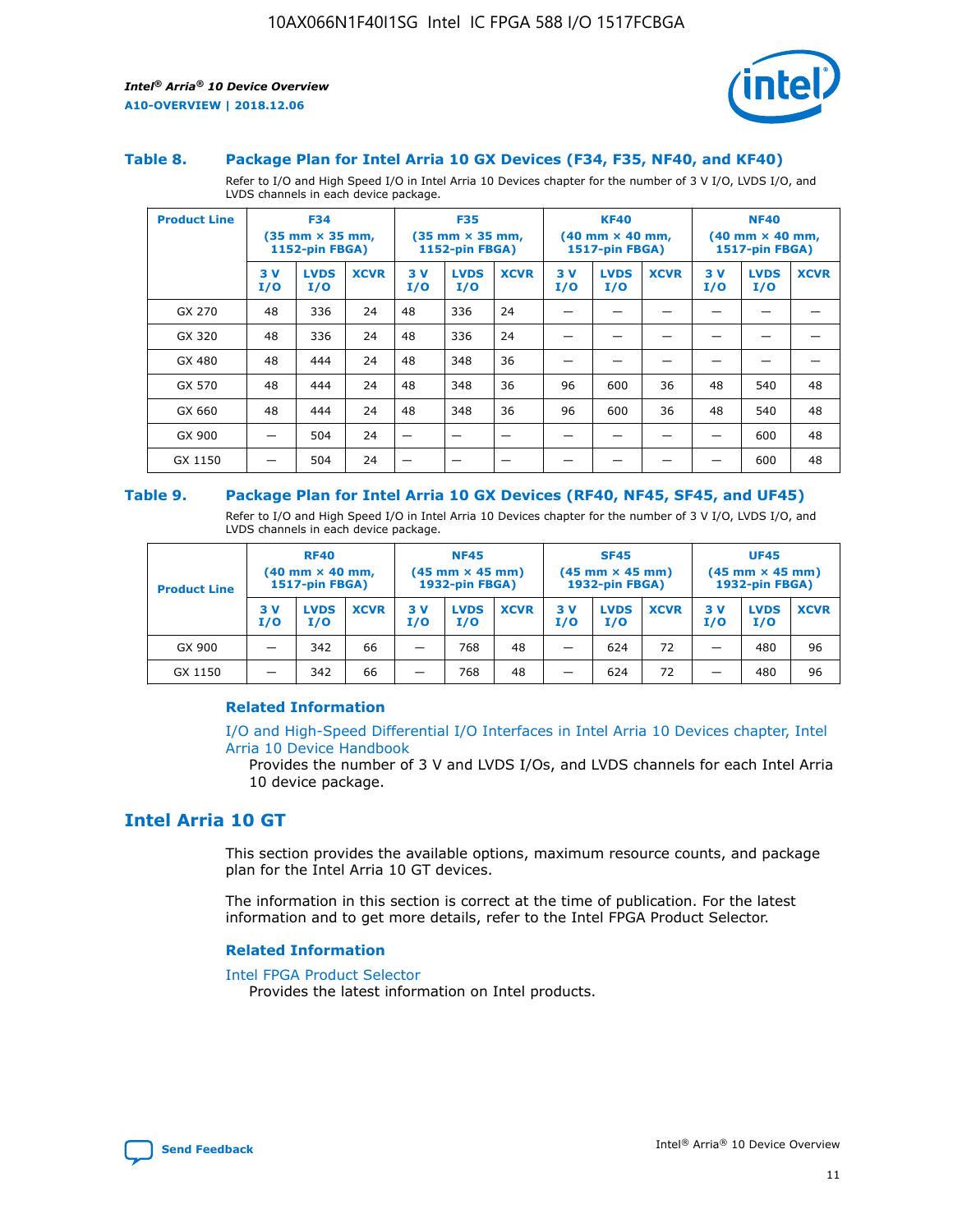

### **Available Options**

#### **Figure 2. Sample Ordering Code and Available Options for Intel Arria 10 GT Devices**

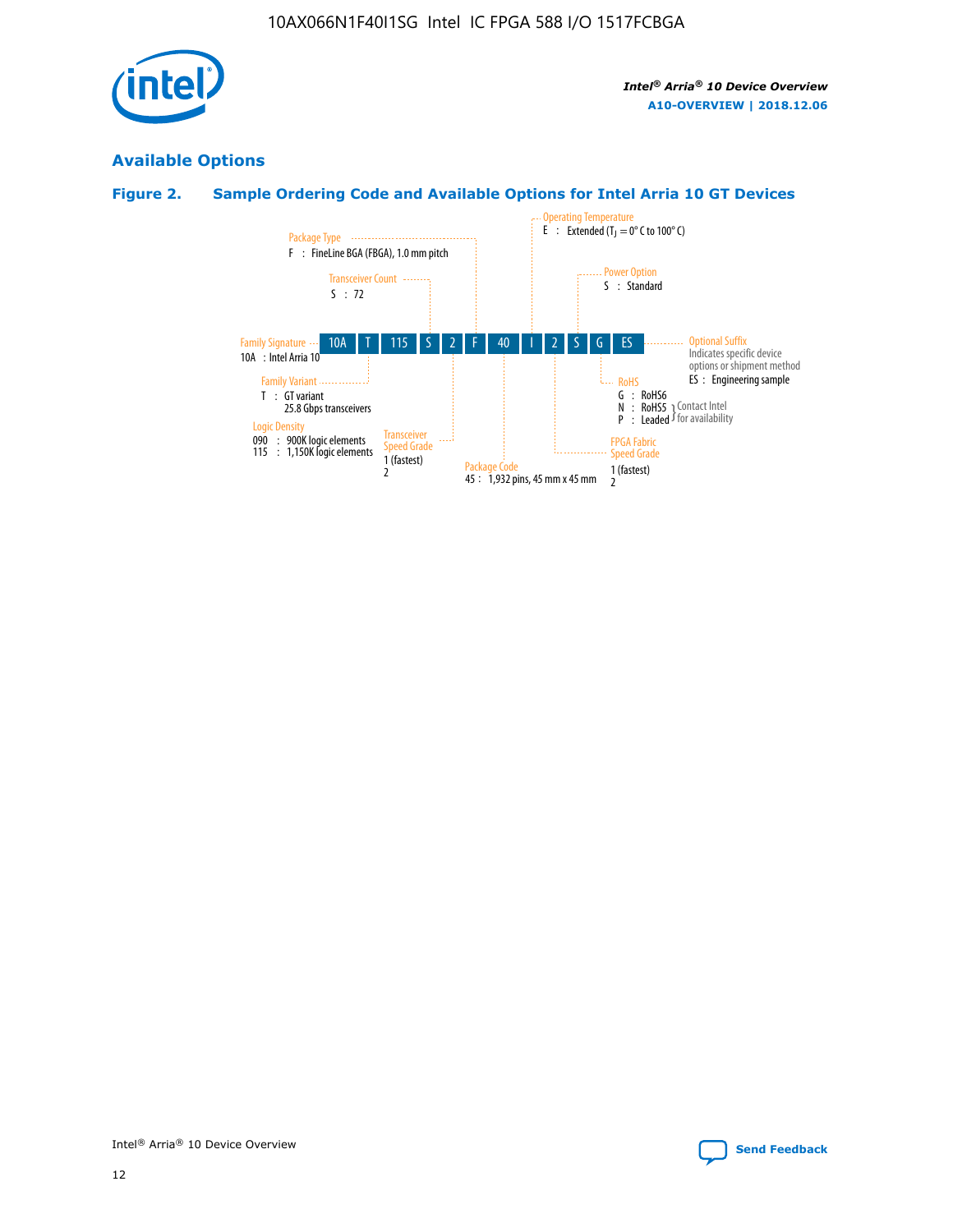

#### **Maximum Resources**

#### **Table 10. Maximum Resource Counts for Intel Arria 10 GT Devices**

|                              | <b>Resource</b>      | <b>Product Line</b> |                |  |
|------------------------------|----------------------|---------------------|----------------|--|
|                              |                      | <b>GT 900</b>       | GT 1150        |  |
| Logic Elements (LE) (K)      |                      | 900                 | 1,150          |  |
| <b>ALM</b>                   |                      | 339,620             | 427,200        |  |
| Register                     |                      | 1,358,480           | 1,708,800      |  |
| Memory (Kb)                  | M20K                 | 48,460              | 54,260         |  |
|                              | <b>MLAB</b>          | 9,386               | 12,984         |  |
| Variable-precision DSP Block |                      | 1,518               | 1,518          |  |
| 18 x 19 Multiplier           |                      | 3,036               | 3,036          |  |
| PLL                          | Fractional Synthesis | 32                  | 32             |  |
|                              | I/O                  | 16                  | 16             |  |
| Transceiver                  | 17.4 Gbps            | 72(5)               | 72(5)          |  |
|                              | 25.8 Gbps            | 6                   | 6              |  |
| GPIO <sup>(6)</sup>          |                      | 624                 | 624            |  |
| LVDS Pair $(7)$              |                      | 312                 | 312            |  |
| PCIe Hard IP Block           |                      | $\overline{4}$      | $\overline{4}$ |  |
| Hard Memory Controller       |                      | 16                  | 16             |  |

#### **Related Information**

#### [Intel Arria 10 GT Channel Usage](https://www.intel.com/content/www/us/en/programmable/documentation/nik1398707230472.html#nik1398707008178)

Configuring GT/GX channels in Intel Arria 10 GT devices.

#### **Package Plan**

#### **Table 11. Package Plan for Intel Arria 10 GT Devices**

Refer to I/O and High Speed I/O in Intel Arria 10 Devices chapter for the number of 3 V I/O, LVDS I/O, and LVDS channels in each device package.

| <b>Product Line</b> | <b>SF45</b><br>(45 mm × 45 mm, 1932-pin FBGA) |                 |             |  |  |  |
|---------------------|-----------------------------------------------|-----------------|-------------|--|--|--|
|                     | 3 V I/O                                       | <b>LVDS I/O</b> | <b>XCVR</b> |  |  |  |
| GT 900              |                                               | 624             | 72          |  |  |  |
| GT 1150             |                                               | 624             | 72          |  |  |  |

<sup>(7)</sup> Each LVDS I/O pair can be used as differential input or output.



 $(5)$  If all 6 GT channels are in use, 12 of the GX channels are not usable.

<sup>(6)</sup> The number of GPIOs does not include transceiver I/Os. In the Intel Quartus Prime software, the number of user I/Os includes transceiver I/Os.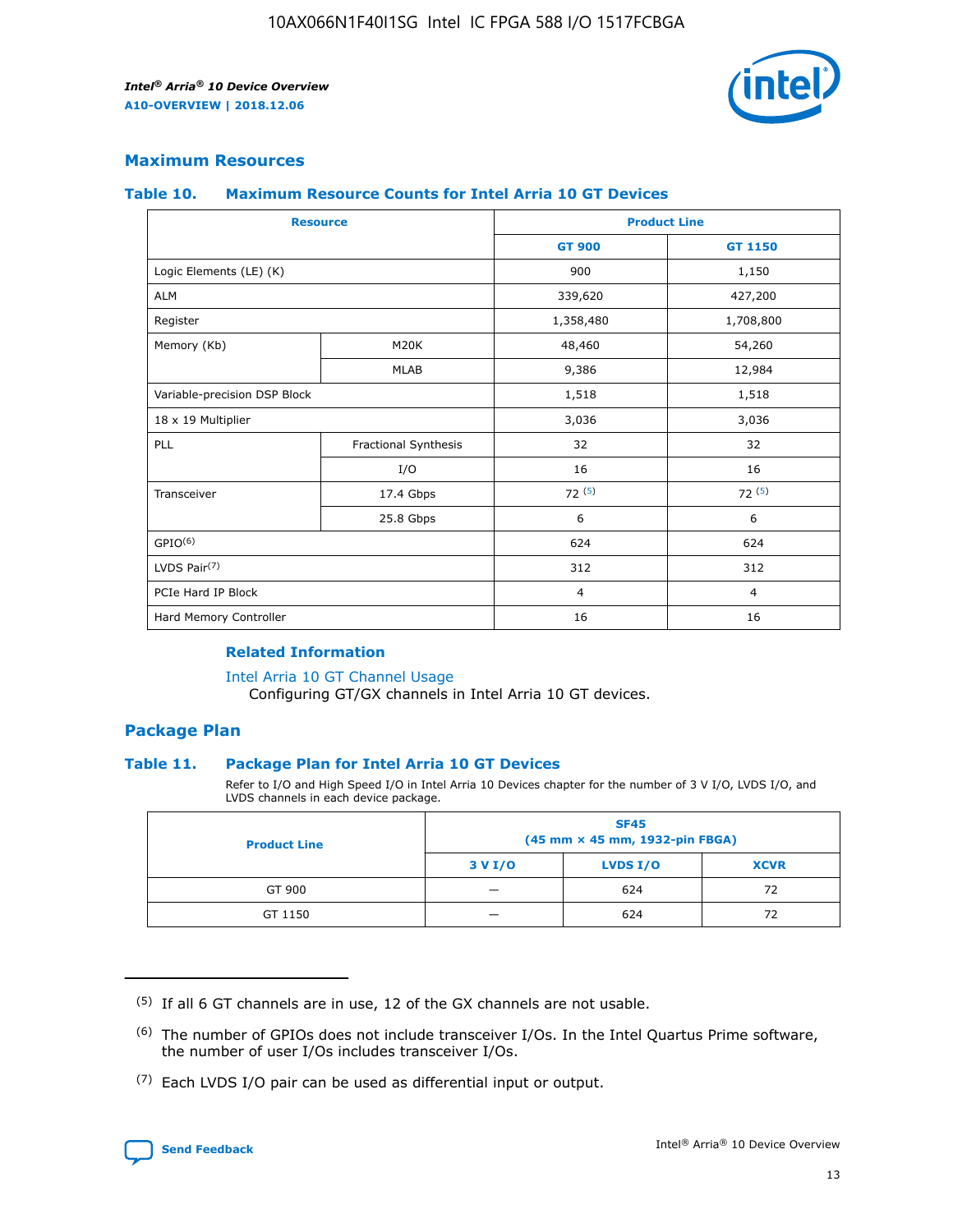

#### **Related Information**

[I/O and High-Speed Differential I/O Interfaces in Intel Arria 10 Devices chapter, Intel](https://www.intel.com/content/www/us/en/programmable/documentation/sam1403482614086.html#sam1403482030321) [Arria 10 Device Handbook](https://www.intel.com/content/www/us/en/programmable/documentation/sam1403482614086.html#sam1403482030321)

Provides the number of 3 V and LVDS I/Os, and LVDS channels for each Intel Arria 10 device package.

#### **Intel Arria 10 SX**

This section provides the available options, maximum resource counts, and package plan for the Intel Arria 10 SX devices.

The information in this section is correct at the time of publication. For the latest information and to get more details, refer to the Intel FPGA Product Selector.

#### **Related Information**

[Intel FPGA Product Selector](http://www.altera.com/products/selector/psg-selector.html) Provides the latest information on Intel products.

#### **Available Options**

#### **Figure 3. Sample Ordering Code and Available Options for Intel Arria 10 SX Devices**



#### **Related Information**

[Transceiver Performance for Intel Arria 10 GX/SX Devices](https://www.intel.com/content/www/us/en/programmable/documentation/mcn1413182292568.html#mcn1413213965502) Provides more information about the transceiver speed grade.

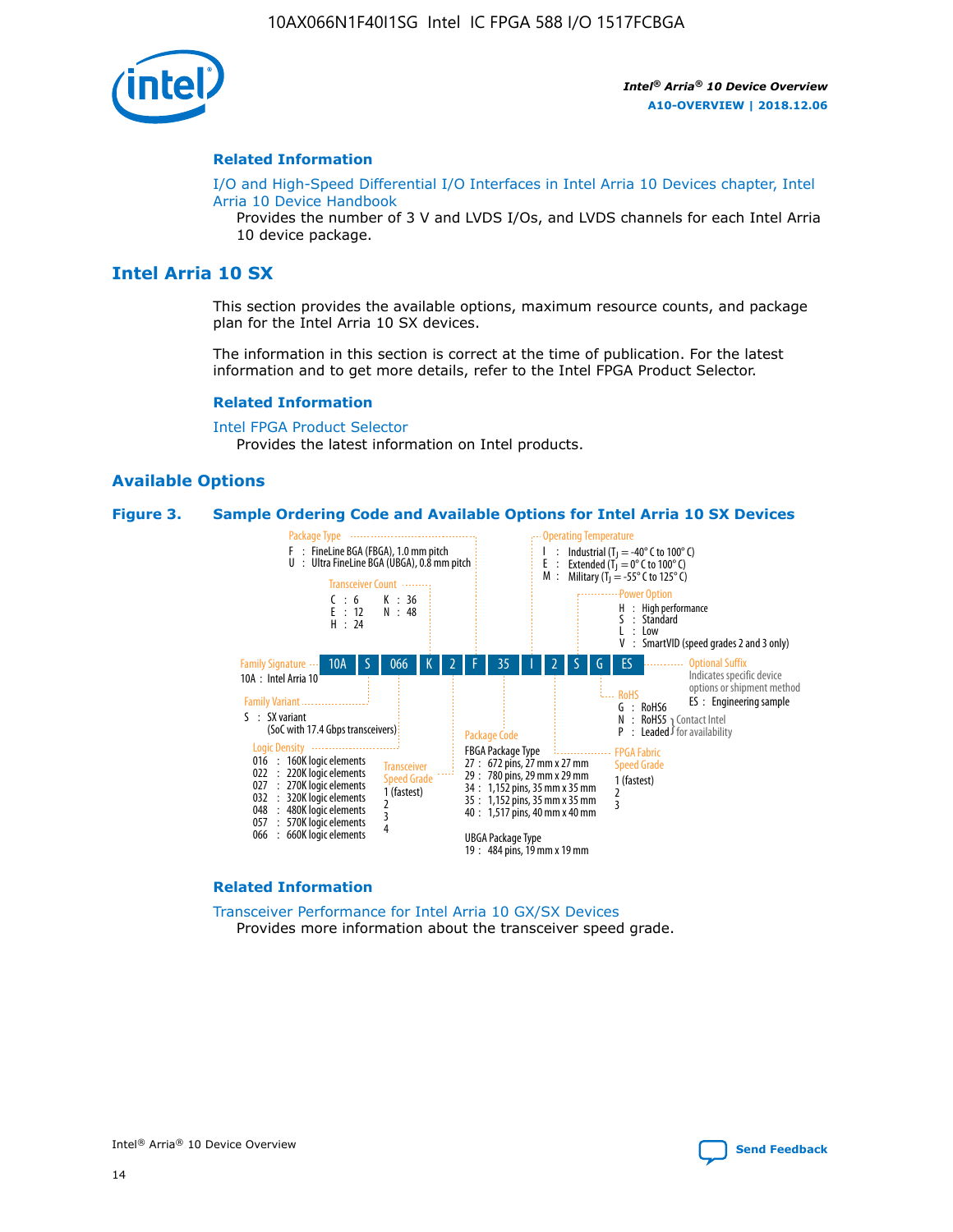

#### **Maximum Resources**

#### **Table 12. Maximum Resource Counts for Intel Arria 10 SX Devices**

| <b>Resource</b>                   |                         | <b>Product Line</b> |               |                |                |                |                |                |  |  |  |
|-----------------------------------|-------------------------|---------------------|---------------|----------------|----------------|----------------|----------------|----------------|--|--|--|
|                                   |                         | <b>SX 160</b>       | <b>SX 220</b> | <b>SX 270</b>  | <b>SX 320</b>  | <b>SX 480</b>  | <b>SX 570</b>  | <b>SX 660</b>  |  |  |  |
| Logic Elements (LE) (K)           |                         | 160                 | 220           | 270            | 320            | 480            | 570            | 660            |  |  |  |
| <b>ALM</b>                        |                         | 61,510              | 80,330        | 101,620        | 119,900        | 183,590        | 217,080        | 251,680        |  |  |  |
| Register                          |                         | 246,040             | 321,320       | 406,480        | 479,600        | 734,360        | 868,320        | 1,006,720      |  |  |  |
| Memory (Kb)                       | M <sub>20</sub> K       | 8,800               | 11,740        | 15,000         | 17,820         | 28,620         | 36,000         | 42,620         |  |  |  |
|                                   | <b>MLAB</b>             | 1,050               | 1,690         | 2,452          | 2,727          | 4,164          | 5,096          | 5,788          |  |  |  |
| Variable-precision DSP Block      |                         | 156                 | 192           | 830            | 985            | 1,368          | 1,523          | 1,687          |  |  |  |
| 18 x 19 Multiplier                |                         | 312                 | 384           | 1,660          | 1,970          | 2,736          | 3,046          | 3,374          |  |  |  |
| PLL                               | Fractional<br>Synthesis | 6                   | 6             | 8              | 8              | 12             | 16             | 16             |  |  |  |
|                                   | I/O                     | 6                   | 6             | 8              | 8              | 12             | 16             | 16             |  |  |  |
| 17.4 Gbps Transceiver             |                         | 12                  | 12            | 24             | 24             | 36             | 48             | 48             |  |  |  |
| GPIO <sup>(8)</sup>               |                         | 288                 | 288           | 384            | 384            | 492            | 696            | 696            |  |  |  |
| LVDS Pair $(9)$                   |                         | 120                 | 120           | 168            | 168            | 174            | 324            | 324            |  |  |  |
| PCIe Hard IP Block                |                         | $\mathbf{1}$        | $\mathbf{1}$  | $\overline{2}$ | $\overline{2}$ | $\overline{2}$ | $\overline{2}$ | $\overline{2}$ |  |  |  |
| Hard Memory Controller            |                         | 6                   | 6             | 8              | 8              | 12             | 16             | 16             |  |  |  |
| ARM Cortex-A9 MPCore<br>Processor |                         | Yes                 | Yes           | Yes            | Yes            | Yes            | Yes            | <b>Yes</b>     |  |  |  |

#### **Package Plan**

#### **Table 13. Package Plan for Intel Arria 10 SX Devices (U19, F27, F29, and F34)**

Refer to I/O and High Speed I/O in Intel Arria 10 Devices chapter for the number of 3 V I/O, LVDS I/O, and LVDS channels in each device package.

| <b>Product Line</b> | U19<br>$(19 \text{ mm} \times 19 \text{ mm})$<br>484-pin UBGA) |                    | <b>F27</b><br>$(27 \text{ mm} \times 27 \text{ mm})$<br>672-pin FBGA) |           | <b>F29</b><br>$(29 \text{ mm} \times 29 \text{ mm})$<br>780-pin FBGA) |             |            | <b>F34</b><br>$(35 \text{ mm} \times 35 \text{ mm})$<br><b>1152-pin FBGA)</b> |             |           |                    |             |
|---------------------|----------------------------------------------------------------|--------------------|-----------------------------------------------------------------------|-----------|-----------------------------------------------------------------------|-------------|------------|-------------------------------------------------------------------------------|-------------|-----------|--------------------|-------------|
|                     | 3V<br>I/O                                                      | <b>LVDS</b><br>I/O | <b>XCVR</b>                                                           | 3V<br>I/O | <b>LVDS</b><br>I/O                                                    | <b>XCVR</b> | 3 V<br>I/O | <b>LVDS</b><br>I/O                                                            | <b>XCVR</b> | 3V<br>I/O | <b>LVDS</b><br>I/O | <b>XCVR</b> |
| SX 160              | 48                                                             | 144                | 6                                                                     | 48        | 192                                                                   | 12          | 48         | 240                                                                           | 12          | –         |                    |             |
| SX 220              | 48                                                             | 144                | 6                                                                     | 48        | 192                                                                   | 12          | 48         | 240                                                                           | 12          |           |                    |             |
| SX 270              |                                                                |                    |                                                                       | 48        | 192                                                                   | 12          | 48         | 312                                                                           | 12          | 48        | 336                | 24          |
| SX 320              |                                                                |                    |                                                                       | 48        | 192                                                                   | 12          | 48         | 312                                                                           | 12          | 48        | 336                | 24          |
|                     | continued                                                      |                    |                                                                       |           |                                                                       |             |            |                                                                               |             |           |                    |             |

 $(8)$  The number of GPIOs does not include transceiver I/Os. In the Intel Quartus Prime software, the number of user I/Os includes transceiver I/Os.

 $(9)$  Each LVDS I/O pair can be used as differential input or output.

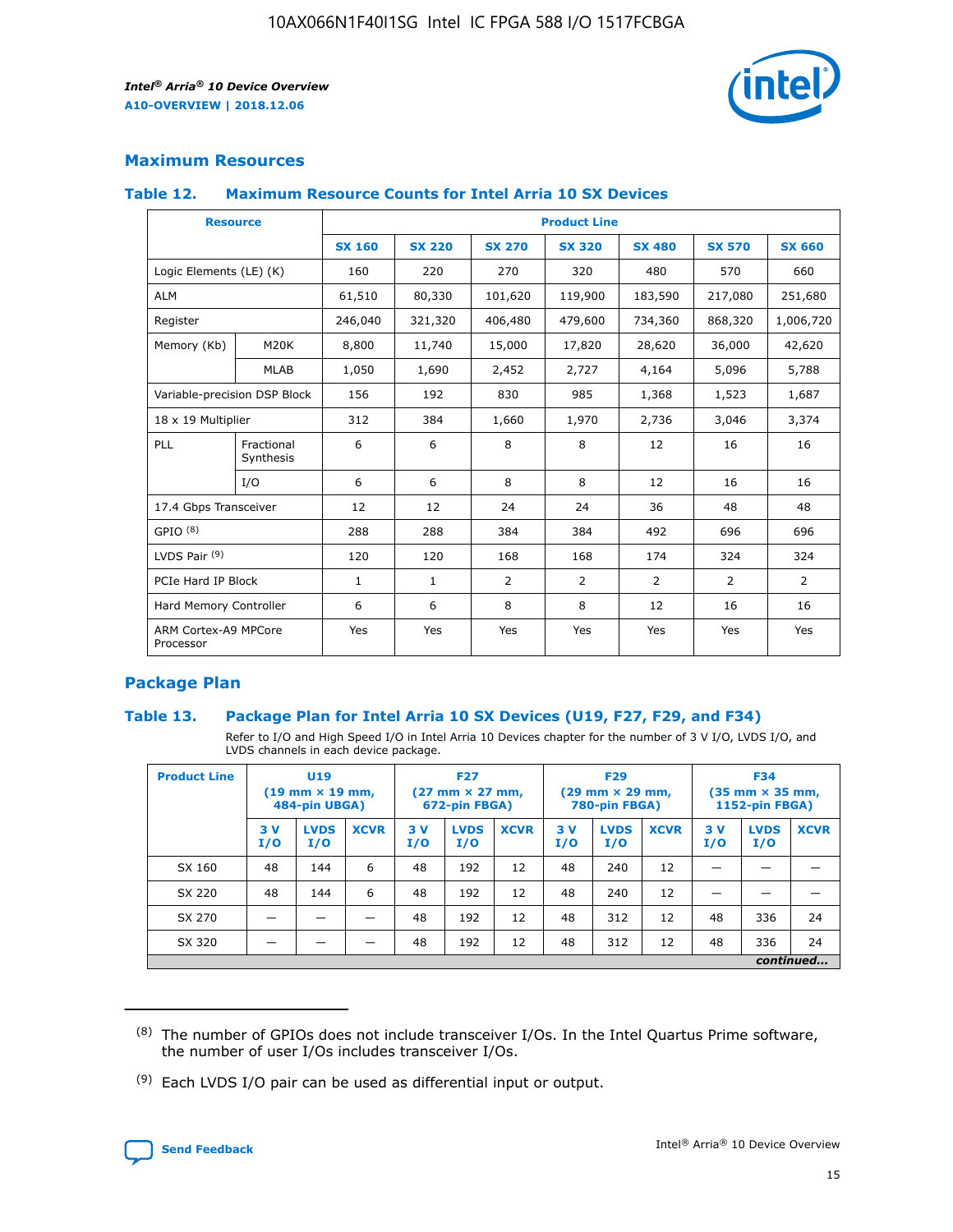

| <b>Product Line</b> | U <sub>19</sub><br>$(19 \text{ mm} \times 19 \text{ mm})$<br>484-pin UBGA) |                    | <b>F27</b><br>$(27 \text{ mm} \times 27 \text{ mm})$<br>672-pin FBGA) |           | <b>F29</b><br>$(29 \text{ mm} \times 29 \text{ mm})$<br>780-pin FBGA) |             |           | <b>F34</b><br>$(35 \text{ mm} \times 35 \text{ mm})$<br><b>1152-pin FBGA)</b> |             |           |                    |             |
|---------------------|----------------------------------------------------------------------------|--------------------|-----------------------------------------------------------------------|-----------|-----------------------------------------------------------------------|-------------|-----------|-------------------------------------------------------------------------------|-------------|-----------|--------------------|-------------|
|                     | 3 V<br>I/O                                                                 | <b>LVDS</b><br>I/O | <b>XCVR</b>                                                           | 3V<br>I/O | <b>LVDS</b><br>I/O                                                    | <b>XCVR</b> | 3V<br>I/O | <b>LVDS</b><br>I/O                                                            | <b>XCVR</b> | 3V<br>I/O | <b>LVDS</b><br>I/O | <b>XCVR</b> |
| SX 480              |                                                                            |                    |                                                                       |           |                                                                       |             | 48        | 312                                                                           | 12          | 48        | 444                | 24          |
| SX 570              |                                                                            |                    |                                                                       |           |                                                                       |             |           |                                                                               |             | 48        | 444                | 24          |
| SX 660              |                                                                            |                    |                                                                       |           |                                                                       |             |           |                                                                               |             | 48        | 444                | 24          |

#### **Table 14. Package Plan for Intel Arria 10 SX Devices (F35, KF40, and NF40)**

Refer to I/O and High Speed I/O in Intel Arria 10 Devices chapter for the number of 3 V I/O, LVDS I/O, and LVDS channels in each device package.

| <b>Product Line</b> | <b>F35</b><br>$(35 \text{ mm} \times 35 \text{ mm})$<br><b>1152-pin FBGA)</b> |          |             |                                           | <b>KF40</b><br>(40 mm × 40 mm,<br>1517-pin FBGA) |    | <b>NF40</b><br>$(40 \text{ mm} \times 40 \text{ mm})$<br>1517-pin FBGA) |          |             |  |
|---------------------|-------------------------------------------------------------------------------|----------|-------------|-------------------------------------------|--------------------------------------------------|----|-------------------------------------------------------------------------|----------|-------------|--|
|                     | 3 V I/O                                                                       | LVDS I/O | <b>XCVR</b> | <b>LVDS I/O</b><br><b>XCVR</b><br>3 V I/O |                                                  |    | 3 V I/O                                                                 | LVDS I/O | <b>XCVR</b> |  |
| SX 270              | 48                                                                            | 336      | 24          |                                           |                                                  |    |                                                                         |          |             |  |
| SX 320              | 48                                                                            | 336      | 24          |                                           |                                                  |    |                                                                         |          |             |  |
| SX 480              | 48                                                                            | 348      | 36          |                                           |                                                  |    |                                                                         |          |             |  |
| SX 570              | 48                                                                            | 348      | 36          | 96                                        | 600                                              | 36 | 48                                                                      | 540      | 48          |  |
| SX 660              | 48                                                                            | 348      | 36          | 96                                        | 600                                              | 36 | 48                                                                      | 540      | 48          |  |

#### **Related Information**

[I/O and High-Speed Differential I/O Interfaces in Intel Arria 10 Devices chapter, Intel](https://www.intel.com/content/www/us/en/programmable/documentation/sam1403482614086.html#sam1403482030321) [Arria 10 Device Handbook](https://www.intel.com/content/www/us/en/programmable/documentation/sam1403482614086.html#sam1403482030321)

Provides the number of 3 V and LVDS I/Os, and LVDS channels for each Intel Arria 10 device package.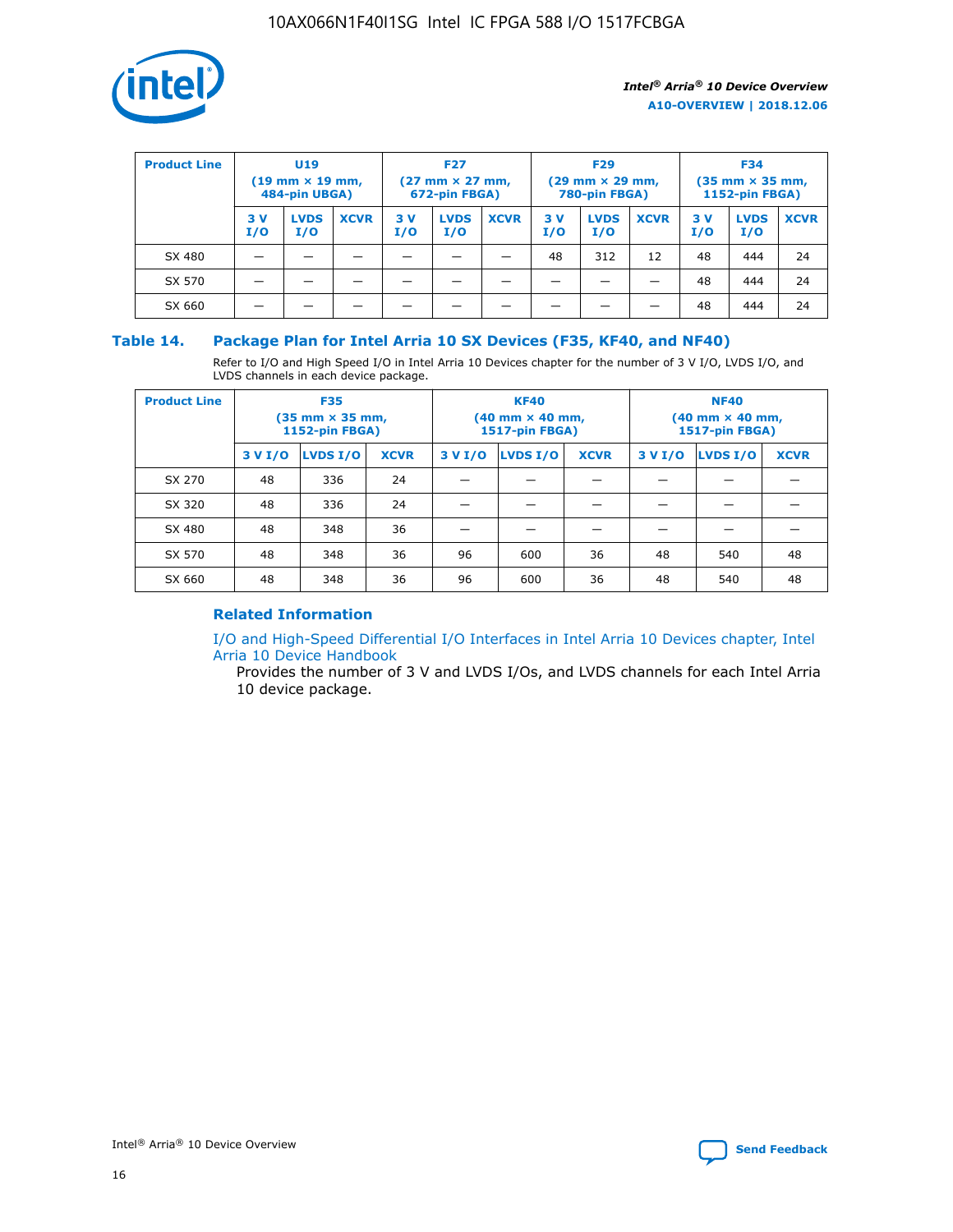

## **I/O Vertical Migration for Intel Arria 10 Devices**

#### **Figure 4. Migration Capability Across Intel Arria 10 Product Lines**

- The arrows indicate the migration paths. The devices included in each vertical migration path are shaded. Devices with fewer resources in the same path have lighter shades.
- To achieve the full I/O migration across product lines in the same migration path, restrict I/Os and transceivers usage to match the product line with the lowest I/O and transceiver counts.
- An LVDS I/O bank in the source device may be mapped to a 3 V I/O bank in the target device. To use memory interface clock frequency higher than 533 MHz, assign external memory interface pins only to banks that are LVDS I/O in both devices.
- There may be nominal 0.15 mm package height difference between some product lines in the same package type.
	- **Variant Product Line Package U19 F27 F29 F34 F35 KF40 NF40 RF40 NF45 SF45 UF45** Intel® Arria® 10 GX GX 160 GX 220 GX 270 GX 320 GX 480 GX 570 GX 660 GX 900 GX 1150 Intel Arria 10 GT GT 900 GT 1150 Intel Arria 10 SX SX 160 SX 220 SX 270 SX 320 SX 480 SX 570 SX 660
- Some migration paths are not shown in the Intel Quartus Prime software **Pin Migration View**.

*Note:* To verify the pin migration compatibility, use the **Pin Migration View** window in the Intel Quartus Prime software Pin Planner.

## **Adaptive Logic Module**

Intel Arria 10 devices use a 20 nm ALM as the basic building block of the logic fabric.

The ALM architecture is the same as the previous generation FPGAs, allowing for efficient implementation of logic functions and easy conversion of IP between the device generations.

The ALM, as shown in following figure, uses an 8-input fracturable look-up table (LUT) with four dedicated registers to help improve timing closure in register-rich designs and achieve an even higher design packing capability than the traditional two-register per LUT architecture.

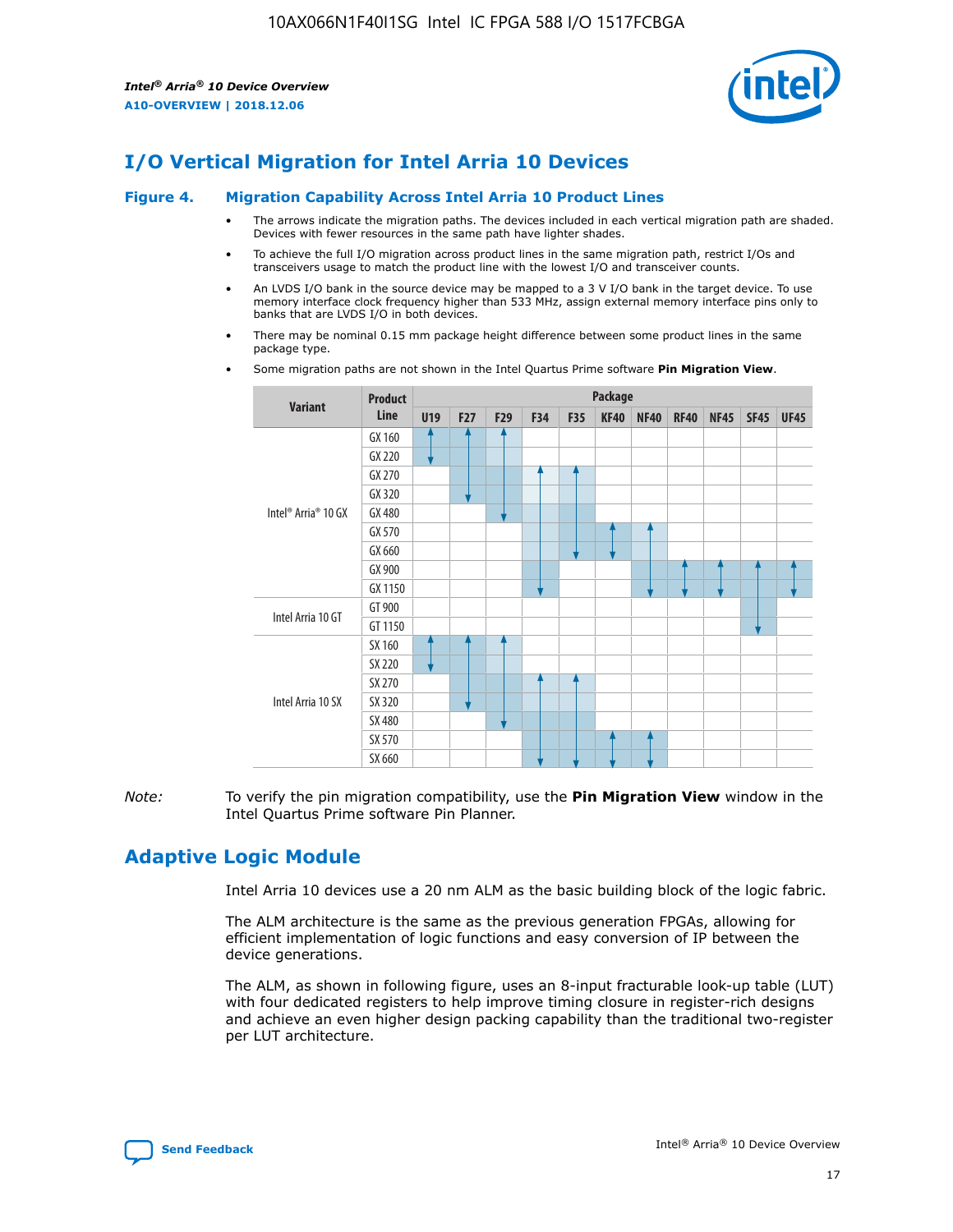

**Figure 5. ALM for Intel Arria 10 Devices**



The Intel Quartus Prime software optimizes your design according to the ALM logic structure and automatically maps legacy designs into the Intel Arria 10 ALM architecture.

## **Variable-Precision DSP Block**

The Intel Arria 10 variable precision DSP blocks support fixed-point arithmetic and floating-point arithmetic.

Features for fixed-point arithmetic:

- High-performance, power-optimized, and fully registered multiplication operations
- 18-bit and 27-bit word lengths
- Two 18 x 19 multipliers or one 27 x 27 multiplier per DSP block
- Built-in addition, subtraction, and 64-bit double accumulation register to combine multiplication results
- Cascading 19-bit or 27-bit when pre-adder is disabled and cascading 18-bit when pre-adder is used to form the tap-delay line for filtering applications
- Cascading 64-bit output bus to propagate output results from one block to the next block without external logic support
- Hard pre-adder supported in 19-bit and 27-bit modes for symmetric filters
- Internal coefficient register bank in both 18-bit and 27-bit modes for filter implementation
- 18-bit and 27-bit systolic finite impulse response (FIR) filters with distributed output adder
- Biased rounding support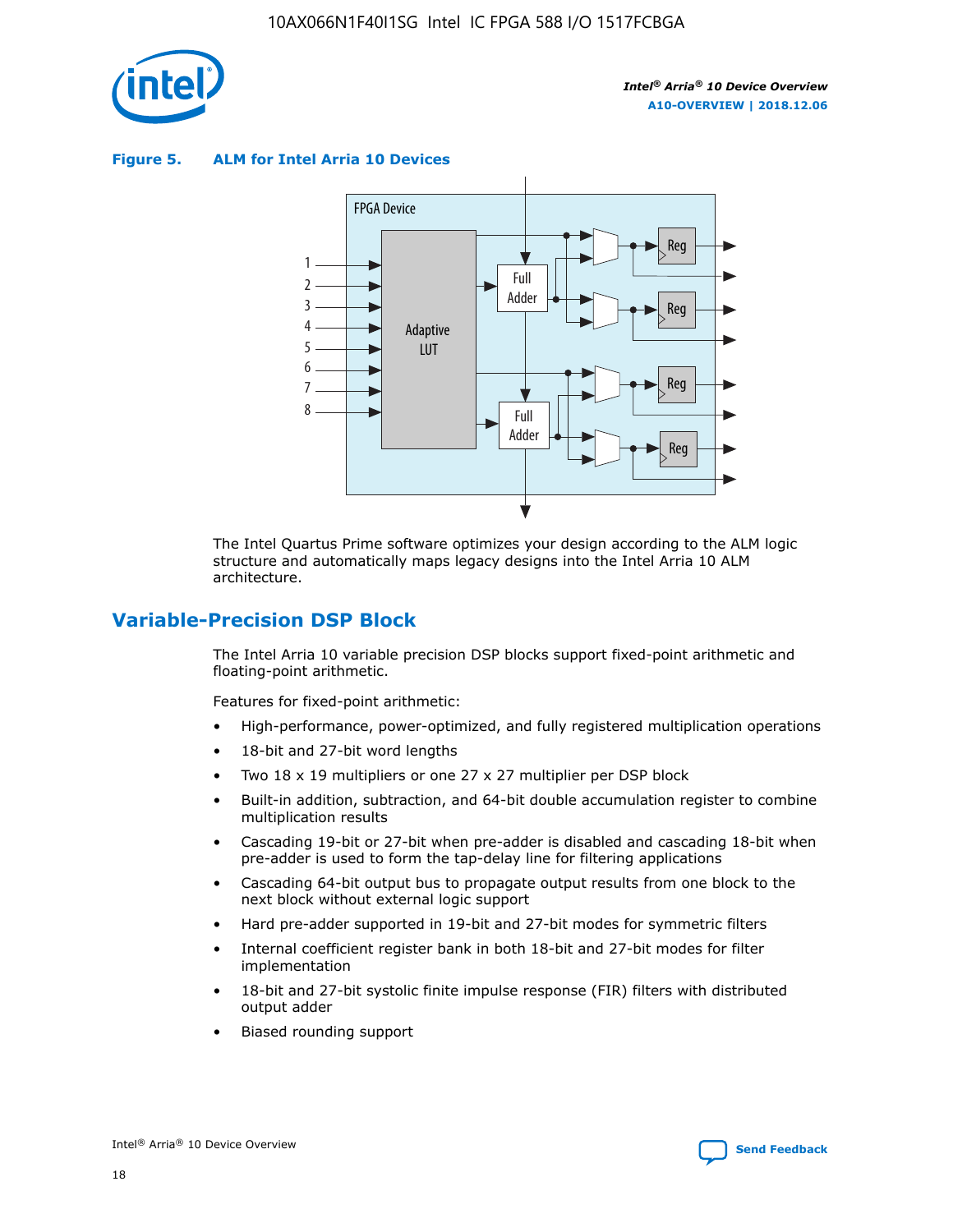

Features for floating-point arithmetic:

- A completely hardened architecture that supports multiplication, addition, subtraction, multiply-add, and multiply-subtract
- Multiplication with accumulation capability and a dynamic accumulator reset control
- Multiplication with cascade summation capability
- Multiplication with cascade subtraction capability
- Complex multiplication
- Direct vector dot product
- Systolic FIR filter

#### **Table 15. Variable-Precision DSP Block Configurations for Intel Arria 10 Devices**

| <b>Usage Example</b>                                       | <b>Multiplier Size (Bit)</b>    | <b>DSP Block Resources</b> |
|------------------------------------------------------------|---------------------------------|----------------------------|
| Medium precision fixed point                               | Two 18 x 19                     |                            |
| High precision fixed or Single precision<br>floating point | One 27 x 27                     |                            |
| Fixed point FFTs                                           | One 19 x 36 with external adder |                            |
| Very high precision fixed point                            | One 36 x 36 with external adder |                            |
| Double precision floating point                            | One 54 x 54 with external adder | 4                          |

#### **Table 16. Resources for Fixed-Point Arithmetic in Intel Arria 10 Devices**

The table lists the variable-precision DSP resources by bit precision for each Intel Arria 10 device.

| <b>Variant</b>  | <b>Product Line</b> | <b>Variable-</b><br>precision<br><b>DSP Block</b> | <b>Independent Input and Output</b><br><b>Multiplications Operator</b> |                                     | 18 x 19<br><b>Multiplier</b><br><b>Adder Sum</b> | $18 \times 18$<br><b>Multiplier</b><br><b>Adder</b> |
|-----------------|---------------------|---------------------------------------------------|------------------------------------------------------------------------|-------------------------------------|--------------------------------------------------|-----------------------------------------------------|
|                 |                     |                                                   | 18 x 19<br><b>Multiplier</b>                                           | $27 \times 27$<br><b>Multiplier</b> | <b>Mode</b>                                      | <b>Summed with</b><br>36 bit Input                  |
| AIntel Arria 10 | GX 160              | 156                                               | 312                                                                    | 156                                 | 156                                              | 156                                                 |
| GX              | GX 220              | 192                                               | 384                                                                    | 192                                 | 192                                              | 192                                                 |
|                 | GX 270              | 830                                               | 1,660                                                                  | 830                                 | 830                                              | 830                                                 |
|                 | GX 320              | 984                                               | 1,968                                                                  | 984                                 | 984                                              | 984                                                 |
|                 | GX 480              | 1,368                                             | 2,736                                                                  | 1,368                               | 1,368                                            | 1,368                                               |
|                 | GX 570              | 1,523                                             | 3,046                                                                  | 1,523                               | 1,523                                            | 1,523                                               |
|                 | GX 660              | 1,687                                             | 3,374                                                                  | 1,687                               | 1,687                                            | 1,687                                               |
|                 | GX 900              | 1,518                                             | 3,036                                                                  | 1,518                               | 1,518                                            | 1,518                                               |
|                 | GX 1150             | 1,518                                             | 3,036                                                                  | 1,518                               | 1,518                                            | 1,518                                               |
| Intel Arria 10  | GT 900              | 1,518                                             | 3,036                                                                  | 1,518                               | 1,518                                            | 1,518                                               |
| GT              | GT 1150             | 1,518                                             | 3,036                                                                  | 1,518                               | 1,518                                            | 1,518                                               |
| Intel Arria 10  | SX 160              | 156                                               | 312                                                                    | 156                                 | 156                                              | 156                                                 |
| <b>SX</b>       | SX 220<br>192       |                                                   | 384                                                                    | 192                                 | 192                                              | 192                                                 |
|                 | SX 270              | 830                                               | 1,660                                                                  | 830                                 | 830                                              | 830                                                 |
|                 |                     |                                                   |                                                                        |                                     |                                                  | continued                                           |

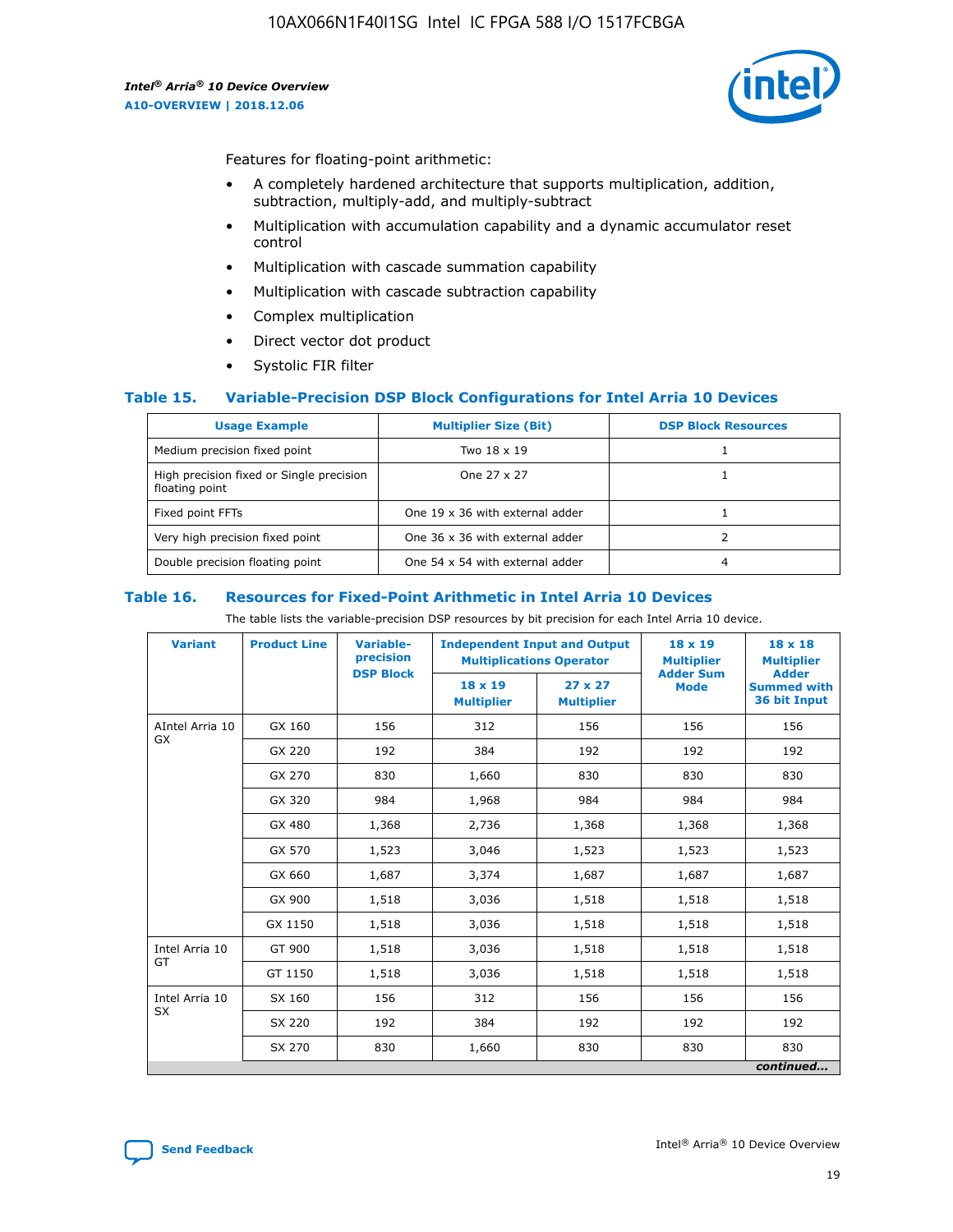

| <b>Variant</b> | <b>Product Line</b> | Variable-<br>precision | <b>Independent Input and Output</b><br><b>Multiplications Operator</b> |                                     | $18 \times 19$<br><b>Multiplier</b> | $18 \times 18$<br><b>Multiplier</b><br><b>Adder</b> |  |
|----------------|---------------------|------------------------|------------------------------------------------------------------------|-------------------------------------|-------------------------------------|-----------------------------------------------------|--|
|                |                     | <b>DSP Block</b>       | $18 \times 19$<br><b>Multiplier</b>                                    | $27 \times 27$<br><b>Multiplier</b> | <b>Adder Sum</b><br><b>Mode</b>     | <b>Summed with</b><br>36 bit Input                  |  |
|                | SX 320              | 984                    | 1,968                                                                  | 984                                 | 984                                 | 984                                                 |  |
|                | SX 480              | 1,368                  | 2,736                                                                  | 1,368                               | 1,368                               | 1,368                                               |  |
|                | SX 570              | 1,523                  | 3,046                                                                  | 1,523                               | 1,523                               | 1,523                                               |  |
|                | SX 660              | 1,687                  | 3,374                                                                  | 1,687                               | 1,687                               | 1,687                                               |  |

#### **Table 17. Resources for Floating-Point Arithmetic in Intel Arria 10 Devices**

The table lists the variable-precision DSP resources by bit precision for each Intel Arria 10 device.

| <b>Variant</b> | <b>Product Line</b> | <b>Variable-</b><br>precision<br><b>DSP Block</b> | <b>Single</b><br><b>Precision</b><br><b>Floating-Point</b><br><b>Multiplication</b><br><b>Mode</b> | <b>Single-Precision</b><br><b>Floating-Point</b><br><b>Adder Mode</b> | Single-<br><b>Precision</b><br><b>Floating-Point</b><br><b>Multiply</b><br><b>Accumulate</b><br><b>Mode</b> | <b>Peak</b><br><b>Giga Floating-</b><br><b>Point</b><br><b>Operations</b><br>per Second<br>(GFLOPs) |
|----------------|---------------------|---------------------------------------------------|----------------------------------------------------------------------------------------------------|-----------------------------------------------------------------------|-------------------------------------------------------------------------------------------------------------|-----------------------------------------------------------------------------------------------------|
| Intel Arria 10 | GX 160              | 156                                               | 156                                                                                                | 156                                                                   | 156                                                                                                         | 140                                                                                                 |
| GX             | GX 220              | 192                                               | 192                                                                                                | 192                                                                   | 192                                                                                                         | 173                                                                                                 |
|                | GX 270              | 830                                               | 830                                                                                                | 830                                                                   | 830                                                                                                         | 747                                                                                                 |
|                | GX 320              | 984                                               | 984                                                                                                | 984                                                                   | 984                                                                                                         | 886                                                                                                 |
|                | GX 480              | 1,369                                             | 1,368                                                                                              | 1,368                                                                 | 1,368                                                                                                       | 1,231                                                                                               |
|                | GX 570              | 1,523                                             | 1,523                                                                                              | 1,523                                                                 | 1,523                                                                                                       | 1,371                                                                                               |
|                | GX 660              | 1,687                                             | 1,687                                                                                              | 1,687                                                                 | 1,687                                                                                                       | 1,518                                                                                               |
|                | GX 900              | 1,518                                             | 1,518                                                                                              | 1,518                                                                 | 1,518                                                                                                       | 1,366                                                                                               |
|                | GX 1150             | 1,518                                             | 1,518                                                                                              | 1,518                                                                 | 1,518                                                                                                       | 1,366                                                                                               |
| Intel Arria 10 | GT 900              | 1,518                                             | 1,518                                                                                              | 1,518                                                                 | 1,518                                                                                                       | 1,366                                                                                               |
| GT             | GT 1150             | 1,518                                             | 1,518                                                                                              | 1,518                                                                 | 1,518                                                                                                       | 1,366                                                                                               |
| Intel Arria 10 | SX 160              | 156                                               | 156                                                                                                | 156                                                                   | 156                                                                                                         | 140                                                                                                 |
| <b>SX</b>      | SX 220              | 192                                               | 192                                                                                                | 192                                                                   | 192                                                                                                         | 173                                                                                                 |
|                | SX 270              | 830                                               | 830                                                                                                | 830                                                                   | 830                                                                                                         | 747                                                                                                 |
|                | SX 320              | 984                                               | 984                                                                                                | 984                                                                   | 984                                                                                                         | 886                                                                                                 |
|                | SX 480              | 1,369                                             | 1,368                                                                                              | 1,368                                                                 | 1,368                                                                                                       | 1,231                                                                                               |
|                | SX 570              | 1,523                                             | 1,523                                                                                              | 1,523                                                                 | 1,523                                                                                                       | 1,371                                                                                               |
|                | SX 660              | 1,687                                             | 1,687                                                                                              | 1,687                                                                 | 1,687                                                                                                       | 1,518                                                                                               |

## **Embedded Memory Blocks**

The embedded memory blocks in the devices are flexible and designed to provide an optimal amount of small- and large-sized memory arrays to fit your design requirements.

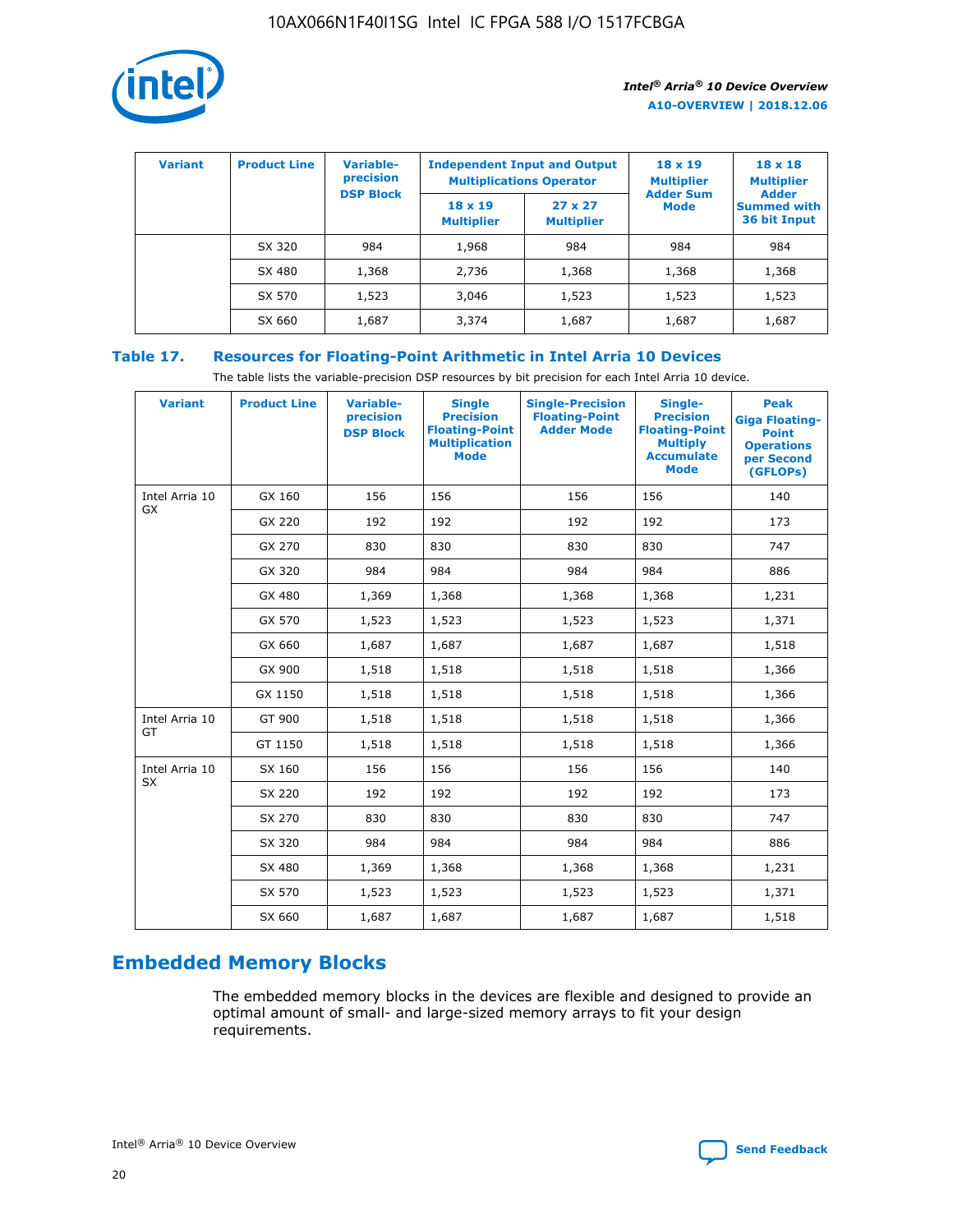

## **Types of Embedded Memory**

The Intel Arria 10 devices contain two types of memory blocks:

- 20 Kb M20K blocks—blocks of dedicated memory resources. The M20K blocks are ideal for larger memory arrays while still providing a large number of independent ports.
- 640 bit memory logic array blocks (MLABs)—enhanced memory blocks that are configured from dual-purpose logic array blocks (LABs). The MLABs are ideal for wide and shallow memory arrays. The MLABs are optimized for implementation of shift registers for digital signal processing (DSP) applications, wide and shallow FIFO buffers, and filter delay lines. Each MLAB is made up of ten adaptive logic modules (ALMs). In the Intel Arria 10 devices, you can configure these ALMs as ten 32 x 2 blocks, giving you one 32 x 20 simple dual-port SRAM block per MLAB.

## **Embedded Memory Capacity in Intel Arria 10 Devices**

|                   | <b>Product</b> | <b>M20K</b>  |                     | <b>MLAB</b>  |                     | <b>Total RAM Bit</b> |
|-------------------|----------------|--------------|---------------------|--------------|---------------------|----------------------|
| <b>Variant</b>    | <b>Line</b>    | <b>Block</b> | <b>RAM Bit (Kb)</b> | <b>Block</b> | <b>RAM Bit (Kb)</b> | (Kb)                 |
| Intel Arria 10 GX | GX 160         | 440          | 8,800               | 1,680        | 1,050               | 9,850                |
|                   | GX 220         | 587          | 11,740              | 2,703        | 1,690               | 13,430               |
|                   | GX 270         | 750          | 15,000              | 3,922        | 2,452               | 17,452               |
|                   | GX 320         | 891          | 17,820              | 4,363        | 2,727               | 20,547               |
|                   | GX 480         | 1,431        | 28,620              | 6,662        | 4,164               | 32,784               |
|                   | GX 570         | 1,800        | 36,000              | 8,153        | 5,096               | 41,096               |
|                   | GX 660         | 2,131        | 42,620              | 9,260        | 5,788               | 48,408               |
|                   | GX 900         | 2,423        | 48,460              | 15,017       | 9,386               | 57,846               |
|                   | GX 1150        | 2,713        | 54,260              | 20,774       | 12,984              | 67,244               |
| Intel Arria 10 GT | GT 900         | 2,423        | 48,460              | 15,017       | 9,386               | 57,846               |
|                   | GT 1150        | 2,713        | 54,260              | 20,774       | 12,984              | 67,244               |
| Intel Arria 10 SX | SX 160         | 440          | 8,800               | 1,680        | 1,050               | 9,850                |
|                   | SX 220         | 587          | 11,740              | 2,703        | 1,690               | 13,430               |
|                   | SX 270         | 750          | 15,000              | 3,922        | 2,452               | 17,452               |
|                   | SX 320         | 891          | 17,820              | 4,363        | 2,727               | 20,547               |
|                   | SX 480         | 1,431        | 28,620              | 6,662        | 4,164               | 32,784               |
|                   | SX 570         | 1,800        | 36,000              | 8,153        | 5,096               | 41,096               |
|                   | SX 660         | 2,131        | 42,620              | 9,260        | 5,788               | 48,408               |

#### **Table 18. Embedded Memory Capacity and Distribution in Intel Arria 10 Devices**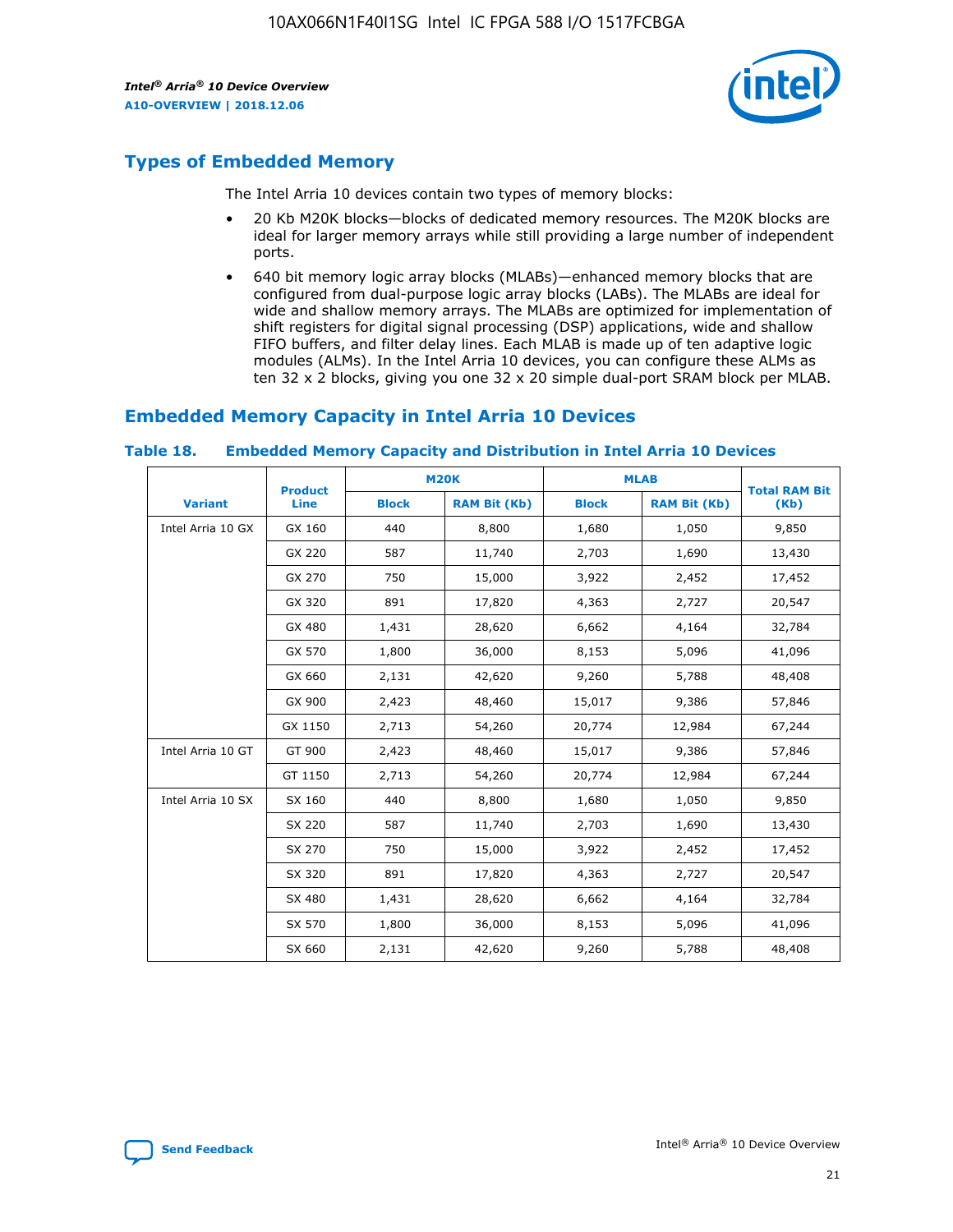

## **Embedded Memory Configurations for Single-port Mode**

#### **Table 19. Single-port Embedded Memory Configurations for Intel Arria 10 Devices**

This table lists the maximum configurations supported for single-port RAM and ROM modes.

| <b>Memory Block</b> | Depth (bits) | <b>Programmable Width</b> |
|---------------------|--------------|---------------------------|
| MLAB                | 32           | x16, x18, or x20          |
|                     | 64(10)       | x8, x9, x10               |
| M20K                | 512          | x40, x32                  |
|                     | 1K           | x20, x16                  |
|                     | 2K           | x10, x8                   |
|                     | 4K           | x5, x4                    |
|                     | 8K           | x2                        |
|                     | 16K          | x1                        |

## **Clock Networks and PLL Clock Sources**

The clock network architecture is based on Intel's global, regional, and peripheral clock structure. This clock structure is supported by dedicated clock input pins, fractional clock synthesis PLLs, and integer I/O PLLs.

#### **Clock Networks**

The Intel Arria 10 core clock networks are capable of up to 800 MHz fabric operation across the full industrial temperature range. For the external memory interface, the clock network supports the hard memory controller with speeds up to 2,400 Mbps in a quarter-rate transfer.

To reduce power consumption, the Intel Quartus Prime software identifies all unused sections of the clock network and powers them down.

#### **Fractional Synthesis and I/O PLLs**

Intel Arria 10 devices contain up to 32 fractional synthesis PLLs and up to 16 I/O PLLs that are available for both specific and general purpose uses in the core:

- Fractional synthesis PLLs—located in the column adjacent to the transceiver blocks
- I/O PLLs—located in each bank of the 48 I/Os

#### **Fractional Synthesis PLLs**

You can use the fractional synthesis PLLs to:

- Reduce the number of oscillators that are required on your board
- Reduce the number of clock pins that are used in the device by synthesizing multiple clock frequencies from a single reference clock source

<sup>(10)</sup> Supported through software emulation and consumes additional MLAB blocks.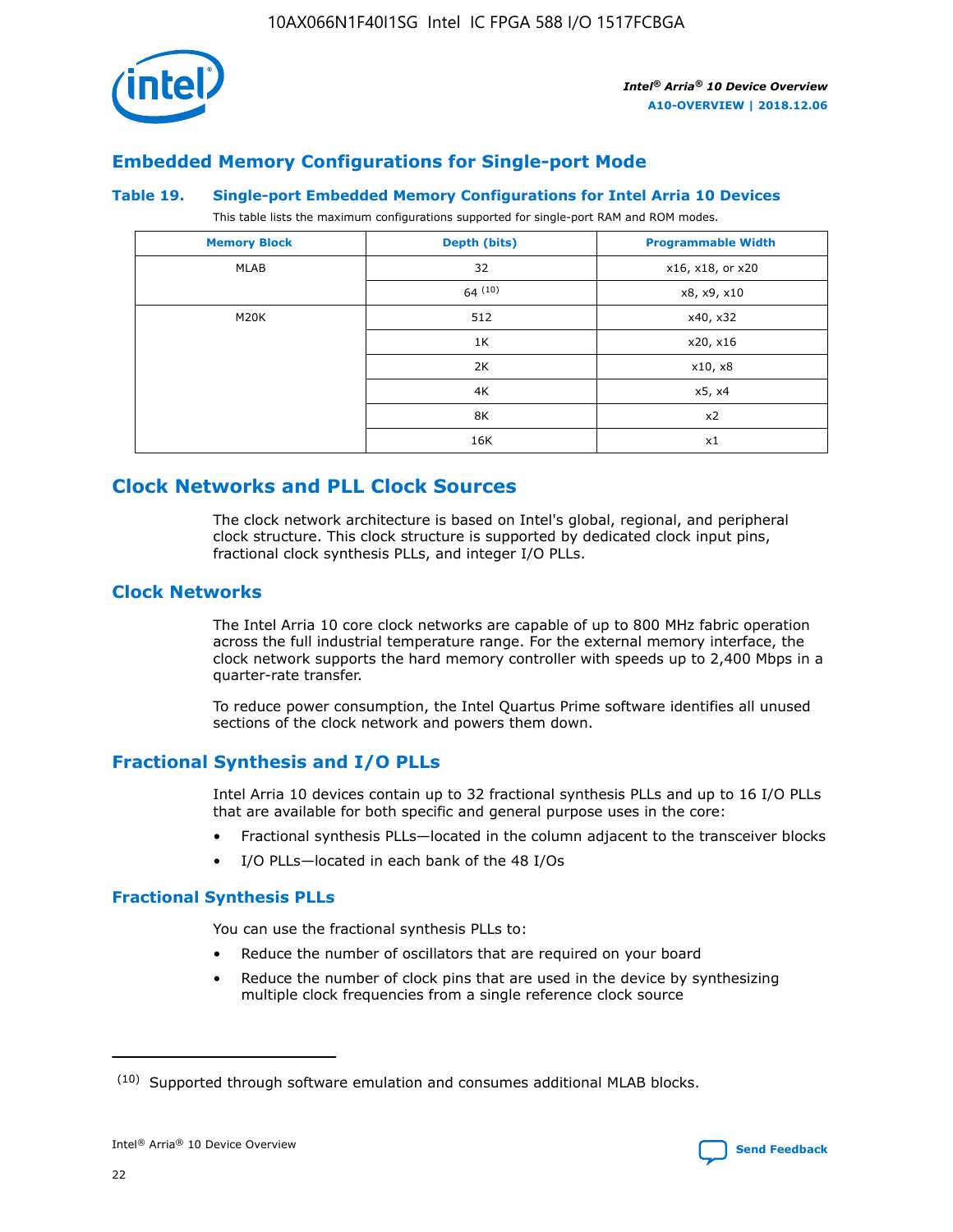10AX066N1F40I1SG Intel IC FPGA 588 I/O 1517FCBGA

*Intel® Arria® 10 Device Overview* **A10-OVERVIEW | 2018.12.06**



The fractional synthesis PLLs support the following features:

- Reference clock frequency synthesis for transceiver CMU and Advanced Transmit (ATX) PLLs
- Clock network delay compensation
- Zero-delay buffering
- Direct transmit clocking for transceivers
- Independently configurable into two modes:
	- Conventional integer mode equivalent to the general purpose PLL
	- Enhanced fractional mode with third order delta-sigma modulation
- PLL cascading

#### **I/O PLLs**

The integer mode I/O PLLs are located in each bank of 48 I/Os. You can use the I/O PLLs to simplify the design of external memory and high-speed LVDS interfaces.

In each I/O bank, the I/O PLLs are adjacent to the hard memory controllers and LVDS SERDES. Because these PLLs are tightly coupled with the I/Os that need to use them, it makes it easier to close timing.

You can use the I/O PLLs for general purpose applications in the core such as clock network delay compensation and zero-delay buffering.

Intel Arria 10 devices support PLL-to-PLL cascading.

## **FPGA General Purpose I/O**

Intel Arria 10 devices offer highly configurable GPIOs. Each I/O bank contains 48 general purpose I/Os and a high-efficiency hard memory controller.

The following list describes the features of the GPIOs:

- Consist of 3 V I/Os for high-voltage application and LVDS I/Os for differential signaling
	- Up to two 3 V I/O banks, available in some devices, that support up to 3 V I/O standards
	- LVDS I/O banks that support up to 1.8 V I/O standards
- Support a wide range of single-ended and differential I/O interfaces
- LVDS speeds up to 1.6 Gbps
- Each LVDS pair of pins has differential input and output buffers, allowing you to configure the LVDS direction for each pair.
- Programmable bus hold and weak pull-up
- Programmable differential output voltage  $(V_{OD})$  and programmable pre-emphasis

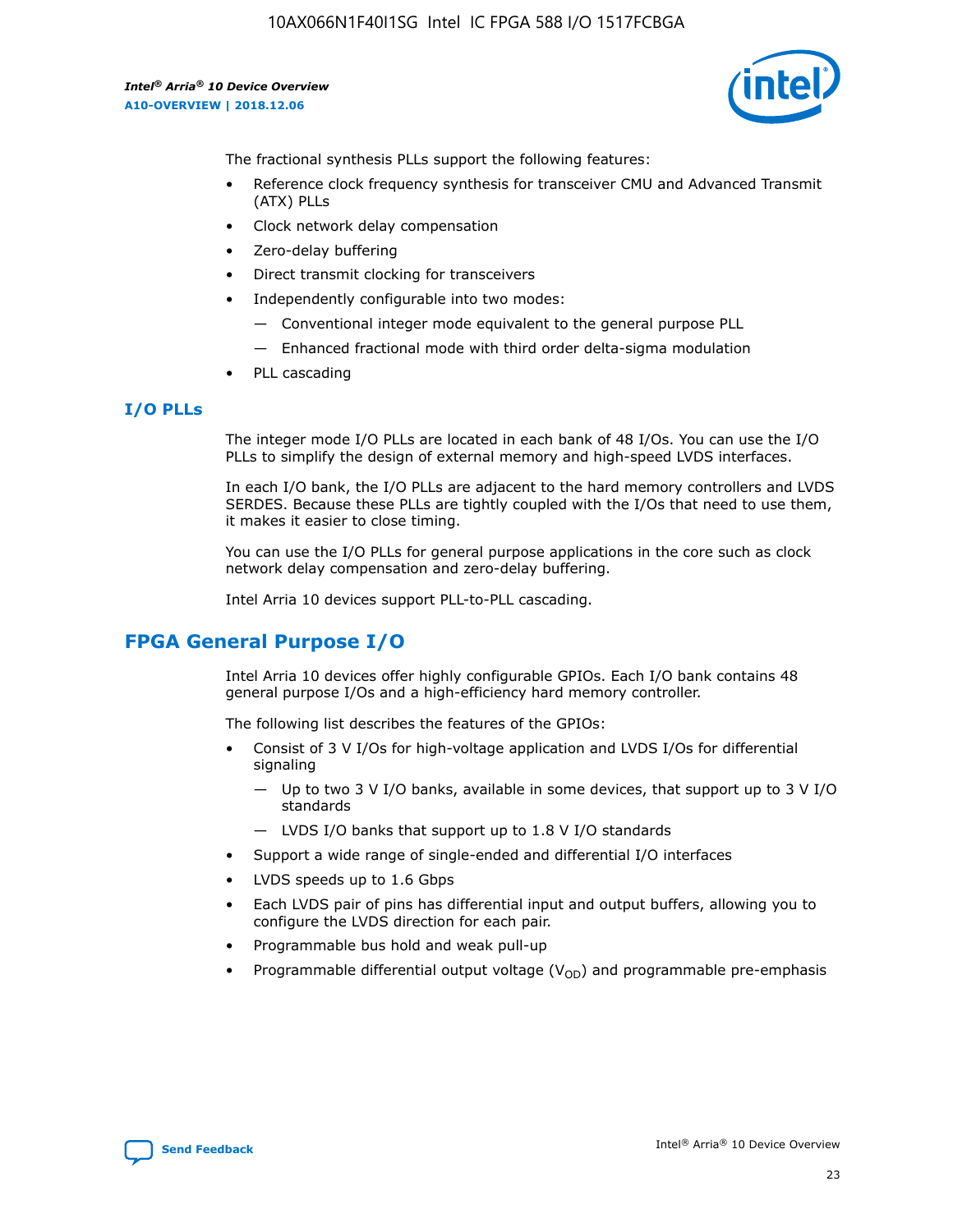

- Series (R<sub>S</sub>) and parallel (R<sub>T</sub>) on-chip termination (OCT) for all I/O banks with OCT calibration to limit the termination impedance variation
- On-chip dynamic termination that has the ability to swap between series and parallel termination, depending on whether there is read or write on a common bus for signal integrity
- Easy timing closure support using the hard read FIFO in the input register path, and delay-locked loop (DLL) delay chain with fine and coarse architecture

## **External Memory Interface**

Intel Arria 10 devices offer massive external memory bandwidth, with up to seven 32 bit DDR4 memory interfaces running at up to 2,400 Mbps. This bandwidth provides additional ease of design, lower power, and resource efficiencies of hardened highperformance memory controllers.

The memory interface within Intel Arria 10 FPGAs and SoCs delivers the highest performance and ease of use. You can configure up to a maximum width of 144 bits when using the hard or soft memory controllers. If required, you can bypass the hard memory controller and use a soft controller implemented in the user logic.

Each I/O contains a hardened DDR read/write path (PHY) capable of performing key memory interface functionality such as read/write leveling, FIFO buffering to lower latency and improve margin, timing calibration, and on-chip termination.

The timing calibration is aided by the inclusion of hard microcontrollers based on Intel's Nios® II technology, specifically tailored to control the calibration of multiple memory interfaces. This calibration allows the Intel Arria 10 device to compensate for any changes in process, voltage, or temperature either within the Intel Arria 10 device itself, or within the external memory device. The advanced calibration algorithms ensure maximum bandwidth and robust timing margin across all operating conditions.

In addition to parallel memory interfaces, Intel Arria 10 devices support serial memory technologies such as the Hybrid Memory Cube (HMC). The HMC is supported by the Intel Arria 10 high-speed serial transceivers which connect up to four HMC links, with each link running at data rates up to 15 Gbps.

#### **Related Information**

#### [External Memory Interface Spec Estimator](http://www.altera.com/technology/memory/estimator/mem-emif-index.html)

Provides a parametric tool that allows you to find and compare the performance of the supported external memory interfaces in IntelFPGAs.

## **Memory Standards Supported by Intel Arria 10 Devices**

The I/Os are designed to provide high performance support for existing and emerging external memory standards.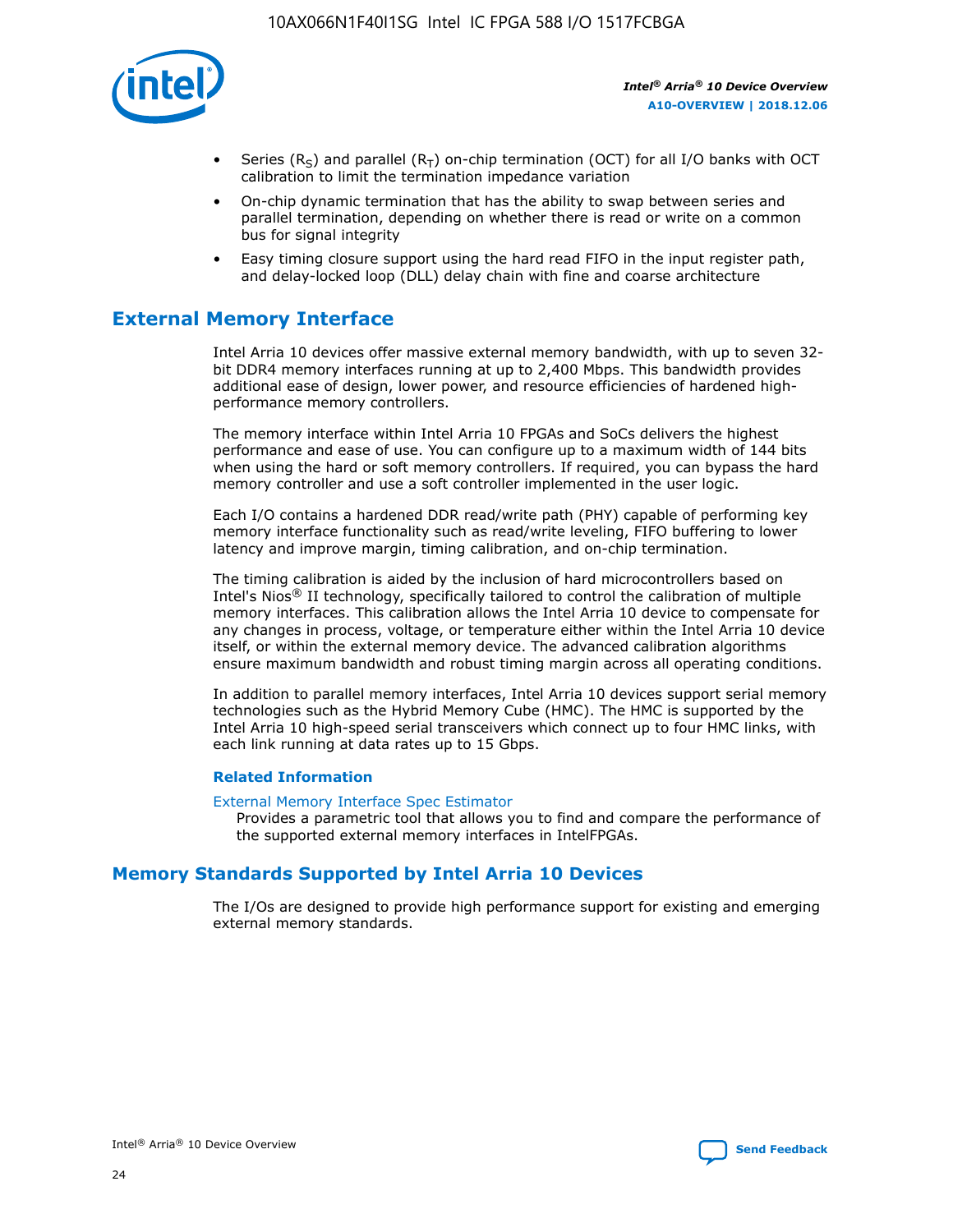

#### **Table 20. Memory Standards Supported by the Hard Memory Controller**

This table lists the overall capability of the hard memory controller. For specific details, refer to the External Memory Interface Spec Estimator and Intel Arria 10 Device Datasheet.

| <b>Memory Standard</b> | <b>Rate Support</b> | <b>Ping Pong PHY Support</b> | <b>Maximum Frequency</b><br>(MHz) |
|------------------------|---------------------|------------------------------|-----------------------------------|
| <b>DDR4 SDRAM</b>      | Quarter rate        | Yes                          | 1,067                             |
|                        |                     |                              | 1,200                             |
| DDR3 SDRAM             | Half rate           | Yes                          | 533                               |
|                        |                     |                              | 667                               |
|                        | Quarter rate        | Yes                          | 1,067                             |
|                        |                     |                              | 1,067                             |
| <b>DDR3L SDRAM</b>     | Half rate           | Yes                          | 533                               |
|                        |                     |                              | 667                               |
|                        | Quarter rate        | Yes                          | 933                               |
|                        |                     |                              | 933                               |
| LPDDR3 SDRAM           | Half rate           |                              | 533                               |
|                        | Quarter rate        |                              | 800                               |

#### **Table 21. Memory Standards Supported by the Soft Memory Controller**

| <b>Memory Standard</b>      | <b>Rate Support</b> | <b>Maximum Frequency</b><br>(MHz) |
|-----------------------------|---------------------|-----------------------------------|
| <b>RLDRAM 3 (11)</b>        | Quarter rate        | 1,200                             |
| ODR IV SRAM <sup>(11)</sup> | Quarter rate        | 1,067                             |
| <b>ODR II SRAM</b>          | Full rate           | 333                               |
|                             | Half rate           | 633                               |
| <b>ODR II+ SRAM</b>         | Full rate           | 333                               |
|                             | Half rate           | 633                               |
| <b>ODR II+ Xtreme SRAM</b>  | Full rate           | 333                               |
|                             | Half rate           | 633                               |

#### **Table 22. Memory Standards Supported by the HPS Hard Memory Controller**

The hard processor system (HPS) is available in Intel Arria 10 SoC devices only.

| <b>Memory Standard</b> | <b>Rate Support</b> | <b>Maximum Frequency</b><br>(MHz) |
|------------------------|---------------------|-----------------------------------|
| <b>DDR4 SDRAM</b>      | Half rate           | 1,200                             |
| <b>DDR3 SDRAM</b>      | Half rate           | 1,067                             |
| <b>DDR3L SDRAM</b>     | Half rate           | 933                               |

<sup>(11)</sup> Intel Arria 10 devices support this external memory interface using hard PHY with soft memory controller.

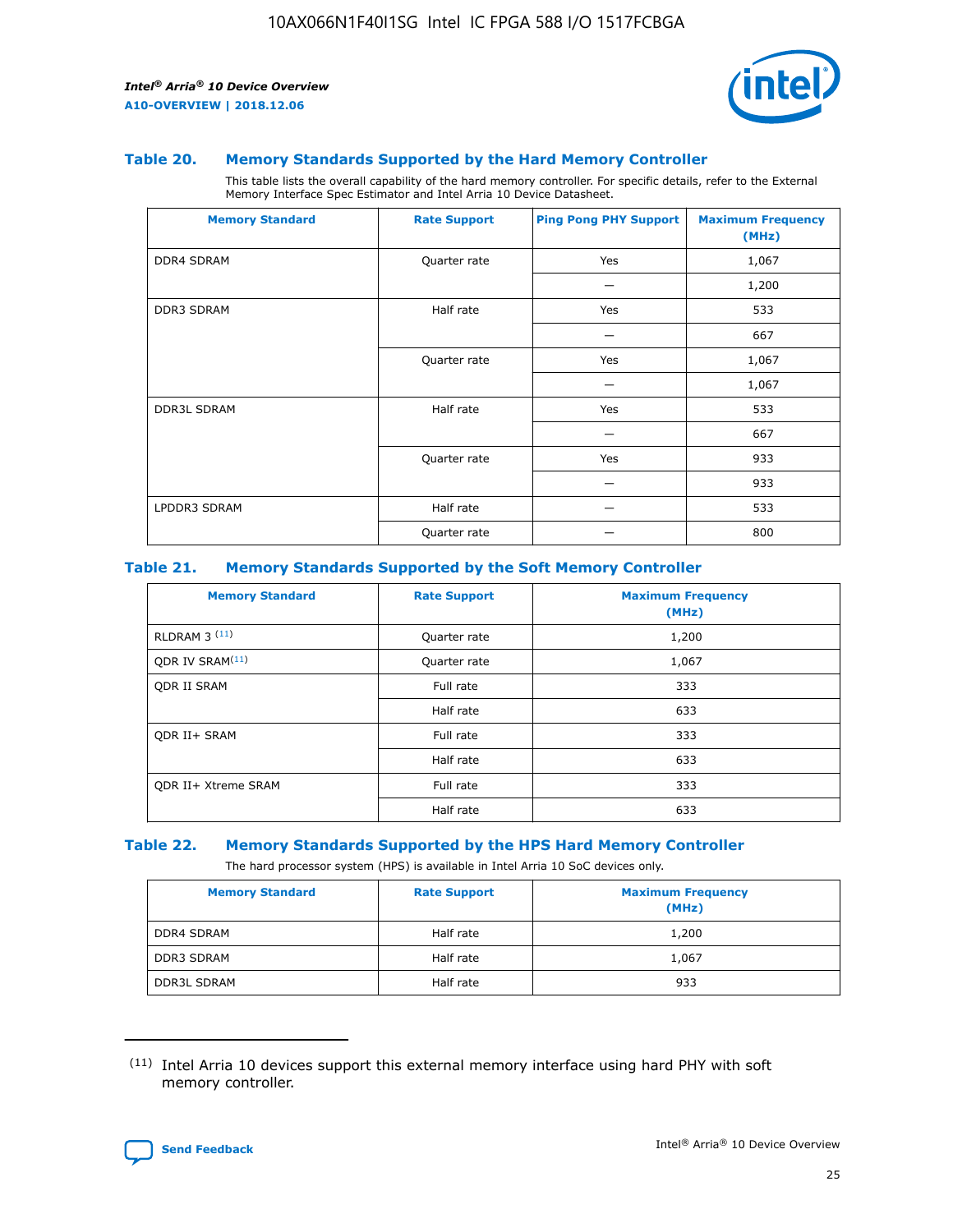

#### **Related Information**

#### [Intel Arria 10 Device Datasheet](https://www.intel.com/content/www/us/en/programmable/documentation/mcn1413182292568.html#mcn1413182153340)

Lists the memory interface performance according to memory interface standards, rank or chip select configurations, and Intel Arria 10 device speed grades.

## **PCIe Gen1, Gen2, and Gen3 Hard IP**

Intel Arria 10 devices contain PCIe hard IP that is designed for performance and ease-of-use:

- Includes all layers of the PCIe stack—transaction, data link and physical layers.
- Supports PCIe Gen3, Gen2, and Gen1 Endpoint and Root Port in x1, x2, x4, or x8 lane configuration.
- Operates independently from the core logic—optional configuration via protocol (CvP) allows the PCIe link to power up and complete link training in less than 100 ms while the Intel Arria 10 device completes loading the programming file for the rest of the FPGA.
- Provides added functionality that makes it easier to support emerging features such as Single Root I/O Virtualization (SR-IOV) and optional protocol extensions.
- Provides improved end-to-end datapath protection using ECC.
- Supports FPGA configuration via protocol (CvP) using PCIe at Gen3, Gen2, or Gen1 speed.

#### **Related Information**

PCS Features on page 30

## **Enhanced PCS Hard IP for Interlaken and 10 Gbps Ethernet**

## **Interlaken Support**

The Intel Arria 10 enhanced PCS hard IP provides integrated Interlaken PCS supporting rates up to 25.8 Gbps per lane.

The Interlaken PCS is based on the proven functionality of the PCS developed for Intel's previous generation FPGAs, which demonstrated interoperability with Interlaken ASSP vendors and third-party IP suppliers. The Interlaken PCS is present in every transceiver channel in Intel Arria 10 devices.

#### **Related Information**

PCS Features on page 30

#### **10 Gbps Ethernet Support**

The Intel Arria 10 enhanced PCS hard IP supports 10GBASE-R PCS compliant with IEEE 802.3 10 Gbps Ethernet (10GbE). The integrated hard IP support for 10GbE and the 10 Gbps transceivers save external PHY cost, board space, and system power.

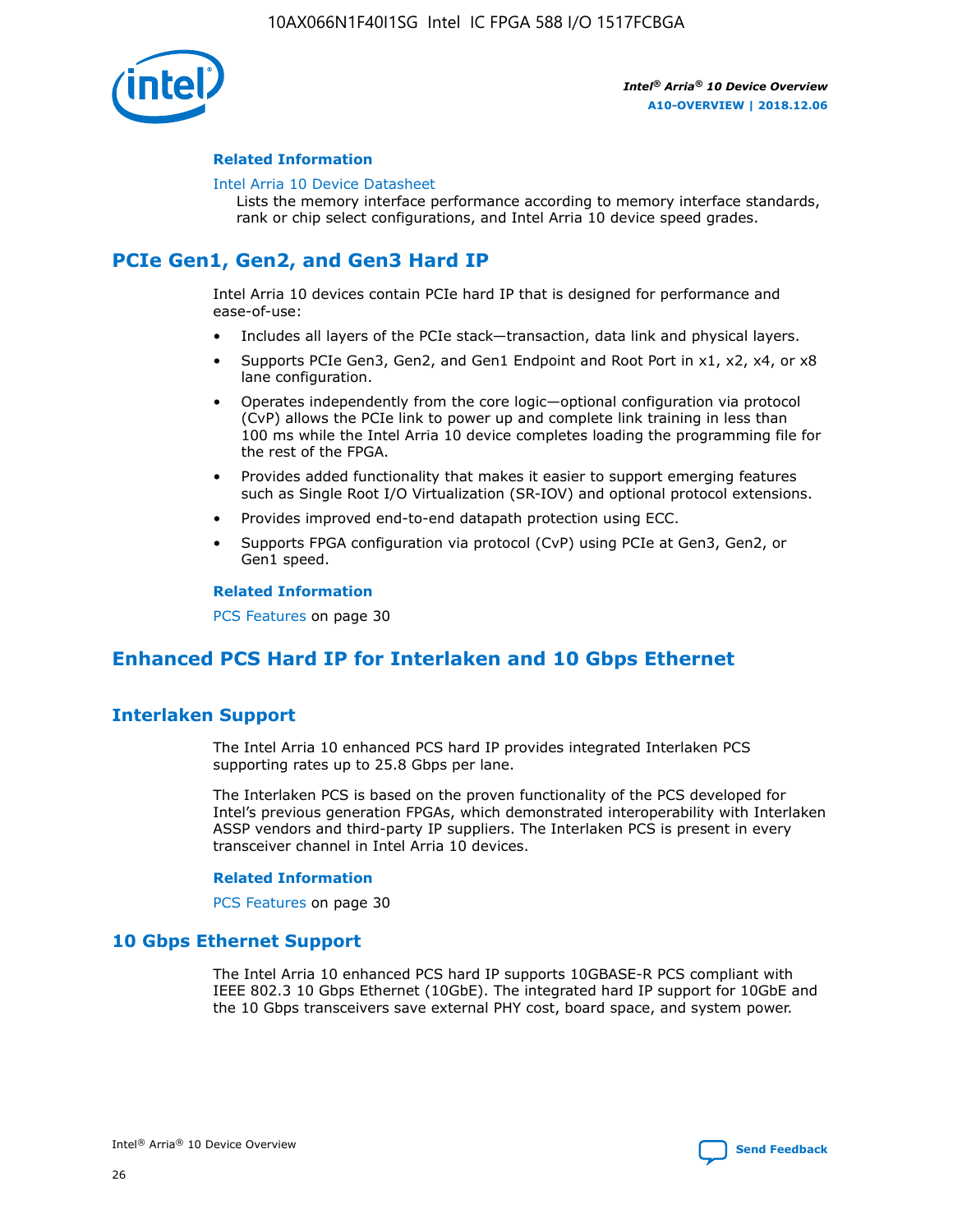

The scalable hard IP supports multiple independent 10GbE ports while using a single PLL for all the 10GBASE-R PCS instantiations, which saves on core logic resources and clock networks:

- Simplifies multiport 10GbE systems compared to XAUI interfaces that require an external XAUI-to-10G PHY.
- Incorporates Electronic Dispersion Compensation (EDC), which enables direct connection to standard 10 Gbps XFP and SFP+ pluggable optical modules.
- Supports backplane Ethernet applications and includes a hard 10GBASE-KR Forward Error Correction (FEC) circuit that you can use for 10 Gbps and 40 Gbps applications.

The 10 Gbps Ethernet PCS hard IP and 10GBASE-KR FEC are present in every transceiver channel.

#### **Related Information**

PCS Features on page 30

## **Low Power Serial Transceivers**

Intel Arria 10 FPGAs and SoCs include lowest power transceivers that deliver high bandwidth, throughput and low latency.

Intel Arria 10 devices deliver the industry's lowest power consumption per transceiver channel:

- 12.5 Gbps transceivers at as low as 242 mW
- 10 Gbps transceivers at as low as 168 mW
- 6 Gbps transceivers at as low as 117 mW

Intel Arria 10 transceivers support various data rates according to application:

- Chip-to-chip and chip-to-module applications—from 1 Gbps up to 25.8 Gbps
- Long reach and backplane applications—from 1 Gbps up to 12.5 with advanced adaptive equalization
- Critical power sensitive applications—from 1 Gbps up to 11.3 Gbps using lower power modes

The combination of 20 nm process technology and architectural advances provide the following benefits:

- Significant reduction in die area and power consumption
- Increase of up to two times in transceiver I/O density compared to previous generation devices while maintaining optimal signal integrity
- Up to 72 total transceiver channels—you can configure up to 6 of these channels to run as fast as 25.8 Gbps
- All channels feature continuous data rate support up to the maximum rated speed

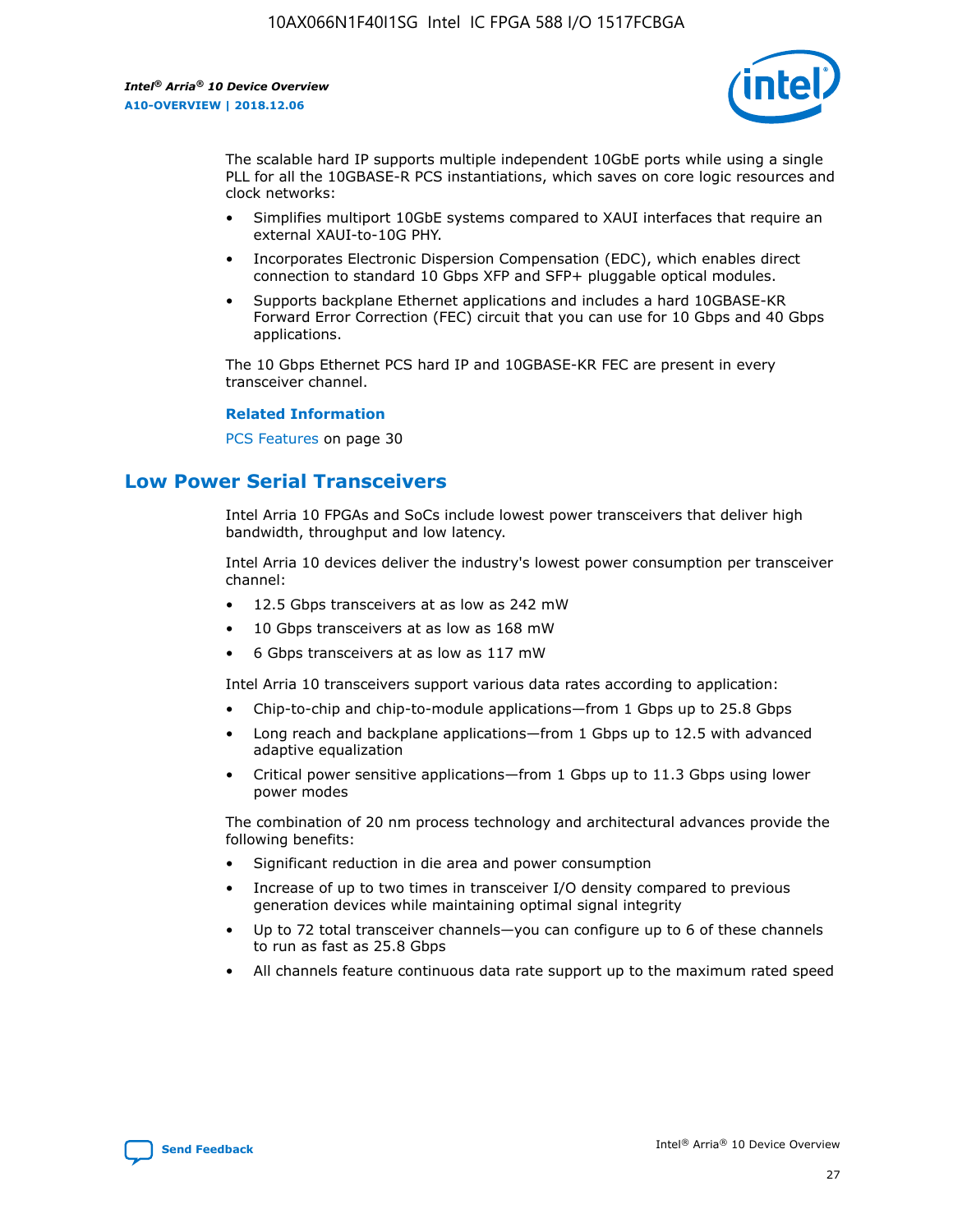

#### Transceiver PMA TX/RX PCS ATX PLL Transceiver PMA TX/RX PCS fPLL Network Flexible Clock Distribution Network PCS Transceiver PMA TX/RX FPGA **Clock Distribution** Fabric PCS Transceiver PMA TX/RX ATX Flexible PLL PCS Transceiver PMA TX/RX ▲ fPLL Transceiver PMA TX/RX PCS 4

## **Figure 6. Intel Arria 10 Transceiver Block Architecture**

## **Transceiver Channels**

All transceiver channels feature a dedicated Physical Medium Attachment (PMA) and a hardened Physical Coding Sublayer (PCS).

- The PMA provides primary interfacing capabilities to physical channels.
- The PCS typically handles encoding/decoding, word alignment, and other preprocessing functions before transferring data to the FPGA core fabric.

A transceiver channel consists of a PMA and a PCS block. Most transceiver banks have 6 channels. There are some transceiver banks that contain only 3 channels.

A wide variety of bonded and non-bonded data rate configurations is possible using a highly configurable clock distribution network. Up to 80 independent transceiver data rates can be configured.

The following figures are graphical representations of top views of the silicon die, which correspond to reverse views for flip chip packages. Different Intel Arria 10 devices may have different floorplans than the ones shown in the figures.

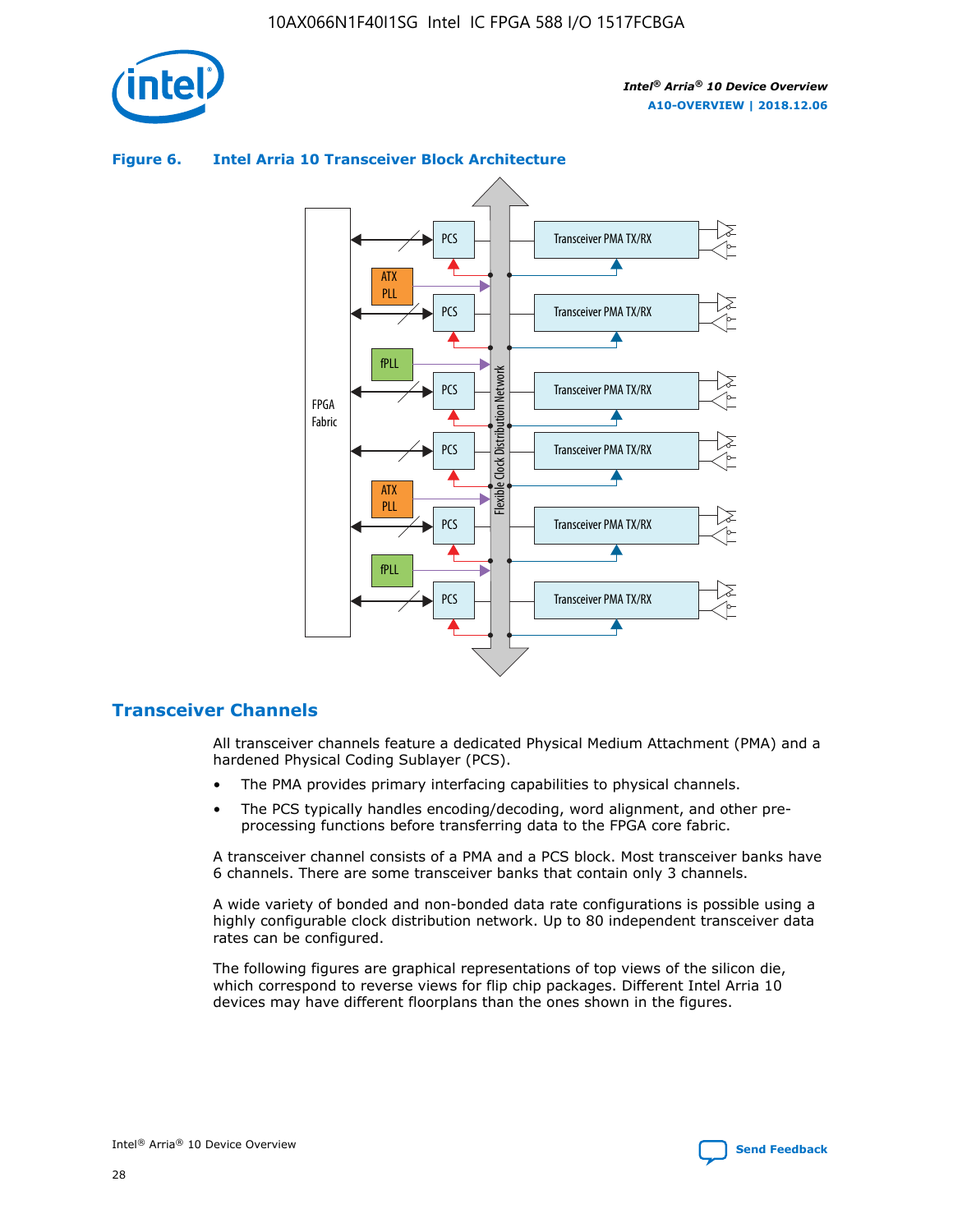

#### **Figure 7. Device Chip Overview for Intel Arria 10 GX and GT Devices**





#### **PMA Features**

Intel Arria 10 transceivers provide exceptional signal integrity at data rates up to 25.8 Gbps. Clocking options include ultra-low jitter ATX PLLs (LC tank based), clock multiplier unit (CMU) PLLs, and fractional PLLs.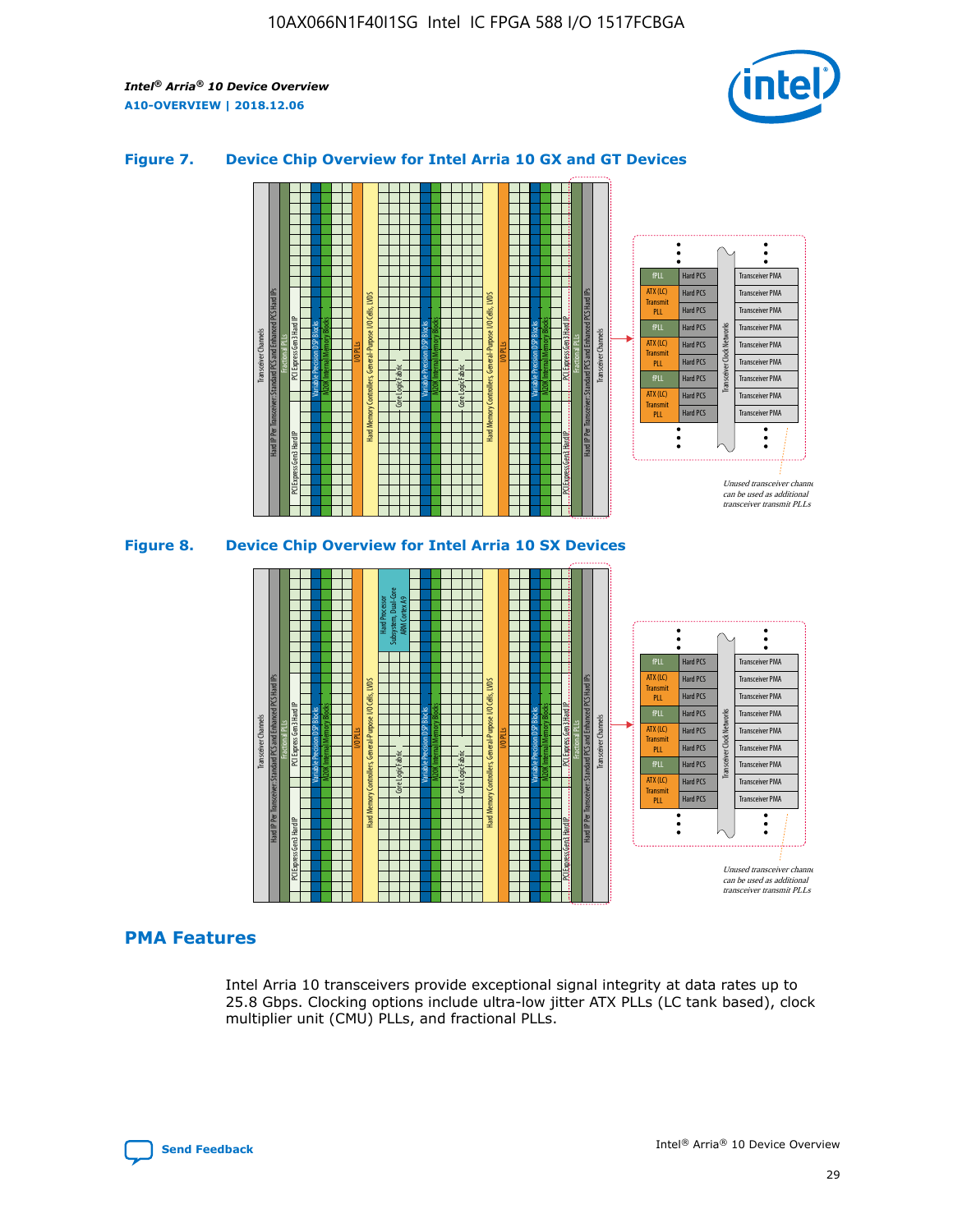

Each transceiver channel contains a channel PLL that can be used as the CMU PLL or clock data recovery (CDR) PLL. In CDR mode, the channel PLL recovers the receiver clock and data in the transceiver channel. Up to 80 independent data rates can be configured on a single Intel Arria 10 device.

#### **Table 23. PMA Features of the Transceivers in Intel Arria 10 Devices**

| <b>Feature</b>                                             | <b>Capability</b>                                                                                                                                                                                                             |
|------------------------------------------------------------|-------------------------------------------------------------------------------------------------------------------------------------------------------------------------------------------------------------------------------|
| Chip-to-Chip Data Rates                                    | 1 Gbps to 17.4 Gbps (Intel Arria 10 GX devices)<br>1 Gbps to 25.8 Gbps (Intel Arria 10 GT devices)                                                                                                                            |
| Backplane Support                                          | Drive backplanes at data rates up to 12.5 Gbps                                                                                                                                                                                |
| <b>Optical Module Support</b>                              | SFP+/SFP, XFP, CXP, QSFP/QSFP28, CFP/CFP2/CFP4                                                                                                                                                                                |
| Cable Driving Support                                      | SFP+ Direct Attach, PCI Express over cable, eSATA                                                                                                                                                                             |
| Transmit Pre-Emphasis                                      | 4-tap transmit pre-emphasis and de-emphasis to compensate for system channel loss                                                                                                                                             |
| Continuous Time Linear<br>Equalizer (CTLE)                 | Dual mode, high-gain, and high-data rate, linear receive equalization to compensate for<br>system channel loss                                                                                                                |
| Decision Feedback Equalizer<br>(DFE)                       | 7-fixed and 4-floating tap DFE to equalize backplane channel loss in the presence of<br>crosstalk and noisy environments                                                                                                      |
| Variable Gain Amplifier                                    | Optimizes the signal amplitude prior to the CDR sampling and operates in fixed and<br>adaptive modes                                                                                                                          |
| Altera Digital Adaptive<br>Parametric Tuning (ADAPT)       | Fully digital adaptation engine to automatically adjust all link equalization parameters-<br>including CTLE, DFE, and variable gain amplifier blocks—that provide optimal link margin<br>without intervention from user logic |
| Precision Signal Integrity<br>Calibration Engine (PreSICE) | Hardened calibration controller to quickly calibrate all transceiver control parameters on<br>power-up, which provides the optimal signal integrity and jitter performance                                                    |
| Advanced Transmit (ATX)<br><b>PLL</b>                      | Low jitter ATX (LC tank based) PLLs with continuous tuning range to cover a wide range of<br>standard and proprietary protocols                                                                                               |
| <b>Fractional PLLs</b>                                     | On-chip fractional frequency synthesizers to replace on-board crystal oscillators and reduce<br>system cost                                                                                                                   |
| Digitally Assisted Analog<br><b>CDR</b>                    | Superior jitter tolerance with fast lock time                                                                                                                                                                                 |
| Dynamic Partial<br>Reconfiguration                         | Allows independent control of the Avalon memory-mapped interface of each transceiver<br>channel for the highest transceiver flexibility                                                                                       |
| Multiple PCS-PMA and PCS-<br>PLD interface widths          | 8-, 10-, 16-, 20-, 32-, 40-, or 64-bit interface widths for flexibility of deserialization width,<br>encoding, and reduced latency                                                                                            |

## **PCS Features**

This table summarizes the Intel Arria 10 transceiver PCS features. You can use the transceiver PCS to support a wide range of protocols ranging from 1 Gbps to 25.8 Gbps.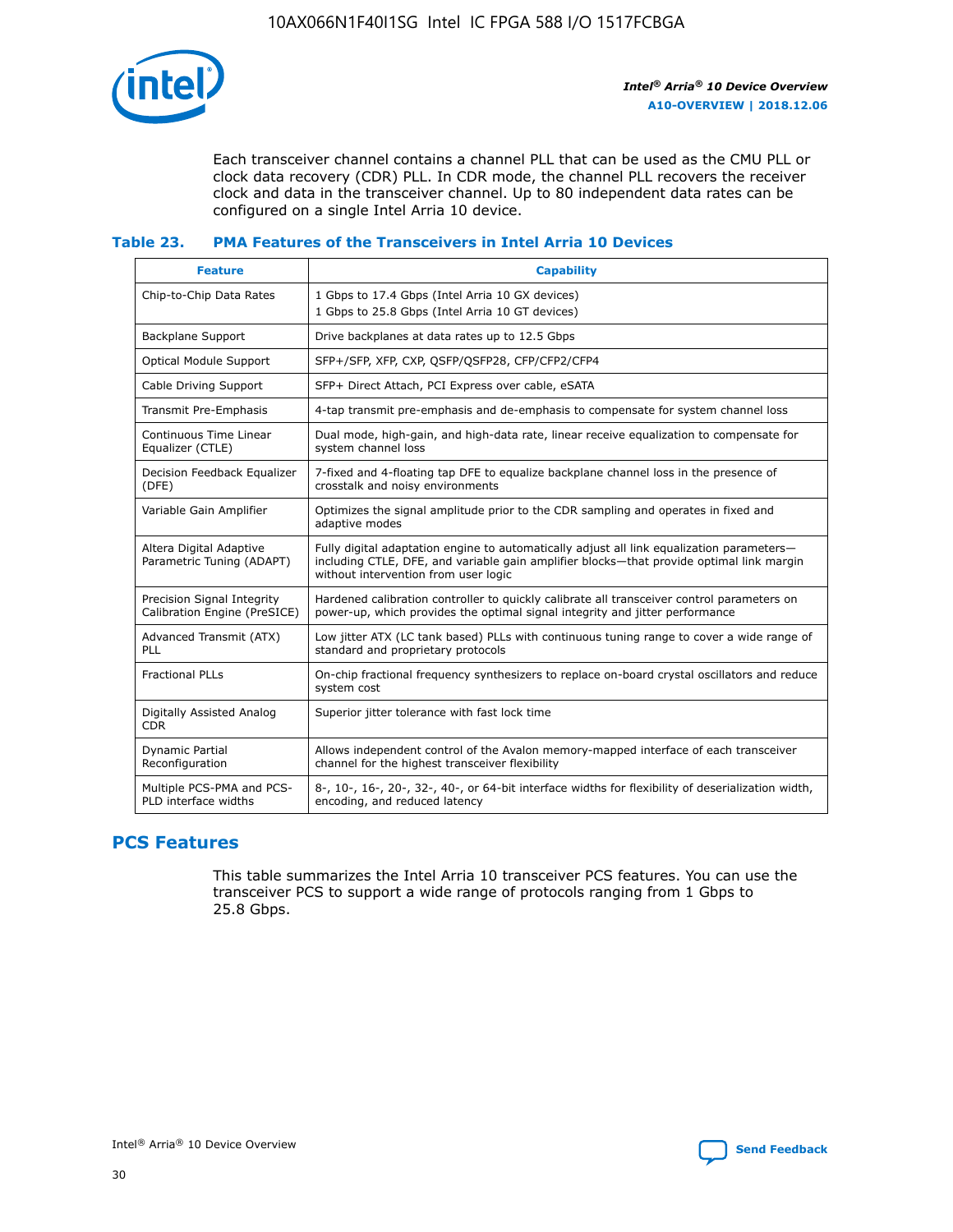

| <b>PCS</b>    | <b>Description</b>                                                                                                                                                                                                                                                                                                                                                                                             |
|---------------|----------------------------------------------------------------------------------------------------------------------------------------------------------------------------------------------------------------------------------------------------------------------------------------------------------------------------------------------------------------------------------------------------------------|
| Standard PCS  | Operates at a data rate up to 12 Gbps<br>Supports protocols such as PCI-Express, CPRI 4.2+, GigE, IEEE 1588 in Hard PCS<br>Implements other protocols using Basic/Custom (Standard PCS) transceiver<br>configuration rules.                                                                                                                                                                                    |
| Enhanced PCS  | Performs functions common to most serial data industry standards, such as word<br>alignment, encoding/decoding, and framing, before data is sent or received off-chip<br>through the PMA<br>• Handles data transfer to and from the FPGA fabric<br>Handles data transfer internally to and from the PMA<br>Provides frequency compensation<br>Performs channel bonding for multi-channel low skew applications |
| PCIe Gen3 PCS | Supports the seamless switching of Data and Clock between the Gen1, Gen2, and Gen3<br>data rates<br>Provides support for PIPE 3.0 features<br>Supports the PIPE interface with the Hard IP enabled, as well as with the Hard IP<br>bypassed                                                                                                                                                                    |

#### **Related Information**

- PCIe Gen1, Gen2, and Gen3 Hard IP on page 26
- Interlaken Support on page 26
- 10 Gbps Ethernet Support on page 26

#### **PCS Protocol Support**

This table lists some of the protocols supported by the Intel Arria 10 transceiver PCS. For more information about the blocks in the transmitter and receiver data paths, refer to the related information.

| <b>Protocol</b>                                 | <b>Data Rate</b><br>(Gbps) | <b>Transceiver IP</b>       | <b>PCS Support</b>                      |
|-------------------------------------------------|----------------------------|-----------------------------|-----------------------------------------|
| PCIe Gen3 x1, x2, x4, x8                        | 8.0                        | Native PHY (PIPE)           | Standard PCS and PCIe<br>Gen3 PCS       |
| PCIe Gen2 x1, x2, x4, x8                        | 5.0                        | Native PHY (PIPE)           | <b>Standard PCS</b>                     |
| PCIe Gen1 x1, x2, x4, x8                        | 2.5                        | Native PHY (PIPE)           | Standard PCS                            |
| 1000BASE-X Gigabit Ethernet                     | 1.25                       | Native PHY                  | <b>Standard PCS</b>                     |
| 1000BASE-X Gigabit Ethernet with<br>IEEE 1588v2 | 1.25                       | Native PHY                  | Standard PCS                            |
| 10GBASE-R                                       | 10.3125                    | Native PHY                  | <b>Enhanced PCS</b>                     |
| 10GBASE-R with IEEE 1588v2                      | 10.3125                    | Native PHY                  | <b>Enhanced PCS</b>                     |
| 10GBASE-R with KR FEC                           | 10.3125                    | Native PHY                  | <b>Enhanced PCS</b>                     |
| 10GBASE-KR and 1000BASE-X                       | 10.3125                    | 1G/10GbE and 10GBASE-KR PHY | Standard PCS and<br><b>Enhanced PCS</b> |
| Interlaken (CEI-6G/11G)                         | 3.125 to 17.4              | Native PHY                  | <b>Enhanced PCS</b>                     |
| SFI-S/SFI-5.2                                   | 11.2                       | Native PHY                  | <b>Enhanced PCS</b>                     |
| $10G$ SDI                                       | 10.692                     | Native PHY                  | <b>Enhanced PCS</b>                     |
|                                                 |                            |                             | continued                               |



**[Send Feedback](mailto:FPGAtechdocfeedback@intel.com?subject=Feedback%20on%20Intel%20Arria%2010%20Device%20Overview%20(A10-OVERVIEW%202018.12.06)&body=We%20appreciate%20your%20feedback.%20In%20your%20comments,%20also%20specify%20the%20page%20number%20or%20paragraph.%20Thank%20you.) Intel®** Arria<sup>®</sup> 10 Device Overview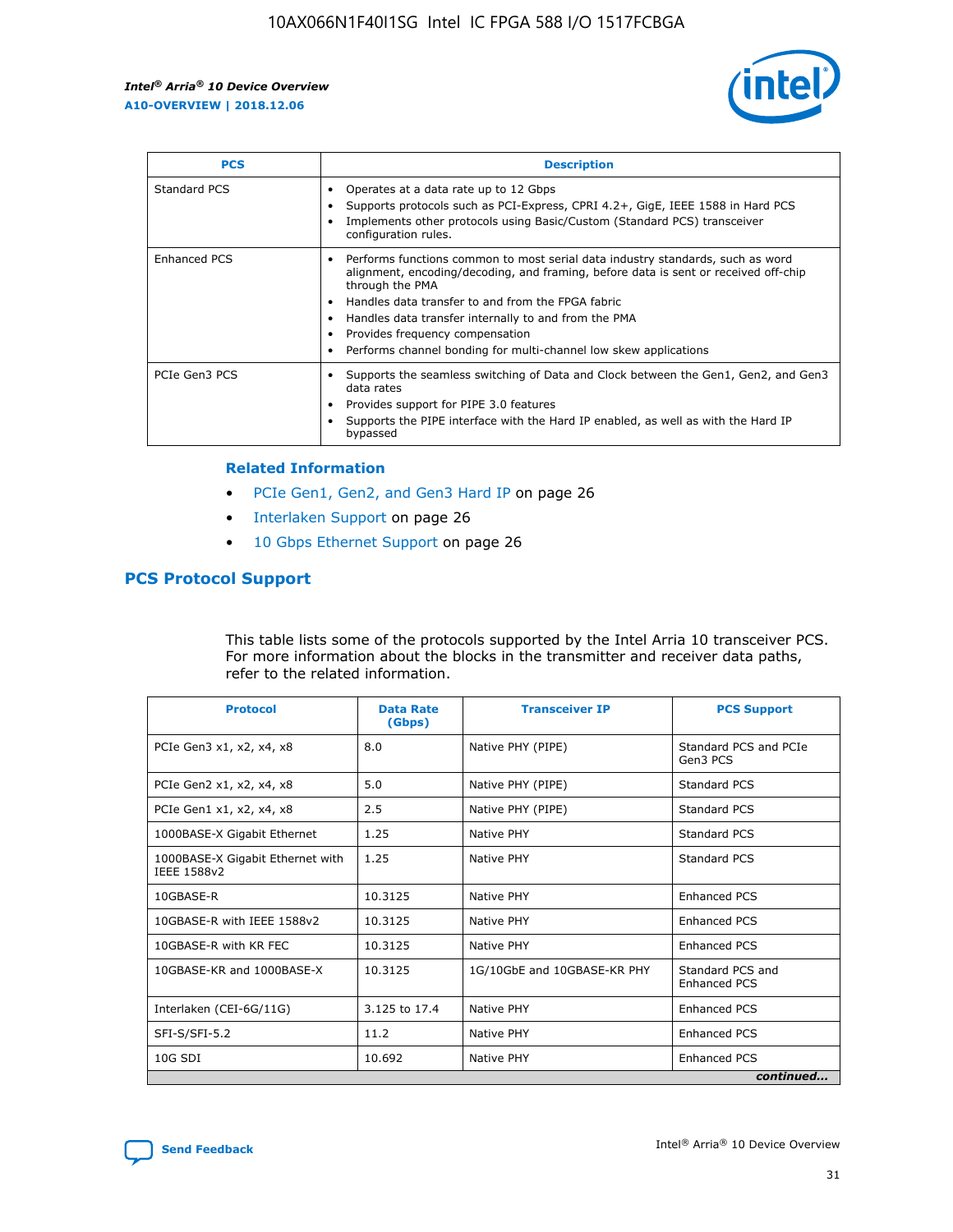

| <b>Protocol</b>      | <b>Data Rate</b><br>(Gbps) | <b>Transceiver IP</b> | <b>PCS Support</b> |
|----------------------|----------------------------|-----------------------|--------------------|
| CPRI 6.0 (64B/66B)   | 0.6144 to<br>10.1376       | Native PHY            | Enhanced PCS       |
| CPRI 4.2 (8B/10B)    | 0.6144 to<br>9.8304        | Native PHY            | Standard PCS       |
| OBSAI RP3 v4.2       | 0.6144 to 6.144            | Native PHY            | Standard PCS       |
| SD-SDI/HD-SDI/3G-SDI | $0.143(12)$ to<br>2.97     | Native PHY            | Standard PCS       |

#### **Related Information**

#### [Intel Arria 10 Transceiver PHY User Guide](https://www.intel.com/content/www/us/en/programmable/documentation/nik1398707230472.html#nik1398707091164)

Provides more information about the supported transceiver protocols and PHY IP, the PMA architecture, and the standard, enhanced, and PCIe Gen3 PCS architecture.

## **SoC with Hard Processor System**

Each SoC device combines an FPGA fabric and a hard processor system (HPS) in a single device. This combination delivers the flexibility of programmable logic with the power and cost savings of hard IP in these ways:

- Reduces board space, system power, and bill of materials cost by eliminating a discrete embedded processor
- Allows you to differentiate the end product in both hardware and software, and to support virtually any interface standard
- Extends the product life and revenue through in-field hardware and software updates

 $(12)$  The 0.143 Gbps data rate is supported using oversampling of user logic that you must implement in the FPGA fabric.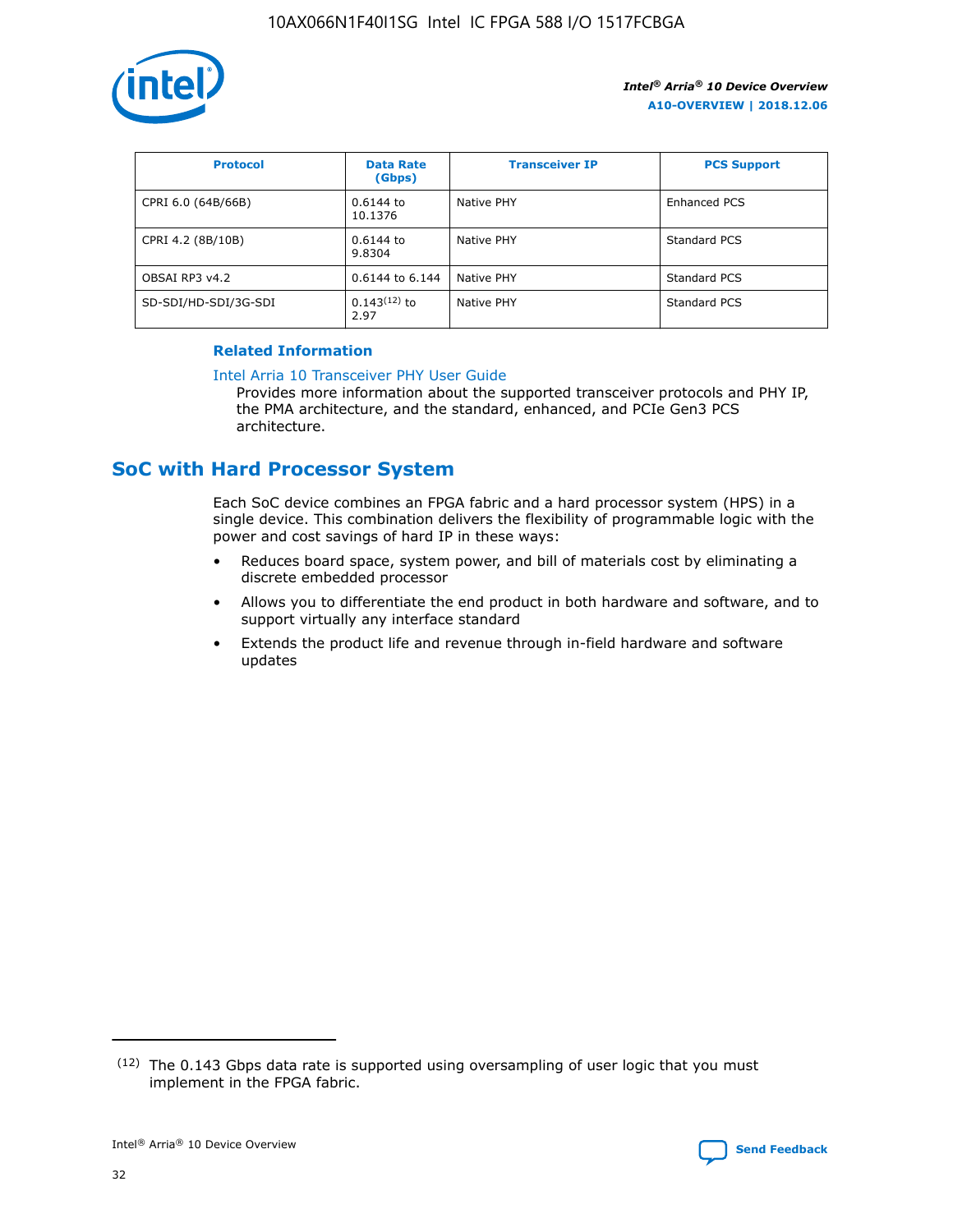

#### **Figure 9. HPS Block Diagram**

This figure shows a block diagram of the HPS with the dual ARM Cortex-A9 MPCore processor.



#### **Key Advantages of 20-nm HPS**

The 20-nm HPS strikes a balance between enabling maximum software compatibility with 28-nm SoCs while still improving upon the 28-nm HPS architecture. These improvements address the requirements of the next generation target markets such as wireless and wireline communications, compute and storage equipment, broadcast and military in terms of performance, memory bandwidth, connectivity via backplane and security.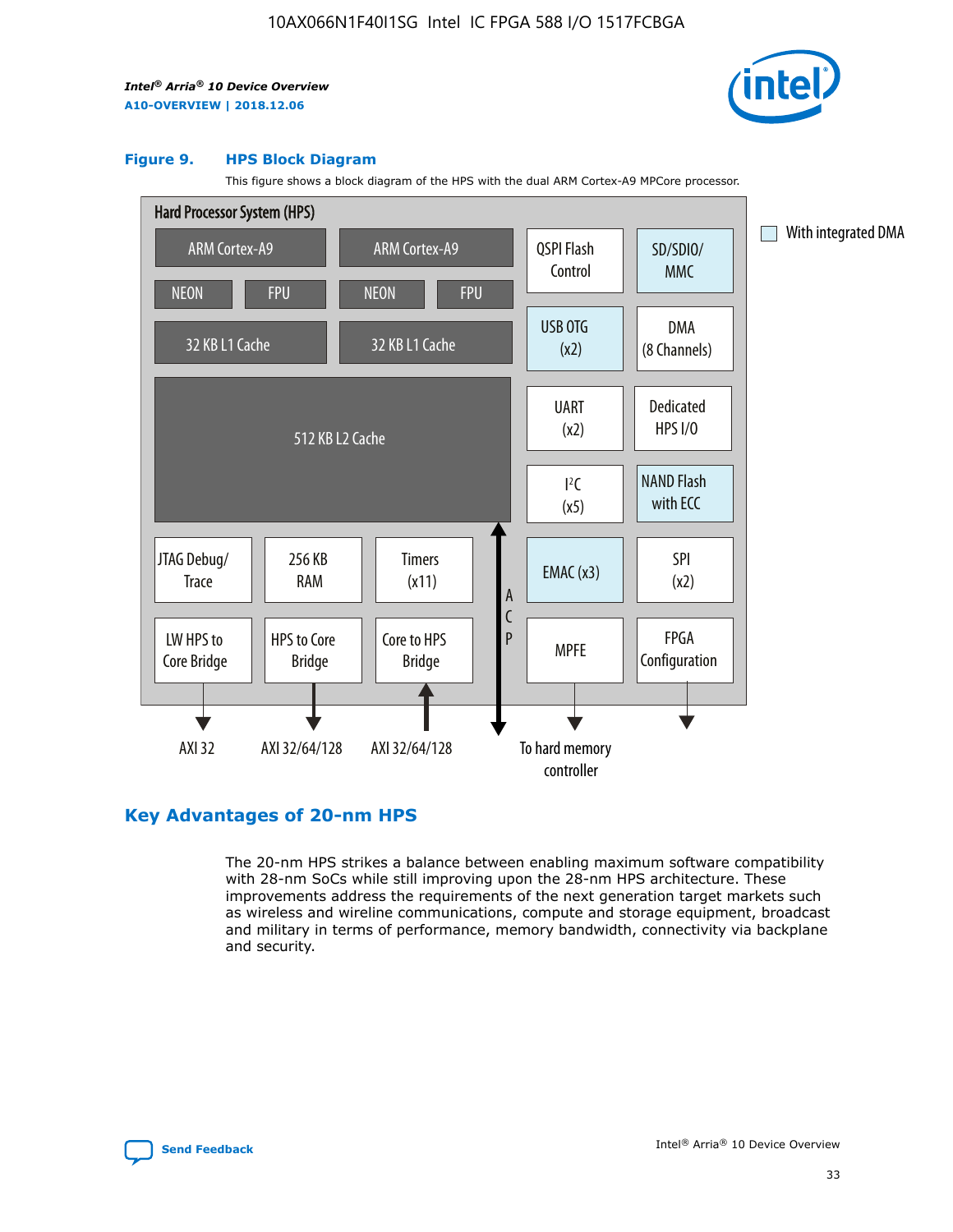

#### **Table 24. Improvements in 20 nm HPS**

This table lists the key improvements of the 20 nm HPS compared to the 28 nm HPS.

| Advantages/<br><b>Improvements</b>                          | <b>Description</b>                                                                                                                                                                                                                                                                                                                                                                                                                                                                                                                                                                                                                                                                                                                                                                                                                                                                                                      |
|-------------------------------------------------------------|-------------------------------------------------------------------------------------------------------------------------------------------------------------------------------------------------------------------------------------------------------------------------------------------------------------------------------------------------------------------------------------------------------------------------------------------------------------------------------------------------------------------------------------------------------------------------------------------------------------------------------------------------------------------------------------------------------------------------------------------------------------------------------------------------------------------------------------------------------------------------------------------------------------------------|
| Increased performance and<br>overdrive capability           | While the nominal processor frequency is 1.2 GHz, the 20 nm HPS offers an "overdrive"<br>feature which enables a higher processor operating frequency. This requires a higher supply<br>voltage value that is unique to the HPS and may require a separate regulator.                                                                                                                                                                                                                                                                                                                                                                                                                                                                                                                                                                                                                                                   |
| Increased processor memory<br>bandwidth and DDR4<br>support | Up to 64-bit DDR4 memory at 2,400 Mbps support is available for the processor. The hard<br>memory controller for the HPS comprises a multi-port front end that manages connections<br>to a single port memory controller. The multi-port front end allows logic core and the HPS<br>to share ports and thereby the available bandwidth of the memory controller.                                                                                                                                                                                                                                                                                                                                                                                                                                                                                                                                                        |
| Flexible I/O sharing                                        | An advanced I/O pin muxing scheme allows improved sharing of I/O between the HPS and<br>the core logic. The following types of I/O are available for SoC:<br>17 dedicated I/Os-physically located inside the HPS block and are not accessible to<br>logic within the core. The 17 dedicated I/Os are used for HPS clock, resets, and<br>interfacing with boot devices, QSPI, and SD/MMC.<br>48 direct shared I/O-located closest to the HPS block and are ideal for high speed HPS<br>peripherals such as EMAC, USB, and others. There is one bank of 48 I/Os that supports<br>direct sharing where the 48 I/Os can be shared 12 I/Os at a time.<br>Standard (shared) I/O—all standard I/Os can be shared by the HPS peripherals and any<br>logic within the core. For designs where more than 48 I/Os are required to fully use all<br>the peripherals in the HPS, these I/Os can be connected through the core logic. |
| <b>EMAC</b> core                                            | Three EMAC cores are available in the HPS. The EMAC cores enable an application to<br>support two redundant Ethernet connections; for example, backplane, or two EMAC cores<br>for managing IEEE 1588 time stamp information while allowing a third EMAC core for debug<br>and configuration. All three EMACs can potentially share the same time stamps, simplifying<br>the 1588 time stamping implementation. A new serial time stamp interface allows core<br>logic to access and read the time stamp values. The integrated EMAC controllers can be<br>connected to external Ethernet PHY through the provided MDIO or I <sup>2</sup> C interface.                                                                                                                                                                                                                                                                  |
| On-chip memory                                              | The on-chip memory is updated to 256 KB support and can support larger data sets and<br>real time algorithms.                                                                                                                                                                                                                                                                                                                                                                                                                                                                                                                                                                                                                                                                                                                                                                                                           |
| <b>ECC</b> enhancements                                     | Improvements in L2 Cache ECC management allow identification of errors down to the<br>address level. ECC enhancements also enable improved error injection and status reporting<br>via the introduction of new memory mapped access to syndrome and data signals.                                                                                                                                                                                                                                                                                                                                                                                                                                                                                                                                                                                                                                                       |
| HPS to FPGA Interconnect<br><b>Backbone</b>                 | Although the HPS and the Logic Core can operate independently, they are tightly coupled<br>via a high-bandwidth system interconnect built from high-performance ARM AMBA AXI bus<br>bridges. IP bus masters in the FPGA fabric have access to HPS bus slaves via the FPGA-to-<br>HPS interconnect. Similarly, HPS bus masters have access to bus slaves in the core fabric<br>via the HPS-to-FPGA bridge. Both bridges are AMBA AXI-3 compliant and support<br>simultaneous read and write transactions. Up to three masters within the core fabric can<br>share the HPS SDRAM controller with the processor. Additionally, the processor can be used<br>to configure the core fabric under program control via a dedicated 32-bit configuration port.                                                                                                                                                                  |
| FPGA configuration and HPS<br>booting                       | The FPGA fabric and HPS in the SoCs are powered independently. You can reduce the clock<br>frequencies or gate the clocks to reduce dynamic power.<br>You can configure the FPGA fabric and boot the HPS independently, in any order, providing<br>you with more design flexibility.                                                                                                                                                                                                                                                                                                                                                                                                                                                                                                                                                                                                                                    |
| Security                                                    | New security features have been introduced for anti-tamper management, secure boot,<br>encryption (AES), and authentication (SHA).                                                                                                                                                                                                                                                                                                                                                                                                                                                                                                                                                                                                                                                                                                                                                                                      |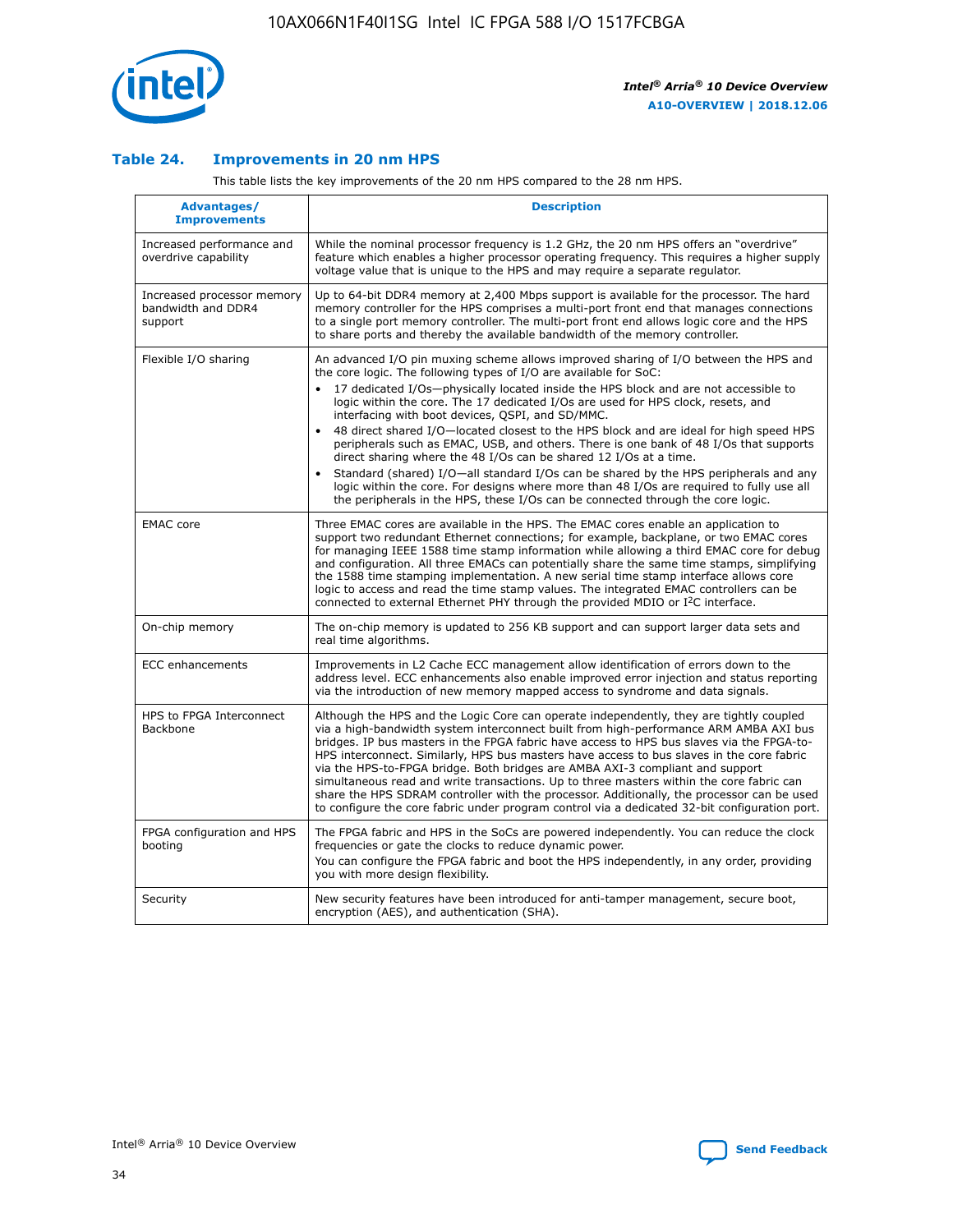

## **Features of the HPS**

The HPS has the following features:

- 1.2-GHz, dual-core ARM Cortex-A9 MPCore processor with up to 1.5-GHz via overdrive
	- ARMv7-A architecture that runs 32-bit ARM instructions, 16-bit and 32-bit Thumb instructions, and 8-bit Java byte codes in Jazelle style
	- Superscalar, variable length, out-of-order pipeline with dynamic branch prediction
	- Instruction Efficiency 2.5 MIPS/MHz, which provides total performance of 7500 MIPS at 1.5 GHz
- Each processor core includes:
	- 32 KB of L1 instruction cache, 32 KB of L1 data cache
	- Single- and double-precision floating-point unit and NEON media engine
	- CoreSight debug and trace technology
	- Snoop Control Unit (SCU) and Acceleration Coherency Port (ACP)
- 512 KB of shared L2 cache
- 256 KB of scratch RAM
- Hard memory controller with support for DDR3, DDR4 and optional error correction code (ECC) support
- Multiport Front End (MPFE) Scheduler interface to the hard memory controller
- 8-channel direct memory access (DMA) controller
- QSPI flash controller with SIO, DIO, QIO SPI Flash support
- NAND flash controller (ONFI 1.0 or later) with DMA and ECC support, updated to support 8 and 16-bit Flash devices and new command DMA to offload CPU for fast power down recovery
- Updated SD/SDIO/MMC controller to eMMC 4.5 with DMA with CE-ATA digital command support
- 3 10/100/1000 Ethernet media access control (MAC) with DMA
- 2 USB On-the-Go (OTG) controllers with DMA
- $\bullet$  5 I<sup>2</sup>C controllers (3 can be used by EMAC for MIO to external PHY)
- 2 UART 16550 Compatible controllers
- 4 serial peripheral interfaces (SPI) (2 Master, 2 Slaves)
- 62 programmable general-purpose I/Os, which includes 48 direct share I/Os that allows the HPS peripherals to connect directly to the FPGA I/Os
- 7 general-purpose timers
- 4 watchdog timers
- Anti-tamper, Secure Boot, Encryption (AES) and Authentication (SHA)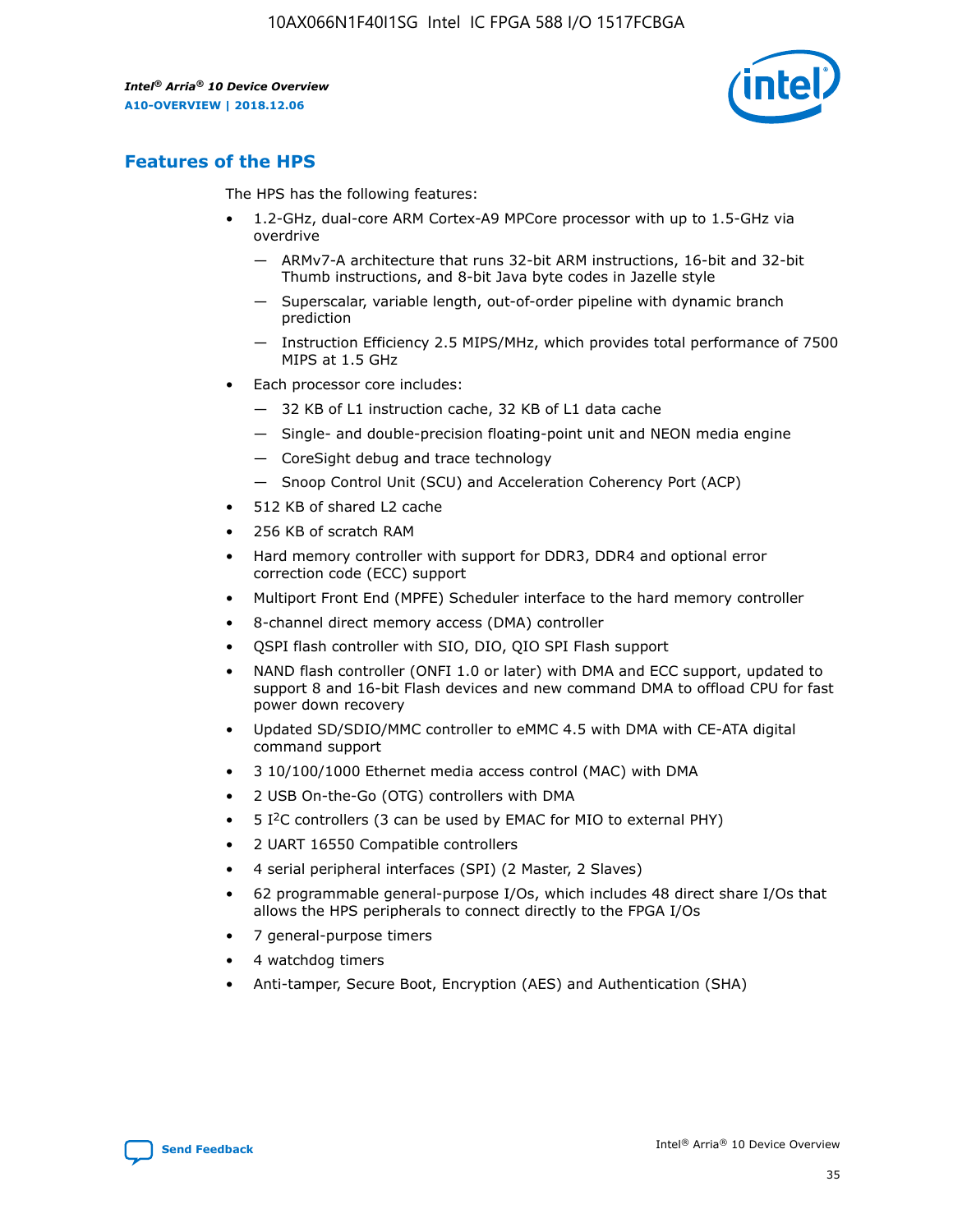

#### **System Peripherals and Debug Access Port**

Each Ethernet MAC, USB OTG, NAND flash controller, and SD/MMC controller module has an integrated DMA controller. For modules without an integrated DMA controller, an additional DMA controller module provides up to eight channels of high-bandwidth data transfers. Peripherals that communicate off-chip are multiplexed with other peripherals at the HPS pin level. This allows you to choose which peripherals interface with other devices on your PCB.

The debug access port provides interfaces to industry standard JTAG debug probes and supports ARM CoreSight debug and core traces to facilitate software development.

#### **HPS–FPGA AXI Bridges**

The HPS–FPGA bridges, which support the Advanced Microcontroller Bus Architecture (AMBA) Advanced eXtensible Interface (AXI™) specifications, consist of the following bridges:

- FPGA-to-HPS AMBA AXI bridge—a high-performance bus supporting 32, 64, and 128 bit data widths that allows the FPGA fabric to issue transactions to slaves in the HPS.
- HPS-to-FPGA Avalon/AMBA AXI bridge—a high-performance bus supporting 32, 64, and 128 bit data widths that allows the HPS to issue transactions to slaves in the FPGA fabric.
- Lightweight HPS-to-FPGA AXI bridge—a lower latency 32 bit width bus that allows the HPS to issue transactions to soft peripherals in the FPGA fabric. This bridge is primarily used for control and status register (CSR) accesses to peripherals in the FPGA fabric.

The HPS–FPGA AXI bridges allow masters in the FPGA fabric to communicate with slaves in the HPS logic, and vice versa. For example, the HPS-to-FPGA AXI bridge allows you to share memories instantiated in the FPGA fabric with one or both microprocessors in the HPS, while the FPGA-to-HPS AXI bridge allows logic in the FPGA fabric to access the memory and peripherals in the HPS.

Each HPS–FPGA bridge also provides asynchronous clock crossing for data transferred between the FPGA fabric and the HPS.

#### **HPS SDRAM Controller Subsystem**

The HPS SDRAM controller subsystem contains a multiport SDRAM controller and DDR PHY that are shared between the FPGA fabric (through the FPGA-to-HPS SDRAM interface), the level 2 (L2) cache, and the level 3 (L3) system interconnect. The FPGA-to-HPS SDRAM interface supports AMBA AXI and Avalon® Memory-Mapped (Avalon-MM) interface standards, and provides up to six individual ports for access by masters implemented in the FPGA fabric.

The HPS SDRAM controller supports up to 3 masters (command ports), 3x 64-bit read data ports and 3x 64-bit write data ports.

To maximize memory performance, the SDRAM controller subsystem supports command and data reordering, deficit round-robin arbitration with aging, and high-priority bypass features.

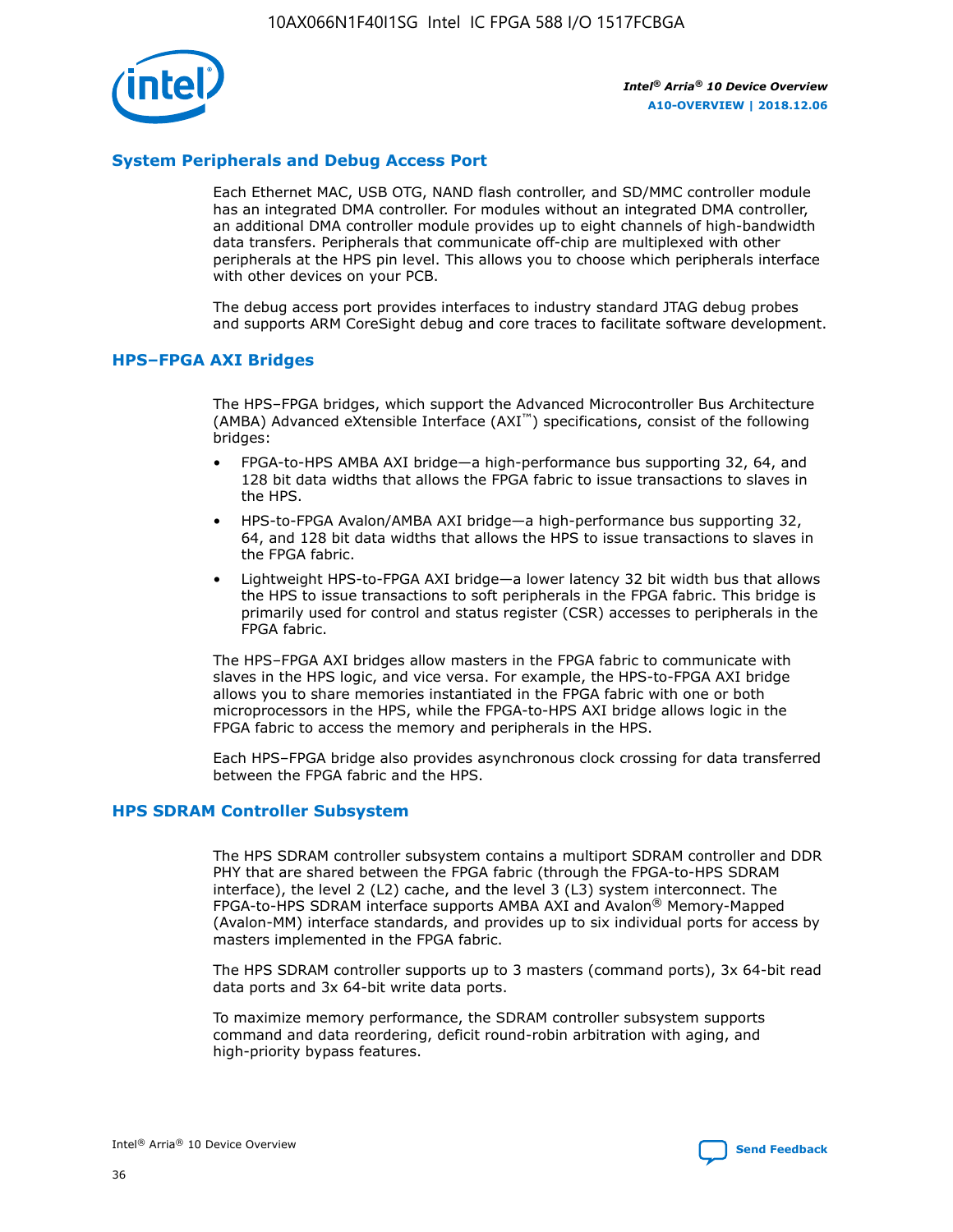

### **FPGA Configuration and HPS Booting**

The FPGA fabric and HPS in the SoC FPGA must be powered at the same time. You can reduce the clock frequencies or gate the clocks to reduce dynamic power.

Once powered, the FPGA fabric and HPS can be configured independently thus providing you with more design flexibility:

- You can boot the HPS independently. After the HPS is running, the HPS can fully or partially reconfigure the FPGA fabric at any time under software control. The HPS can also configure other FPGAs on the board through the FPGA configuration controller.
- Configure the FPGA fabric first, and then boot the HPS from memory accessible to the FPGA fabric.

#### **Hardware and Software Development**

For hardware development, you can configure the HPS and connect your soft logic in the FPGA fabric to the HPS interfaces using the Platform Designer system integration tool in the Intel Quartus Prime software.

For software development, the ARM-based SoC FPGA devices inherit the rich software development ecosystem available for the ARM Cortex-A9 MPCore processor. The software development process for Intel SoC FPGAs follows the same steps as those for other SoC devices from other manufacturers. Support for Linux\*, VxWorks\*, and other operating systems are available for the SoC FPGAs. For more information on the operating systems support availability, contact the Intel FPGA sales team.

You can begin device-specific firmware and software development on the Intel SoC FPGA Virtual Target. The Virtual Target is a fast PC-based functional simulation of a target development system—a model of a complete development board. The Virtual Target enables the development of device-specific production software that can run unmodified on actual hardware.

## **Dynamic and Partial Reconfiguration**

The Intel Arria 10 devices support dynamic and partial reconfiguration. You can use dynamic and partial reconfiguration simultaneously to enable seamless reconfiguration of both the device core and transceivers.

#### **Dynamic Reconfiguration**

You can reconfigure the PMA and PCS blocks while the device continues to operate. This feature allows you to change the data rates, protocol, and analog settings of a channel in a transceiver bank without affecting on-going data transfer in other transceiver banks. This feature is ideal for applications that require dynamic multiprotocol or multirate support.

## **Partial Reconfiguration**

Using partial reconfiguration, you can reconfigure some parts of the device while keeping the device in operation.

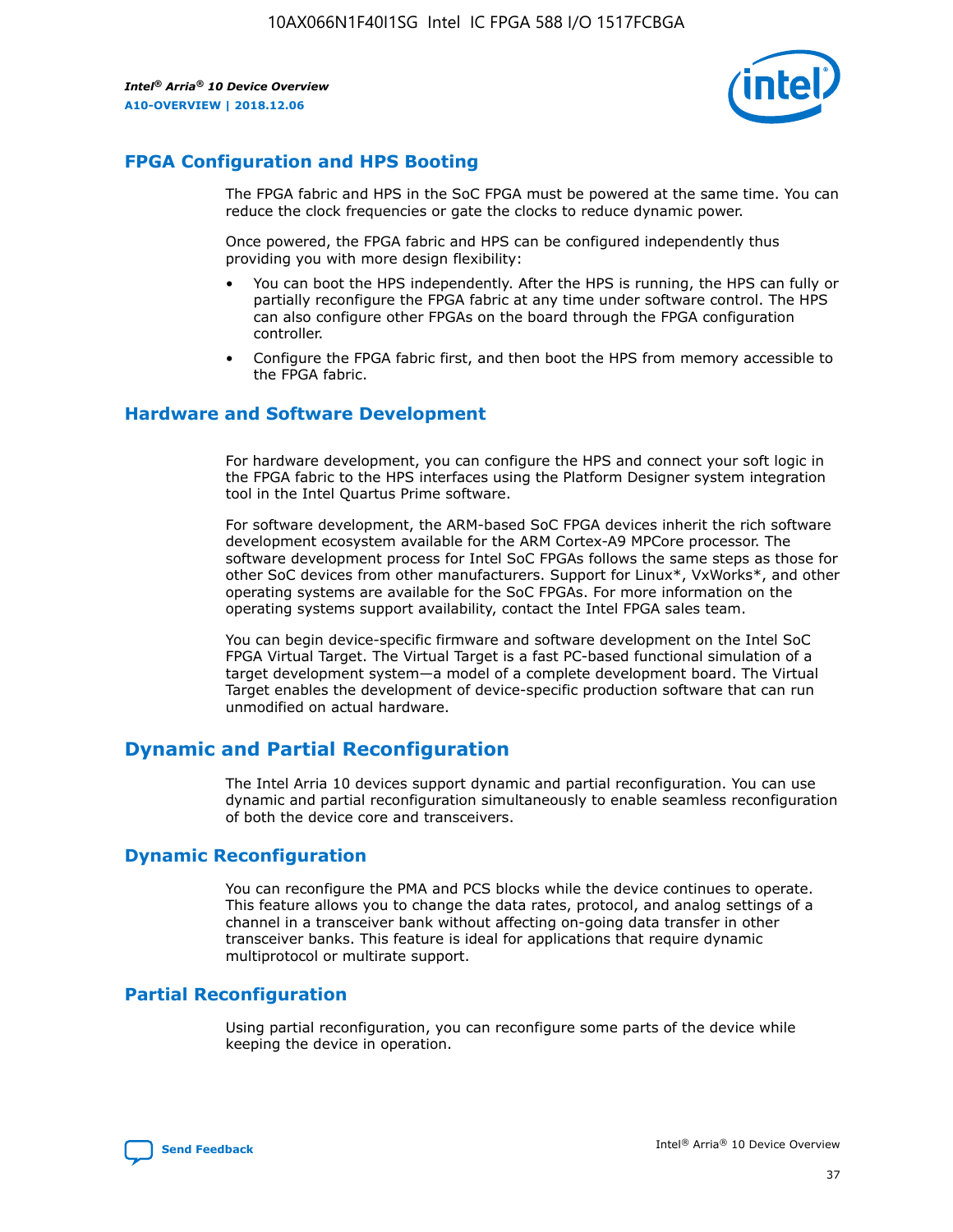

Instead of placing all device functions in the FPGA fabric, you can store some functions that do not run simultaneously in external memory and load them only when required. This capability increases the effective logic density of the device, and lowers cost and power consumption.

In the Intel solution, you do not have to worry about intricate device architecture to perform a partial reconfiguration. The partial reconfiguration capability is built into the Intel Quartus Prime design software, making such time-intensive task simple.

Intel Arria 10 devices support partial reconfiguration in the following configuration options:

- Using an internal host:
	- All supported configuration modes where the FPGA has access to external memory devices such as serial and parallel flash memory.
	- Configuration via Protocol [CvP (PCIe)]
- Using an external host—passive serial (PS), fast passive parallel (FPP) x8, FPP x16, and FPP x32 I/O interface.

## **Enhanced Configuration and Configuration via Protocol**

#### **Table 25. Configuration Schemes and Features of Intel Arria 10 Devices**

Intel Arria 10 devices support 1.8 V programming voltage and several configuration schemes.

| <b>Scheme</b>                                                          | <b>Data</b><br><b>Width</b> | <b>Max Clock</b><br>Rate<br>(MHz) | <b>Max Data</b><br>Rate<br>(Mbps)<br>(13) | <b>Decompression</b> | <b>Design</b><br>Security <sup>(1</sup><br>4) | <b>Partial</b><br><b>Reconfiguration</b><br>(15) | <b>Remote</b><br><b>System</b><br><b>Update</b> |
|------------------------------------------------------------------------|-----------------------------|-----------------------------------|-------------------------------------------|----------------------|-----------------------------------------------|--------------------------------------------------|-------------------------------------------------|
| <b>JTAG</b>                                                            | 1 bit                       | 33                                | 33                                        |                      |                                               | Yes(16)                                          |                                                 |
| Active Serial (AS)<br>through the<br>EPCO-L<br>configuration<br>device | 1 bit,<br>4 bits            | 100                               | 400                                       | Yes                  | Yes                                           | $Y_{PS}(16)$                                     | Yes                                             |
| Passive serial (PS)<br>through CPLD or<br>external<br>microcontroller  | 1 bit                       | 100                               | 100                                       | Yes                  | Yes                                           | Yes(16)                                          | Parallel<br>Flash<br>Loader<br>(PFL) IP<br>core |
|                                                                        |                             |                                   |                                           |                      |                                               |                                                  | continued                                       |

<sup>(13)</sup> Enabling either compression or design security features affects the maximum data rate. Refer to the Intel Arria 10 Device Datasheet for more information.

<sup>(14)</sup> Encryption and compression cannot be used simultaneously.

 $(15)$  Partial reconfiguration is an advanced feature of the device family. If you are interested in using partial reconfiguration, contact Intel for support.

 $(16)$  Partial configuration can be performed only when it is configured as internal host.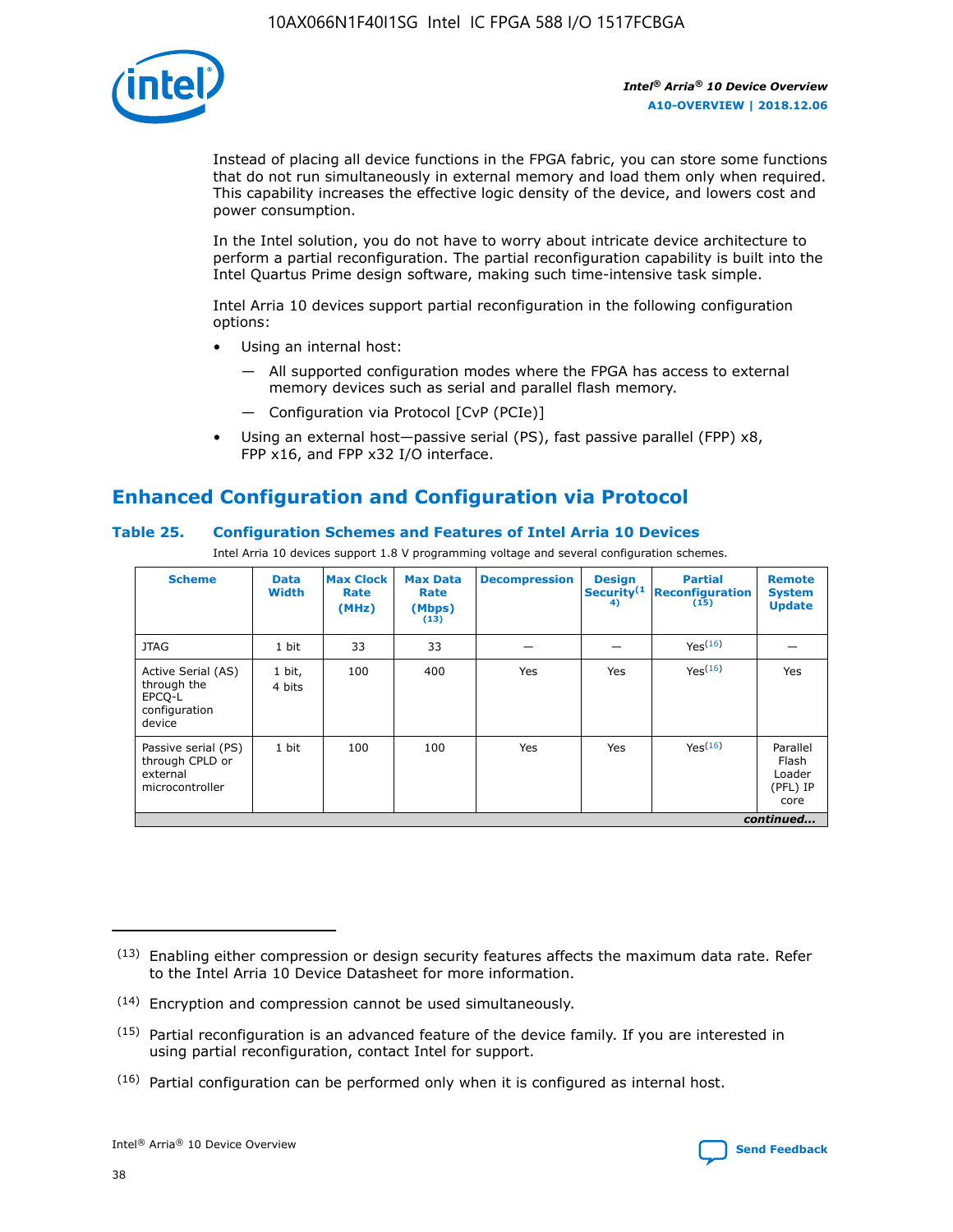

| <b>Scheme</b>                                    | <b>Data</b><br><b>Width</b> | <b>Max Clock</b><br>Rate<br>(MHz) | <b>Max Data</b><br>Rate<br>(Mbps)<br>(13) | <b>Decompression</b> | <b>Design</b><br>Security <sup>(1</sup><br>4) | <b>Partial</b><br><b>Reconfiguration</b><br>(15) | <b>Remote</b><br><b>System</b><br><b>Update</b> |
|--------------------------------------------------|-----------------------------|-----------------------------------|-------------------------------------------|----------------------|-----------------------------------------------|--------------------------------------------------|-------------------------------------------------|
| Fast passive                                     | 8 bits                      | 100                               | 3200                                      | Yes                  | Yes                                           | Yes(17)                                          | PFL IP                                          |
| parallel (FPP)<br>through CPLD or                | 16 bits                     |                                   |                                           | Yes                  | Yes                                           |                                                  | core                                            |
| external<br>microcontroller                      | 32 bits                     |                                   |                                           | Yes                  | Yes                                           |                                                  |                                                 |
| Configuration via                                | 16 bits                     | 100                               | 3200                                      | Yes                  | Yes                                           | Yes <sup>(17)</sup>                              |                                                 |
| <b>HPS</b>                                       | 32 bits                     |                                   |                                           | Yes                  | Yes                                           |                                                  |                                                 |
| Configuration via<br>Protocol [CvP<br>$(PCIe^*)$ | x1, x2,<br>x4, x8<br>lanes  |                                   | 8000                                      | Yes                  | Yes                                           | Yes(16)                                          |                                                 |

You can configure Intel Arria 10 devices through PCIe using Configuration via Protocol (CvP). The Intel Arria 10 CvP implementation conforms to the PCIe 100 ms power-up-to-active time requirement.

#### **Related Information**

[Configuration via Protocol \(CvP\) Implementation in Intel FPGAs User Guide](https://www.intel.com/content/www/us/en/programmable/documentation/dsu1441819344145.html#dsu1442269728522) Provides more information about the CvP configuration scheme.

## **SEU Error Detection and Correction**

Intel Arria 10 devices offer robust and easy-to-use single-event upset (SEU) error detection and correction circuitry.

The detection and correction circuitry includes protection for Configuration RAM (CRAM) programming bits and user memories. The CRAM is protected by a continuously running CRC error detection circuit with integrated ECC that automatically corrects one or two errors and detects higher order multi-bit errors. When more than two errors occur, correction is available through reloading of the core programming file, providing a complete design refresh while the FPGA continues to operate.

The physical layout of the Intel Arria 10 CRAM array is optimized to make the majority of multi-bit upsets appear as independent single-bit or double-bit errors which are automatically corrected by the integrated CRAM ECC circuitry. In addition to the CRAM protection, the M20K memory blocks also include integrated ECC circuitry and are layout-optimized for error detection and correction. The MLAB does not have ECC.

(14) Encryption and compression cannot be used simultaneously.

<sup>(17)</sup> Supported at a maximum clock rate of 100 MHz.



 $(13)$  Enabling either compression or design security features affects the maximum data rate. Refer to the Intel Arria 10 Device Datasheet for more information.

 $(15)$  Partial reconfiguration is an advanced feature of the device family. If you are interested in using partial reconfiguration, contact Intel for support.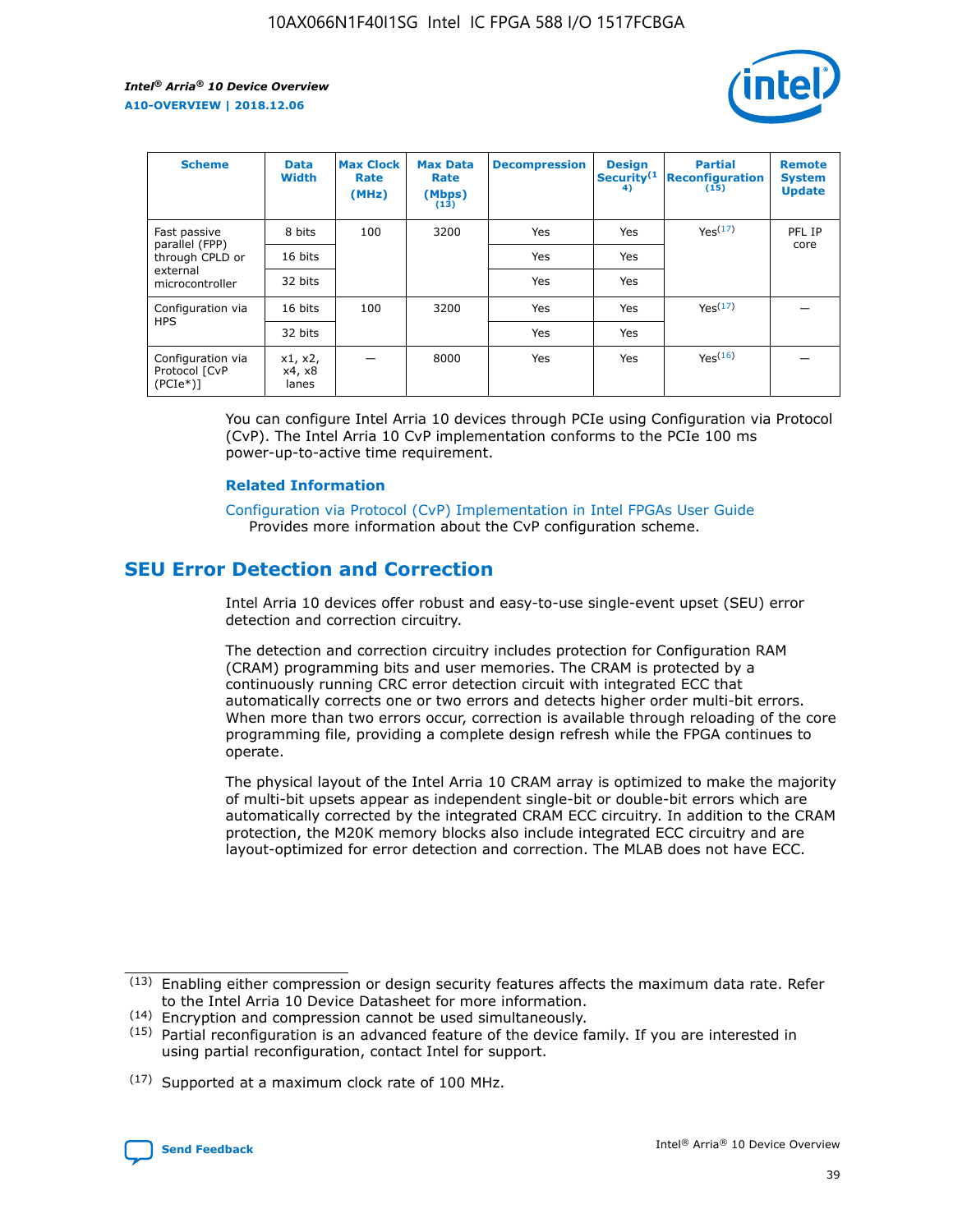

## **Power Management**

Intel Arria 10 devices leverage the advanced 20 nm process technology, a low 0.9 V core power supply, an enhanced core architecture, and several optional power reduction techniques to reduce total power consumption by as much as 40% compared to Arria V devices and as much as 60% compared to Stratix V devices.

The optional power reduction techniques in Intel Arria 10 devices include:

- **SmartVID**—a code is programmed into each device during manufacturing that allows a smart regulator to operate the device at lower core  $V_{CC}$  while maintaining performance
- **Programmable Power Technology**—non-critical timing paths are identified by the Intel Quartus Prime software and the logic in these paths is biased for low power instead of high performance
- **Low Static Power Options**—devices are available with either standard static power or low static power while maintaining performance

Furthermore, Intel Arria 10 devices feature Intel's industry-leading low power transceivers and include a number of hard IP blocks that not only reduce logic resources but also deliver substantial power savings compared to soft implementations. In general, hard IP blocks consume up to 90% less power than the equivalent soft logic implementations.

## **Incremental Compilation**

The Intel Quartus Prime software incremental compilation feature reduces compilation time and helps preserve performance to ease timing closure. The incremental compilation feature enables the partial reconfiguration flow for Intel Arria 10 devices.

Incremental compilation supports top-down, bottom-up, and team-based design flows. This feature facilitates modular, hierarchical, and team-based design flows where different designers compile their respective design sections in parallel. Furthermore, different designers or IP providers can develop and optimize different blocks of the design independently. These blocks can then be imported into the top level project.

## **Document Revision History for Intel Arria 10 Device Overview**

| <b>Document</b><br><b>Version</b> | <b>Changes</b>                                                                                                                                                                                                                                                              |
|-----------------------------------|-----------------------------------------------------------------------------------------------------------------------------------------------------------------------------------------------------------------------------------------------------------------------------|
| 2018.12.06                        | Added links to Intel Arria 10 device errata documents.<br>Removed automotive temperature option from the Intel Arria 10 GX devices.<br>Removed -3 fabric speed grade from the Intel Arria 10 GT devices.<br>Updated power options for the Intel Arria 10 GX and GT devices. |
| 2018.04.09                        | Updated the lowest $V_{CC}$ from 0.83 V to 0.82 V in the topic listing a summary of the device features.                                                                                                                                                                    |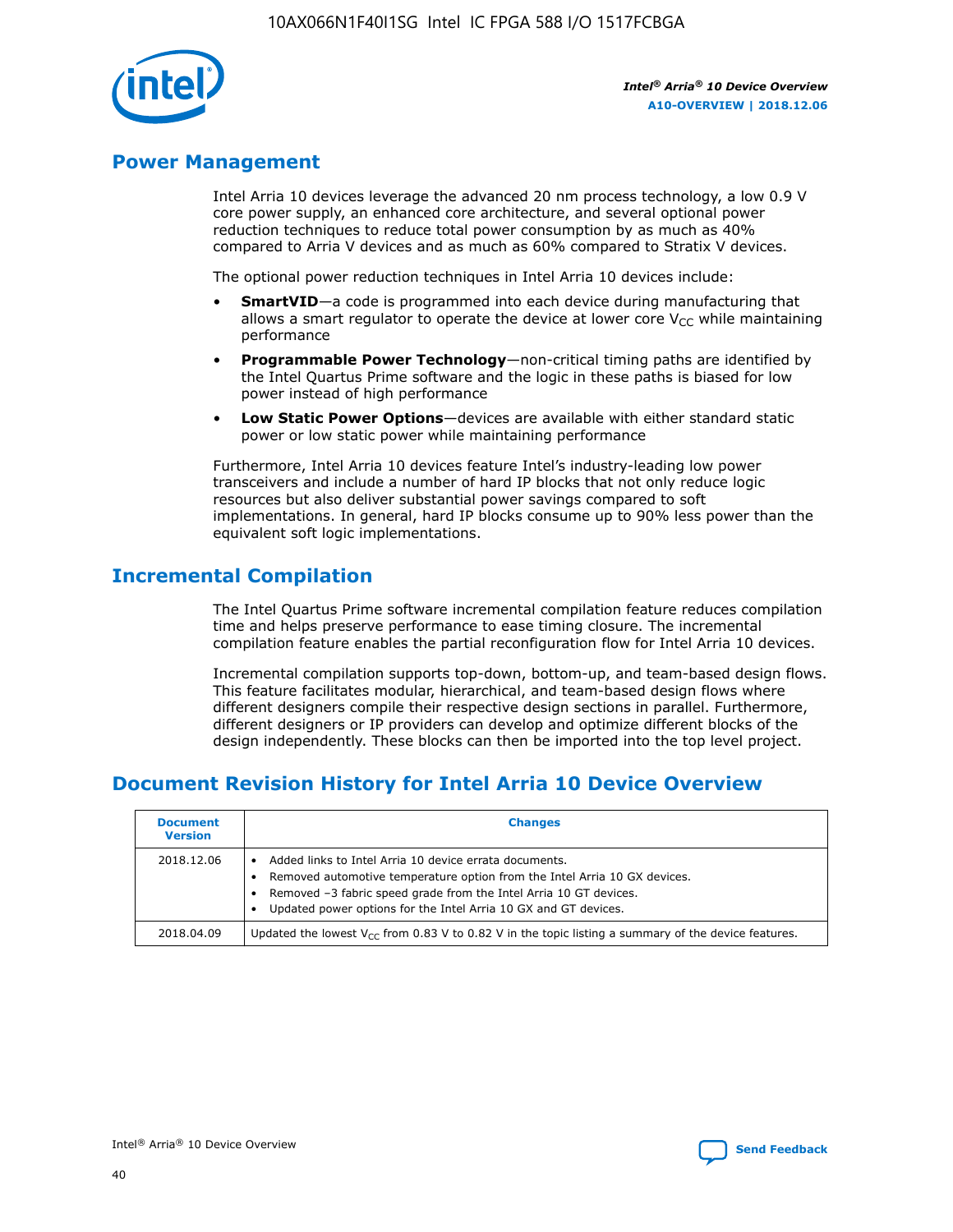

| <b>Date</b>    | <b>Version</b> | <b>Changes</b>                                                                                                                                                                                                                                                                                                                                                                                                                                                                                                                                                                                                                                                                                                                                                                                                                                                                                                                                               |
|----------------|----------------|--------------------------------------------------------------------------------------------------------------------------------------------------------------------------------------------------------------------------------------------------------------------------------------------------------------------------------------------------------------------------------------------------------------------------------------------------------------------------------------------------------------------------------------------------------------------------------------------------------------------------------------------------------------------------------------------------------------------------------------------------------------------------------------------------------------------------------------------------------------------------------------------------------------------------------------------------------------|
| January 2018   | 2018.01.17     | Updated the maximum data rate for HPS (Intel Arria 10 SX devices<br>external memory interface DDR3 controller from 2,166 Mbps to 2,133<br>Mbps.<br>Updated maximum frequency supported for half rate QDRII and QDRII<br>+ SRAM to 633 MHz in Memory Standards Supported by the Soft<br>Memory Controller table.<br>Updated transceiver backplane capability to 12.5 Gbps.<br>Removed transceiver speed grade 5 in Sample Ordering Core and<br>Available Options for Intel Arria 10 GX Devices figure.<br>Removed package code 40, low static power, SmartVID, industrial, and<br>military operating temperature support from Sample Ordering Core and<br>Available Options for Intel Arria 10 GT Devices figure.<br>Updated short reach transceiver rate for Intel Arria 10 GT devices to<br>25.8 Gbps.<br>Removed On-Die Instrumentation - EyeQ and Jitter Margin Tool<br>support from PMA Features of the Transceivers in Intel Arria 10 Devices<br>table. |
| September 2017 | 2017.09.20     | Updated the maximum speed of the DDR4 external memory interface from<br>1,333 MHz/2,666 Mbps to 1,200 MHz/2,400 Mbps.                                                                                                                                                                                                                                                                                                                                                                                                                                                                                                                                                                                                                                                                                                                                                                                                                                        |
| July 2017      | 2017.07.13     | Corrected the automotive temperature range in the figure showing the<br>available options for the Intel Arria 10 GX devices from "-40°C to 100°C"<br>to "-40°C to 125°C".                                                                                                                                                                                                                                                                                                                                                                                                                                                                                                                                                                                                                                                                                                                                                                                    |
| July 2017      | 2017.07.06     | Added automotive temperature option to Intel Arria 10 GX device family.                                                                                                                                                                                                                                                                                                                                                                                                                                                                                                                                                                                                                                                                                                                                                                                                                                                                                      |
| May 2017       | 2017.05.08     | Corrected protocol names with "1588" to "IEEE 1588v2".<br>$\bullet$<br>Updated the vertical migration table to remove vertical migration<br>$\bullet$<br>between Intel Arria 10 GX and Intel Arria 10 SX device variants.<br>Removed all "Preliminary" marks.<br>$\bullet$                                                                                                                                                                                                                                                                                                                                                                                                                                                                                                                                                                                                                                                                                   |
| March 2017     | 2017.03.15     | Removed the topic about migration from Intel Arria 10 to Intel Stratix<br>$\bullet$<br>10 devices.<br>Rebranded as Intel.<br>$\bullet$                                                                                                                                                                                                                                                                                                                                                                                                                                                                                                                                                                                                                                                                                                                                                                                                                       |
| October 2016   | 2016.10.31     | Removed package F36 from Intel Arria 10 GX devices.<br>Updated Intel Arria 10 GT sample ordering code and maximum GX<br>$\bullet$<br>transceiver count. Intel Arria 10 GT devices are available only in the<br>SF45 package option with a maximum of 72 transceivers.                                                                                                                                                                                                                                                                                                                                                                                                                                                                                                                                                                                                                                                                                        |
| May 2016       | 2016.05.02     | Updated the FPGA Configuration and HPS Booting topic.<br>$\bullet$<br>Remove V <sub>CC</sub> PowerManager from the Summary of Features, Power<br>Management and Arria 10 Device Variants and packages topics. This<br>feature is no longer supported in Arria 10 devices.<br>Removed LPDDR3 from the Memory Standards Supported by the HPS<br>Hard Memory Controller table in the Memory Standards Supported by<br>Intel Arria 10 Devices topic. This standard is only supported by the<br><b>FPGA</b><br>Removed transceiver speed grade 5 from the Device Variants and<br>Packages topic for Arria 10 GX and SX devices.                                                                                                                                                                                                                                                                                                                                   |
| February 2016  | 2016.02.11     | Changed the maximum Arria 10 GT datarate to 25.8 Gbps and the<br>$\bullet$<br>minimum datarate to 1 Gbps globally.<br>Revised the state for Core clock networks in the Summary of Features<br>$\bullet$<br>topic.<br>Changed the transceiver parameters in the "Summary of Features for<br>$\bullet$<br>Arria 10 Devices" table.<br>Changed the transceiver parameters in the "Maximum Resource Counts<br>for Arria 10 GT Devices" table.<br>Changed the package availability for GT devices in the "Package Plan<br>for Arria 10 GT Devices" table.<br>Changed the package configurations for GT devices in the "Migration"<br>Capability Across Arria 10 Product Lines" figure.<br>continued                                                                                                                                                                                                                                                               |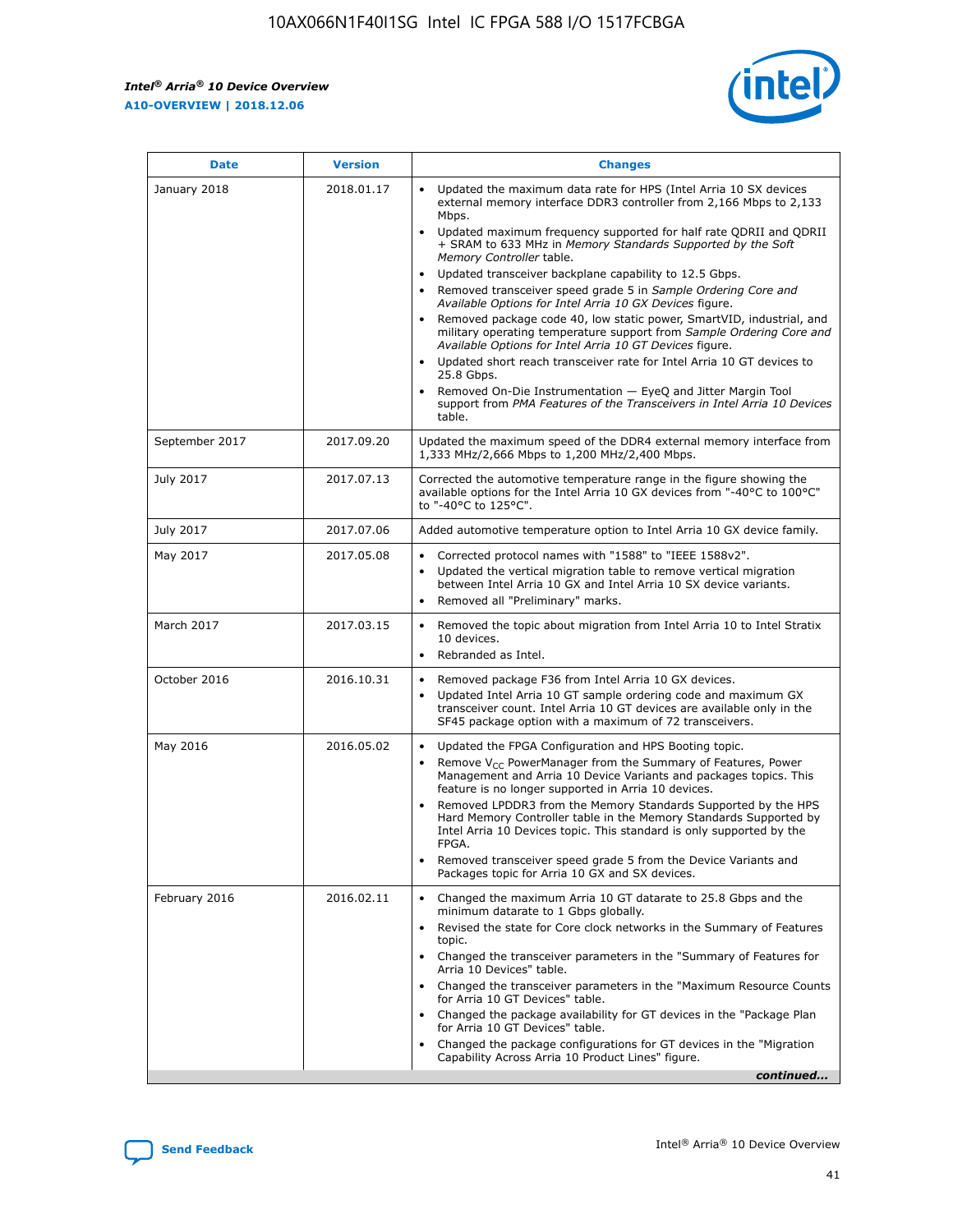

| <b>Date</b>   | <b>Version</b> | <b>Changes</b>                                                                                                                                                               |
|---------------|----------------|------------------------------------------------------------------------------------------------------------------------------------------------------------------------------|
|               |                | • Changed transceiver parameters in the "Low Power Serial Transceivers"<br>section.                                                                                          |
|               |                | • Changed the transceiver descriptions in the "Device Variants for the<br>Arria 10 Device Family" table.                                                                     |
|               |                | Changed the "Sample Ordering Code and Available Options for Arria 10<br>$\bullet$<br>GT Devices" figure.                                                                     |
|               |                | Changed the datarates for GT devices in the "PMA Features" section.                                                                                                          |
|               |                | Changed the datarates for GT devices in the "PCS Features" section.<br>$\bullet$                                                                                             |
| December 2015 | 2015.12.14     | Updated the number of M20K memory blocks for Arria 10 GX 660 from<br>2133 to 2131 and corrected the total RAM bit from 48,448 Kb to<br>48,408 Kb.                            |
|               |                | Corrected the number of DSP blocks for Arria 10 GX 660 from 1688 to<br>1687 in the table listing floating-point arithmetic resources.                                        |
| November 2015 | 2015.11.02     | Updated the maximum resources for Arria 10 GX 220, GX 320, GX 480,<br>$\bullet$<br>GX 660, SX 220, SX 320, SX 480, and SX 660.                                               |
|               |                | • Updated resource count for Arria 10 GX 320, GX 480, GX 660, SX 320,<br>SX 480, a SX 660 devices in Number of Multipliers in Intel Arria 10<br><b>Devices</b> table.        |
|               |                | Updated the available options for Arria 10 GX, GT, and SX.                                                                                                                   |
|               |                | Changed instances of Quartus II to Quartus Prime.<br>$\bullet$                                                                                                               |
| June 2015     | 2015.06.15     | Corrected label for Intel Arria 10 GT product lines in the vertical migration<br>figure.                                                                                     |
| May 2015      | 2015.05.15     | Corrected the DDR3 half rate and quarter rate maximum frequencies in the<br>table that lists the memory standards supported by the Intel Arria 10 hard<br>memory controller. |
| May 2015      | 2015.05.04     | • Added support for 13.5G JESD204b in the Summary of Features table.                                                                                                         |
|               |                | • Added a link to Arria 10 GT Channel Usage in the Arria 10 GT Package<br>Plan topic.                                                                                        |
|               |                | • Added a note to the table, Maximum Resource Counts for Arria 10 GT<br>devices.                                                                                             |
|               |                | • Updated the power requirements of the transceivers in the Low Power<br>Serial Transceivers topic.                                                                          |
| January 2015  | 2015.01.23     | • Added floating point arithmetic features in the Summary of Features<br>table.                                                                                              |
|               |                | • Updated the total embedded memory from 38.38 megabits (Mb) to<br>65.6 Mb.                                                                                                  |
|               |                | • Updated the table that lists the memory standards supported by Intel<br>Arria 10 devices.                                                                                  |
|               |                | Removed support for DDR3U, LPDDR3 SDRAM, RLDRAM 2, and DDR2.                                                                                                                 |
|               |                | Moved RLDRAM 3 support from hard memory controller to soft memory<br>controller. RLDRAM 3 support uses hard PHY with soft memory<br>controller.                              |
|               |                | Added soft memory controller support for QDR IV.<br>٠                                                                                                                        |
|               |                | Updated the maximum resource count table to include the number of<br>hard memory controllers available in each device variant.                                               |
|               |                | Updated the transceiver PCS data rate from 12.5 Gbps to 12 Gbps.<br>$\bullet$                                                                                                |
|               |                | Updated the max clock rate of PS, FPP x8, FPP x16, and Configuration<br>via HPS from 125 MHz to 100 MHz.                                                                     |
|               |                | Added a feature for fractional synthesis PLLs: PLL cascading.                                                                                                                |
|               |                | Updated the HPS programmable general-purpose I/Os from 54 to 62.<br>$\bullet$                                                                                                |
|               |                | continued                                                                                                                                                                    |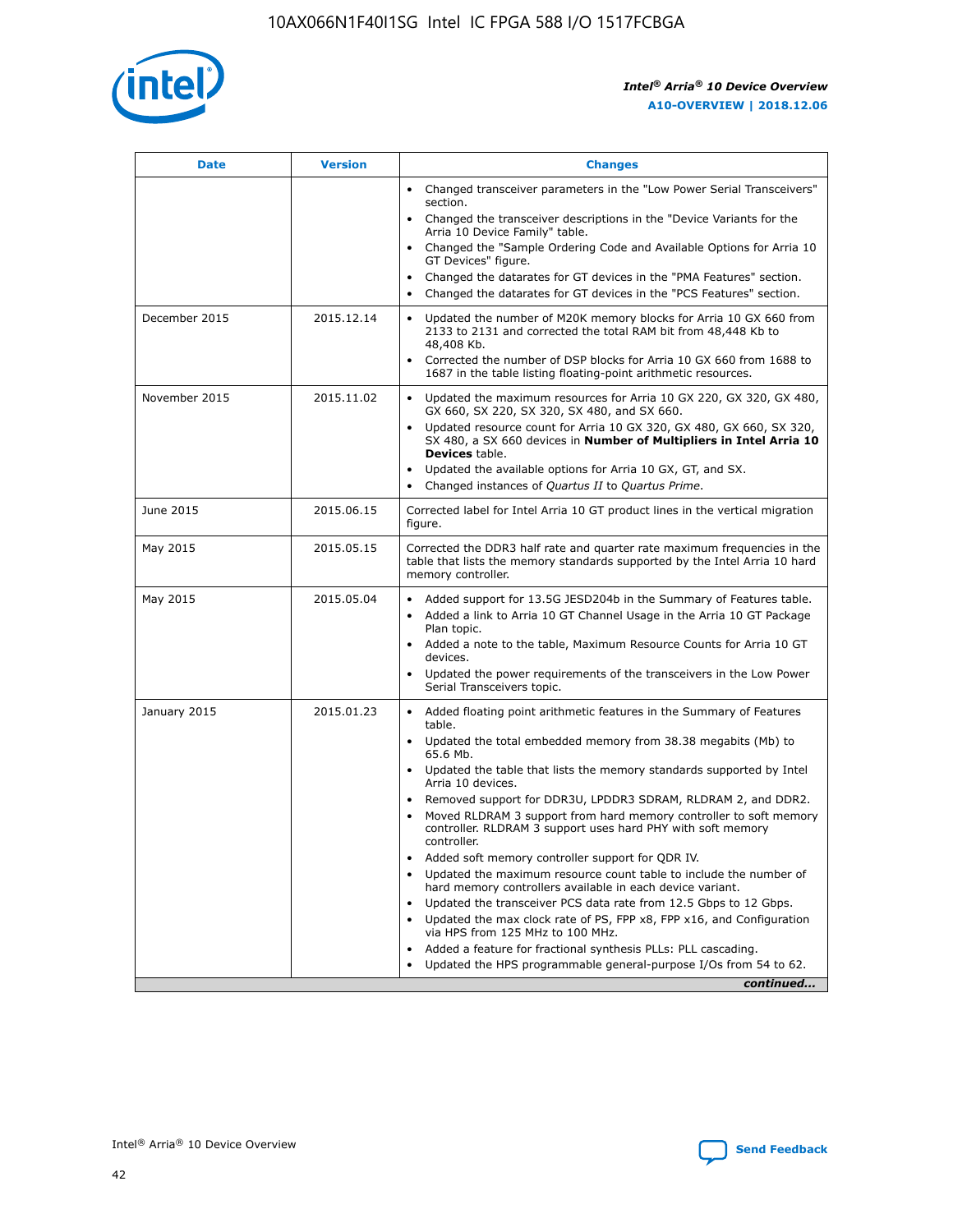r



| <b>Date</b>    | <b>Version</b> | <b>Changes</b>                                                                                                                                                                                                                                                                                                                                                                                                                                                                                                                                      |
|----------------|----------------|-----------------------------------------------------------------------------------------------------------------------------------------------------------------------------------------------------------------------------------------------------------------------------------------------------------------------------------------------------------------------------------------------------------------------------------------------------------------------------------------------------------------------------------------------------|
| September 2014 | 2014.09.30     | Corrected the 3 V I/O and LVDS I/O counts for F35 and F36 packages<br>$\bullet$<br>of Arria 10 GX.<br>Corrected the 3 V I/O, LVDS I/O, and transceiver counts for the NF40<br>$\bullet$<br>package of the Arria GX 570 and 660.<br>Removed 3 V I/O, LVDS I/O, and transceiver counts for the NF40<br>$\bullet$<br>package of the Arria GX 900 and 1150. The NF40 package is not<br>available for Arria 10 GX 900 and 1150.                                                                                                                          |
| August 2014    | 2014.08.18     | Updated Memory (Kb) M20K maximum resources for Arria 10 GX 660<br>devices from 42,660 to 42,620.<br>Added GPIO columns consisting of LVDS I/O Bank and 3V I/O Bank in<br>$\bullet$<br>the Package Plan table.<br>Added how to use memory interface clock frequency higher than 533<br>$\bullet$<br>MHz in the I/O vertical migration.<br>Added information to clarify that RLDRAM3 support uses hard PHY with<br>$\bullet$<br>soft memory controller.<br>Added variable precision DSP blocks support for floating-point<br>$\bullet$<br>arithmetic. |
| June 2014      | 2014.06.19     | Updated number of dedicated I/Os in the HPS block to 17.                                                                                                                                                                                                                                                                                                                                                                                                                                                                                            |
| February 2014  | 2014.02.21     | Updated transceiver speed grade options for GT devices in Figure 2.                                                                                                                                                                                                                                                                                                                                                                                                                                                                                 |
| February 2014  | 2014.02.06     | Updated data rate for Arria 10 GT devices from 28.1 Gbps to 28.3 Gbps.                                                                                                                                                                                                                                                                                                                                                                                                                                                                              |
| December 2013  | 2013.12.10     | Updated the HPS memory standards support from LPDDR2 to LPDDR3.<br>Updated HPS block diagram to include dedicated HPS I/O and FPGA<br>$\bullet$<br>Configuration blocks as well as repositioned SD/SDIO/MMC, DMA, SPI<br>and NAND Flash with ECC blocks.                                                                                                                                                                                                                                                                                            |
| December 2013  | 2013.12.02     | Initial release.                                                                                                                                                                                                                                                                                                                                                                                                                                                                                                                                    |